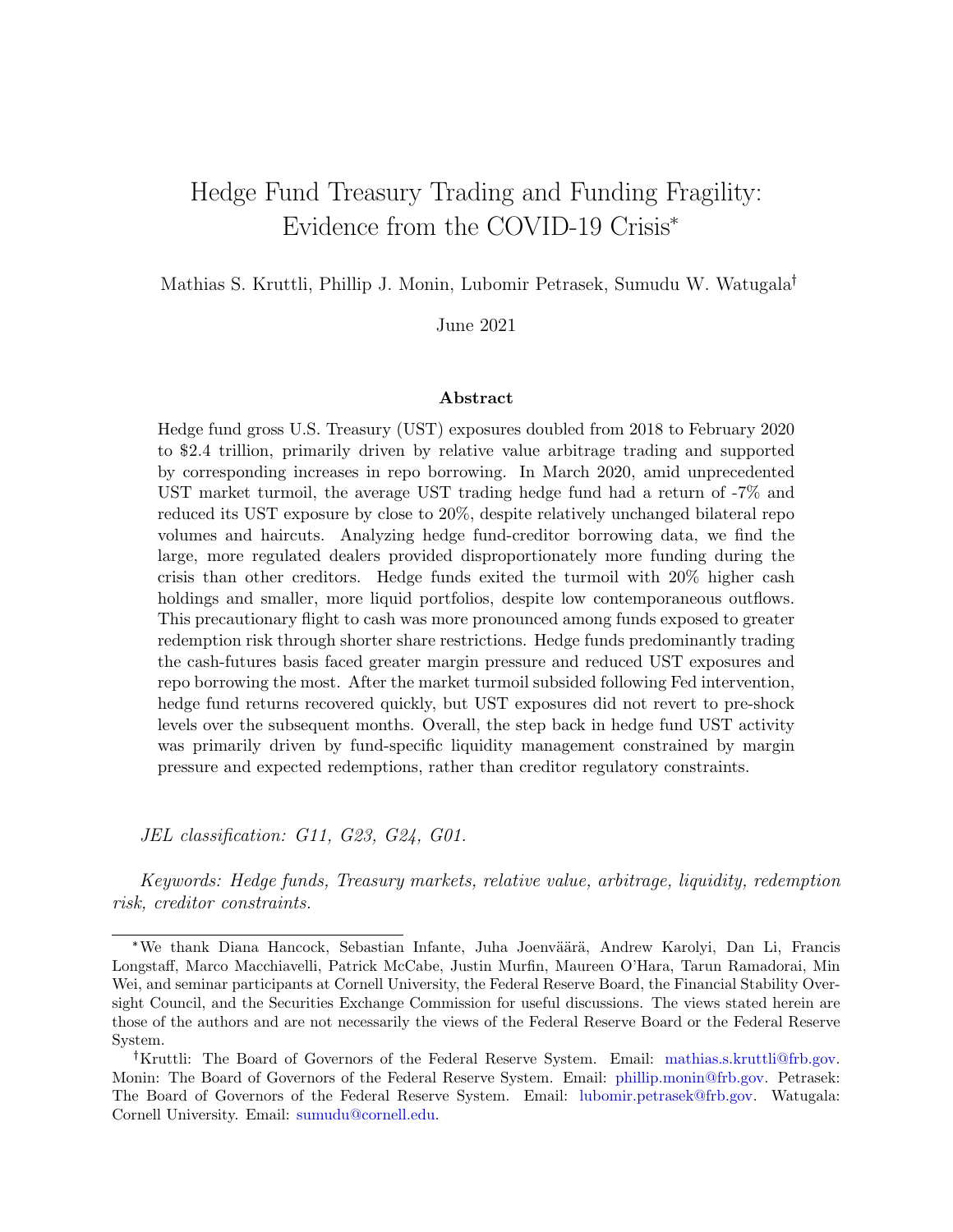# 1 Introduction

The role of hedge funds in U.S. Treasury (UST) markets is thought to have increased in importance since the global financial crisis (GFC) as bank-affiliated broker-dealers ceded some of their traditional activities in UST market arbitrage and liquidity provision to nonbank financial institutions. While UST securities play a vital role in the global financial system, hedge funds' impact on UST market functioning is not well understood because they are less regulated than traditional broker-dealers and provide few disclosures. Further, compared to other asset managers, hedge funds employ substantial leverage coupled with investment strategies that are less liquid. They also have distinct funding structures, the resilience of which is key to understanding how they operate during periods of financial market turmoil. Following the unprecedented volatility in Treasury markets in March 2020 in the wake of the sudden brakes on economic activity imposed by the COVID-19 pandemic, there has been much debate in industry, policy, and academic circles about the role hedge funds played during this crisis and, more broadly, the financial stability implications of hedge fund UST market activities. $1,2$  $1,2$ 

In this paper, comprehensive regulatory data and our empirical approach give, for the first time, a granular view of how hedge funds face a systematic crisis in terms of their liquidity and leverage management.[3](#page-1-2) Of particular importance for understanding the March 2020 shock, we analyze changes to hedge fund UST long/short notional and duration exposures, bilateral repo borrowing, collateral and funding terms, cash buffers, portfolio liquidity, and leverage. Further, we harness hedge fund-creditor level counterparty credit exposure data to investigate the role of creditor constraints and funding supply shocks. The COVID-19 crisis provides a unique opportunity to examine the strengths and vulnerabilities of the current model of UST market intermediation in which hedge funds play an important role. We ask two main questions to probe deeper into the factors that may have constrained hedge fund arbitrage activity and liquidity provision. (i) What was the impact of external debt and equity financing constraints? Specifically, we analyze whether the regulatory constraints of creditors—particularly those of dealers that are subject to enhanced regulations as part of

<span id="page-1-0"></span><sup>&</sup>lt;sup>1</sup>See, for example, *How a Little Known Trade Upended the U.S. Treasury Market* [\(https://www.](https://www.bloomberg.com/news/articles/2020-03-17/treasury-futures-domino-that-helped-drive-fed-s-5-trillion-repo) [bloomberg.com/news/articles/2020-03-17/treasury-futures-domino-that-helped-drive-fed-s-5-trillion-repo\)](https://www.bloomberg.com/news/articles/2020-03-17/treasury-futures-domino-that-helped-drive-fed-s-5-trillion-repo); Revisiting the Ides of March, Parts I-III [\(https://www.cfr.org/blog/](https://www.cfr.org/blog/revisiting-ides-march-part-i-thousand-year-flood) [revisiting-ides-march-part-i-thousand-year-flood\)](https://www.cfr.org/blog/revisiting-ides-march-part-i-thousand-year-flood); [Di Maggio](#page-27-0) [\(2020\)](#page-27-0); [Duffie](#page-27-1) [\(2020\)](#page-27-1); [He, Nagel, and](#page-28-0) [Song](#page-28-0) [\(2020\)](#page-28-0); and [Schrimpf, Shin, and Sushko](#page-29-0) [\(2020\)](#page-29-0).

<span id="page-1-1"></span><sup>2</sup>"The Fed did unbelievable things this time." —Janet Yellen, July 2020, [https://www.nytimes.com/](https://www.nytimes.com/2020/07/23/business/economy/hedge-fund-bailout-dodd-frank.html) [2020/07/23/business/economy/hedge-fund-bailout-dodd-frank.html.](https://www.nytimes.com/2020/07/23/business/economy/hedge-fund-bailout-dodd-frank.html)

<span id="page-1-2"></span><sup>3</sup>Our novel dataset is primarily constructed using Form PF, which large U.S. hedge funds are required to file starting in 2012, following its adoption as part of the Dodd-Frank Wall Street Reform and Consumer Protection Act of 2010. [https://www.sec.gov/about/forms/formpf.pdf.](https://www.sec.gov/about/forms/formpf.pdf)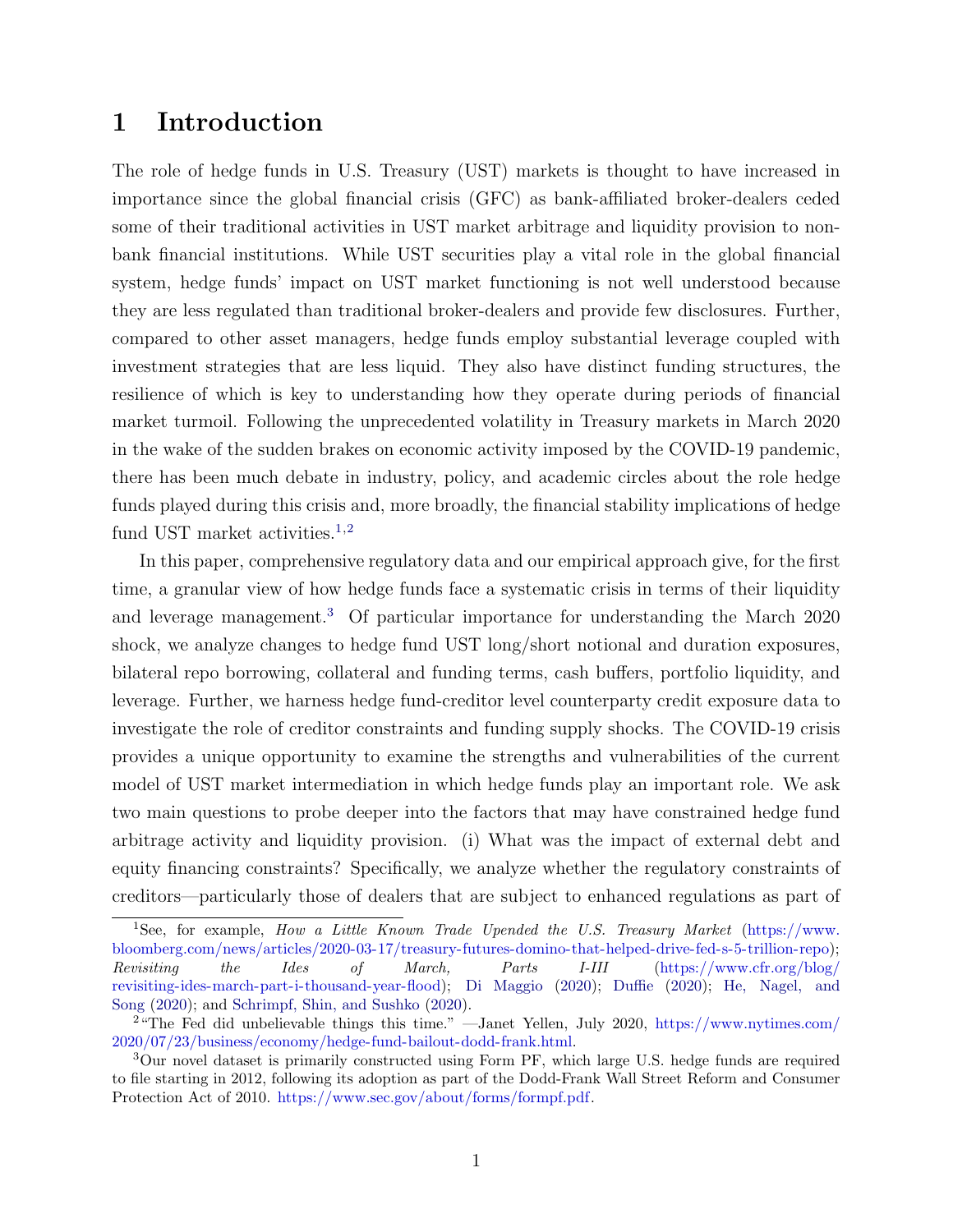global systemically important banks (G-SIBs)—hindered the ability of hedge funds to obtain funding, thus exacerbating the liquidity shock in UST. On hedge fund equity, we examine investor outflows during the market turmoil and the differential impact of hedge fund share restrictions that place limits on redemptions. (ii) What was the impact of hedge fund-specific liquidity management considerations? These involve both meeting unexpected, immediate liquidity drains such as margin calls and reacting to anticipated future liquidity needs in a time of aggregate uncertainty. These questions are of great importance for financial stability and UST market functioning.

In the period leading up to the March 2020 COVID-19 shock, we find that hedge fund UST exposures doubled from early 2018 to February 2020, reaching \$1.4 trillion and \$0.9 trillion in long and short notional exposure, respectively, primarily driven by relative value arbitrage funds, which held close to \$600 billion in long UST exposure in February 2020. Long UST securities positions are primarily financed via repurchase agreements (repo borrowing), while short UST securities positions are primarily sourced through reverse repo (repo lending). Since 2018Q2 there has been a significant increase in repo borrowing, indicating a marked increase in long UST securities holdings. Until that point, aggregate hedge fund repo borrowing and lending exposures were generally matched, as one would observe with UST arbitrage strategies such as trading on-the-run/off-the-run spreads or yield spreads.<sup>[4](#page-2-0)</sup> The divergence between hedge fund repo borrowing and lending is likely driven by a significant increase in recent years in UST cash-futures basis trading.<sup>[5](#page-2-1)</sup> As with many other spread trades hedge funds engage in, these trades are primarily "short liquidity," and perform worst in states of the world in which liquidity is scarce. We describe the cash flows and exposures involved with both types of fixed income arbitrage strategies in Appendix section [B.1.](#page-57-0)

<span id="page-2-0"></span>In March 2020—as investors around the world engaged in a flight to cash and liquidity

<sup>4</sup>A common case study on liquidity risk and the risks inherent in "arbitrage" trading is Long-Term Capital Management (LTCM), which engaged in such bond spread trading until a systematic shock caused massive losses that threatened systemic stability and led to a Fed-arranged broker takeover of the fund's positions [\(Edward](#page-27-2) [\(1999\)](#page-27-2); [Jorion](#page-28-1) [\(2000\)](#page-28-1); [Lowenstein](#page-29-1) [\(2000\)](#page-29-1); [Duarte, Longstaff, and Yu](#page-27-3) [\(2007\)](#page-27-3)). Industry insiders and observers drew parallels between the 1998 LTCM episode and the impact of the March 2020 shock on fixed income hedge funds (e.g., A Hedge Fund Bailout Highlights How Regulators Ignored Big Risks, [https://www.nytimes.com/2020/07/23/business/economy/hedge-fund-bailout-dodd-frank.html\)](https://www.nytimes.com/2020/07/23/business/economy/hedge-fund-bailout-dodd-frank.html). There are indeed some parallels, but also important distinctions between the two episodes.

<span id="page-2-1"></span><sup>5</sup> In this trading strategy, a hedge fund goes long the (cheapest-to-deliver) Treasury security and goes short the corresponding Treasury futures contract. The futures leg does not require reverse repo, so the divergence between hedge fund repo borrowing and lending is consistent with reports of a significant increase in recent years in UST cash-futures basis trading. Typically, this is a low volatility, low yield convergence strategy that is operationally intensive and requires leverage to be worthwhile. The trade is profitable as long as the actual cost of carrying the cash position (the "repo rate" or the cost of repo borrowing for the hedge fund) is below the implied cost of carry on the futures (the "implied repo rate").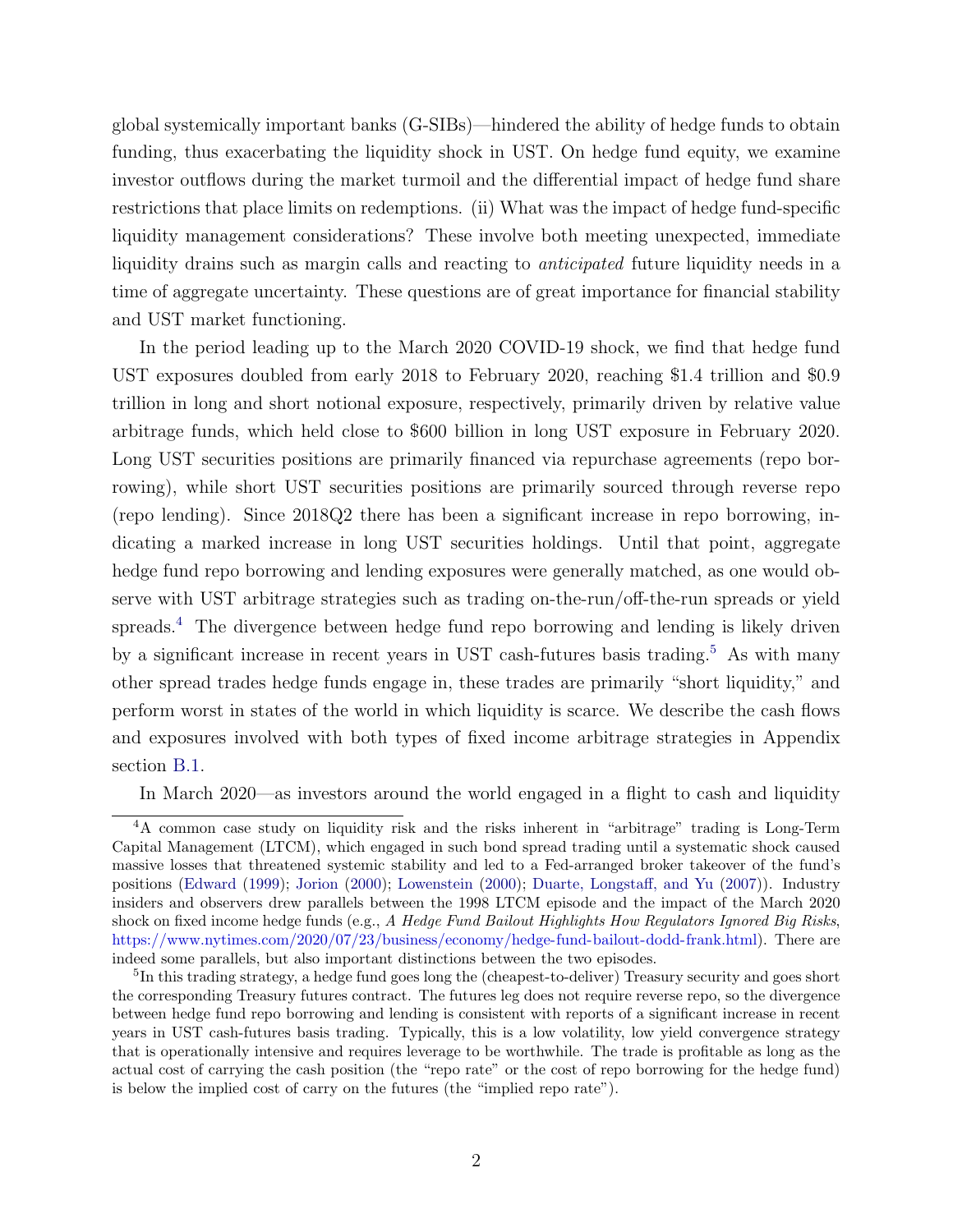amid an unprecedented, sudden economic shutdown—there was a sharp divergence in the UST spreads that hedge funds generally bet will converge. We find the average hedge fund with UST holdings in our sample experienced a *monthly* return of around -7%. By the end of March 2020, the average hedge fund with UST exposures significantly reduced their gross exposures and arbitrage activity in UST markets, decreasing notional exposures on both the long and short sides by around 20%. Despite the fall in UST exposures, borrowing levels and collateral rates on bilateral repurchase agreements—the primary source of financing for hedge fund UST holdings and cash-futures basis trades—remained relatively unchanged in March 2020 for the average hedge fund. Although significant negative returns depleting their equity, hedge funds held leverage ratios largely unchanged, indicating that they scaled back their exposures proportionately to the declines in asset valuations. At the end of March, funds had 20% higher cash holdings and smaller, more liquid portfolios. In aggregate, we do not find evidence that UST hedge funds provided liquidity during the market dislocation. We specifically analyze the impact of creditor constraints, redemption risk, and margin pressure on hedge fund liquidity provision and consumption during this crisis.

There has been much debate about the impact of post-GFC regulations on UST and other fixed income market liquidity and the impact of dealer constraints on hedge fund arbitrage activity.[6](#page-3-0) Hedge fund arbitrage trading implicitly depends on dealer balance sheets because it requires funding, which is typically provided by dealers. Dealer balance sheet and risk management constraints can therefore potentially limit the provision of arbitrage by hedge funds, particularly in times of stress. We do not find evidence that the sell-off in UST was driven by a credit supply shock stemming from the regulatory constraints of dealer banks. Using data on borrowing amounts available at the hedge fund-creditor level, we examine the differences between funding provided by creditors constrained and unconstrained by enhanced regulations using a within hedge fund-time methodology.<sup>[7](#page-3-1)</sup> We find that G-SIBs which face enhanced regulations and are often taken as the dealer set more constrained by regulations—provided over 11-13% higher repo funding compared to other dealers during the crisis to hedge funds. This finding is robust to controlling for time-invariant and timevarying hedge fund characteristics using hedge fund-time fixed effects, and relationshipspecific factors using hedge fund-creditor fixed effects. Contrary to the regulatory constraints hypothesis, the largest dealers that are subject to enhanced prudential regulations provided disproportionately better access to funding to their hedge fund counterparties during this

<span id="page-3-0"></span><sup>6</sup>See, for example [Boyarchenko, Eisenbach, Gupta, Shachar, and Van Tassel](#page-27-4) [\(2020\)](#page-27-4); [He, Nagel, and Song](#page-28-0) [\(2020\)](#page-28-0); [Schrimpf, Shin, and Sushko](#page-29-0) [\(2020\)](#page-29-0).

<span id="page-3-1"></span><sup>7</sup>[Kruttli, Monin, and Watugala](#page-28-2) [\(2020\)](#page-28-2) use Form PF data and a similar empirical strategy, adapted from [Khwaja and Mian](#page-28-3) [\(2008\)](#page-28-3), to examine the impact of idiosyncratic prime broker / creditor distress on hedge funds.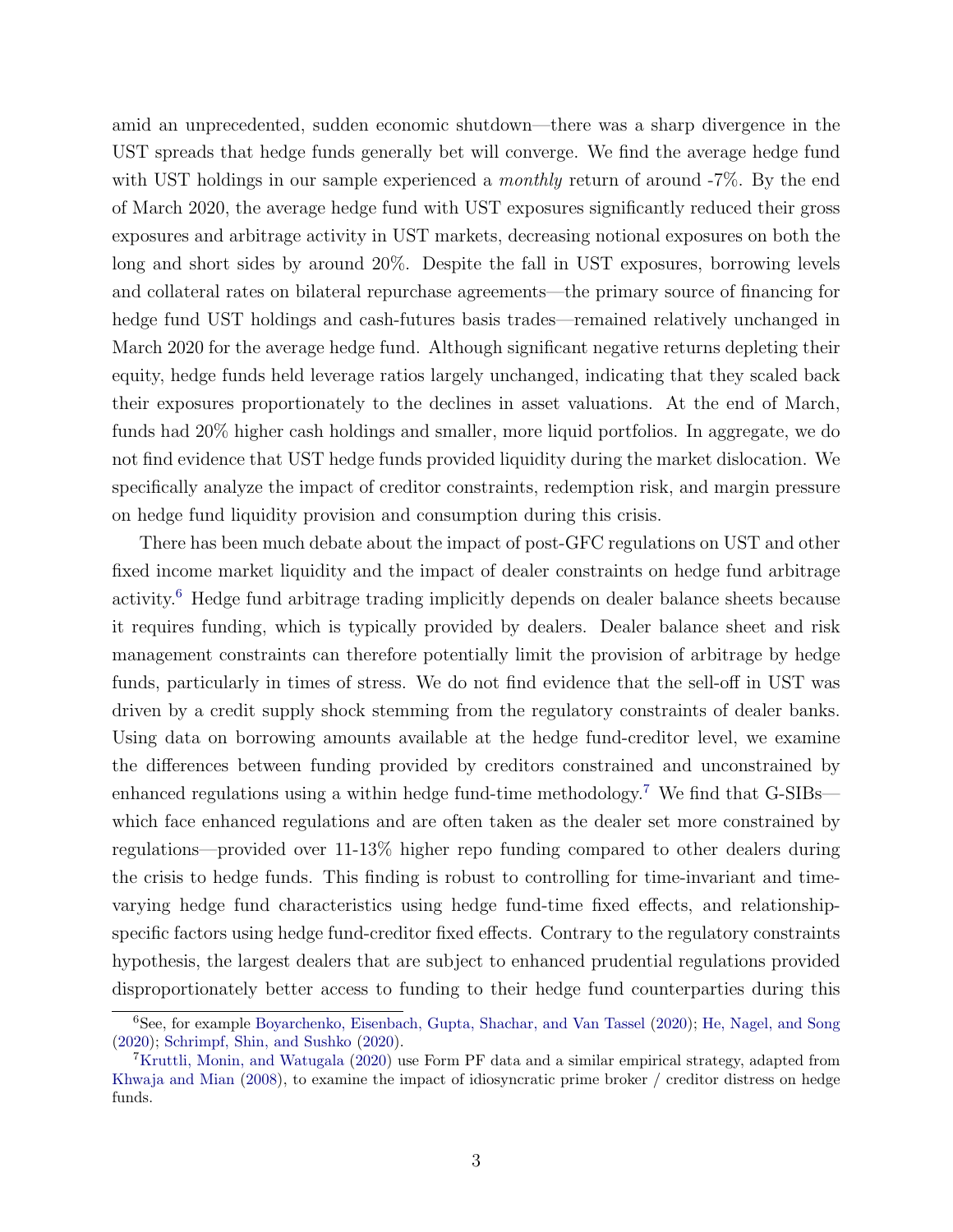period of market stress.

The boost to precautionary liquidity holdings and the step back from UST market activity were less pronounced for funds with lower redemption risk due to longer (stricter) share restrictions including lock-ups, gates, and redemption notice periods, which can dampen the pace and volatility of redemptions in times of stress. Funds with less stringent share restrictions likely expect higher contemporaneous and anticipated future outflows and hence, anticipate greater need for ready liquidity to meet redemptions. Indeed, we find that hedge funds with higher redemption risk (shorter share restrictions) increased their precautionary liquidity holdings to a greater extent during the March 2020 market stress episode. Such funds traded out of and closed out more portfolio positions, and in particular, cut their UST exposures by more. In our sample, the share restrictions of the median hedge fund are such that it would have at least 30 days' notice before the first 1% of investor capital (net asset value) is redeemed. In a short duration market dislocation like in March 2020, long share restrictions employed by hedge funds were likely stabilizing, allowing funds to hold onto more of their convergence trades without engaging in fire sales to meet large investor outflows.[8](#page-4-0)

Compared to other UST trading funds during the March 2020 turmoil, the subset of UST hedge funds that predominantly engaged in the cash-futures basis trade faced greater margin pressure stemming from their short futures positions, requiring immediate liquidity infusions or position liquidations. We find that basis trading funds decreased their UST exposures and repo borrowing to a greater extent amid worsening terms, including shorter maturities and higher haircuts compared to other UST hedge funds. Basis traders' cash positions including posted margin were substantially higher. Also, basis trading funds reduced the number of open positions in their portfolios more than other hedge funds. These findings are consistent with basis traders facing greater immediate liquidity needs and funding pressures.

Overall, we find that the reduction in hedge funds' UST exposures is consistent with a flight to cash and precautionary hoarding of liquidity amid significant losses, increased uncertainty, and anticipated redemptions.

Researchers have discussed how asset managers such as mutual funds face a crisis that impacts liquidity conditions, but little is known about the liquidity management behavior

<span id="page-4-0"></span><sup>8</sup>There are contrasting predictions for hedge funds in the literature. [Ben-David, Franzoni, and Moussawi](#page-27-5) [\(2012\)](#page-27-5)—in an examination of 13-F filings of long equity holdings during the GFC, a relatively long-lasting crisis—find that equity hedge funds were likely forced to delever to meet redemptions because hedge fund investors subject to share restrictions react quicker to adverse performance than mutual fund investors. Our results on share restrictions are consistent with the model in [Hombert and Thesmar](#page-28-4) [\(2014\)](#page-28-4), which shows that contractual impediments to investor withdrawals can be stabilizing for a fund.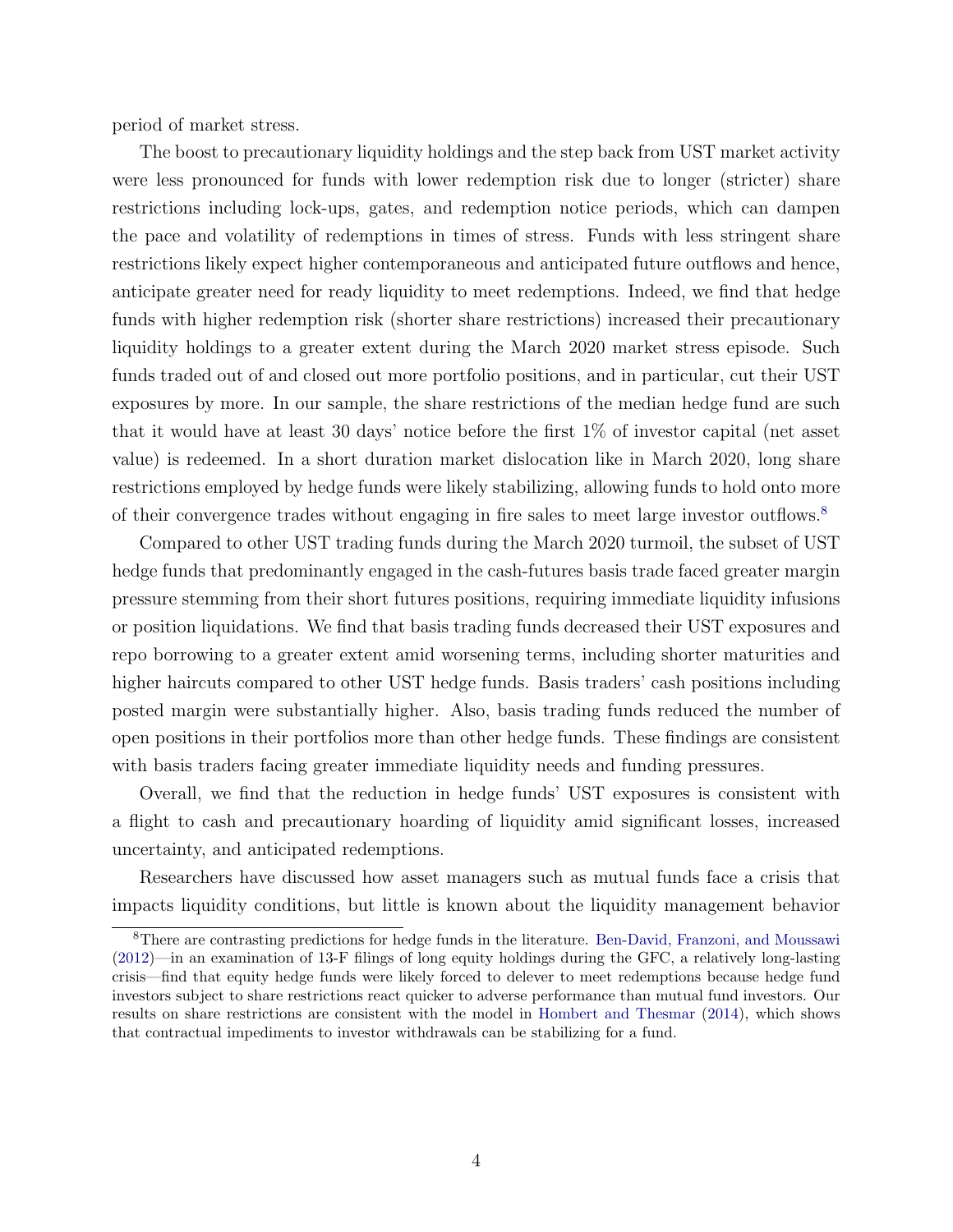of the hedge fund sector in stressed conditions.<sup>[9,](#page-5-0)[10](#page-5-1)</sup> In the midst of a systemic stress period, asset managers face a trade-off: selling the more liquid assets first likely has a smaller price impact and mitigates current realized losses. However, such an approach to liquidity management makes the remaining portfolio less liquid, increasing the risk of fire sales should the crisis persist or worsen, with adverse implications for fund performance and financial market functioning. On the other hand, selling illiquid assets earlier, while potentially incurring greater current realized losses, improves the liquidity condition of the fund in the future, when the crisis might deepen.<sup>[11](#page-5-2)</sup> The pecking order of liquidity risk management by hedge fund managers therefore has important implications for financial stability. We find evidence of the latter approach being used by the hedge funds in our sample—funds with UST exposure significantly increased both their cash holdings and the liquidity of their portfolios by reducing the size of their portfolios and disproportionately scaling down relatively illiquid assets. These shifts are likely primarily driven by the consideration of future redemptions. Although the period of extreme market stress lasted less than three weeks before the Fed's unprecedented intervention<sup>[12](#page-5-3)</sup>—too short a period for hedge fund investors to redeem their shares en masse given the long lockups of the typical fund—we find that it resulted in a precautionary flight to liquidity, likely motivated in part by concerns about future investor redemptions.

Certain characteristics of hedge funds may increase their financial fragility. For instance, compared to other asset managers such as mutual funds or money market funds, which are subject to regulatory constraints regarding portfolio liquidity and leverage, hedge funds tend to hold more illiquid portfolios, use greater leverage, and have a more concentrated investor

<span id="page-5-0"></span><sup>&</sup>lt;sup>9</sup>For example, several papers examine the liquidity management of mutual funds through stress periods. [Chernenko and Sunderam](#page-27-6) [\(2016\)](#page-27-6) find that mutual funds hold substantial cash positions to manage potential redemptions. [Morris, Shim, and Shin](#page-29-2) [\(2017\)](#page-29-2) find that cash hoarding by mutual funds is the rule rather than the exception, and that funds with more illiquid portfolios hold greater levels of precautionary cash. [Chen,](#page-27-7) [Goldstein, and Jiang](#page-27-7) [\(2010\)](#page-27-7); [Goldstein, Jiang, and Ng](#page-27-8) [\(2017\)](#page-27-8) find that mutual fund fragility is impacted by portfolio liquidity.

<span id="page-5-1"></span><sup>&</sup>lt;sup>10</sup>[Jorion](#page-28-1) [\(2000\)](#page-28-1) draws together press reports for a case study of the LTCM meltdown, describing the likely risk management choices at that hedge fund and how its liquidity and leverage likely evolved as the fund approached catastrophic failure. We find several contrasting findings in the March 2020 crisis for the liquidity management of the sample of UST hedge funds, who may have learned lessons from LTCM and other hedge fund meltdowns.

<span id="page-5-2"></span><sup>&</sup>lt;sup>11</sup>There are contrasting findings on this trade-off in the asset management literature. [Jiang, Li, and Wang](#page-28-5) [\(2019\)](#page-28-5) find that the behavior of mutual funds during tranquil and stress periods are different: in tranquil periods, redemptions are met by selling liquid holdings, while mutual funds proportionally scale down liquid and illiquid holdings during periods of high aggregate uncertainty to preserve portfolio liquidity. In contrast, [Ma, Xiao, and Zeng](#page-29-3) [\(2020\)](#page-29-3) posit that in the March 2020 shock, corporate bond mutual funds sold more liquid bonds to meet investor redemptions.

<span id="page-5-3"></span> $12$ See the timeline of the market stress episode described in, among many others, [Haddad, Moreira, and](#page-28-6) [Muir](#page-28-6) [\(2020\)](#page-28-6); [He, Nagel, and Song](#page-28-0) [\(2020\)](#page-28-0).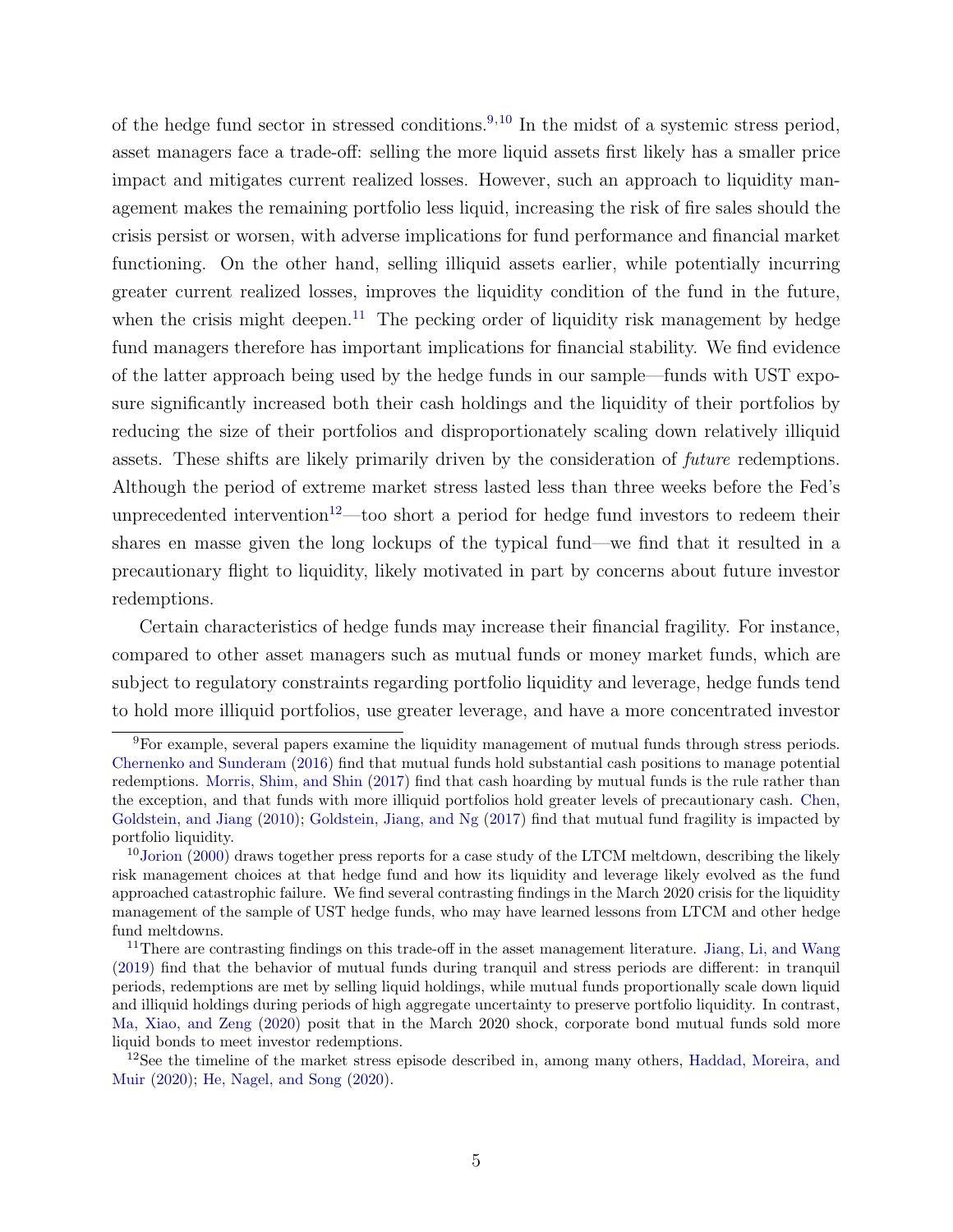base.[13](#page-6-0) Hedge funds can attempt to manage these structural risks by imposing stricter share restrictions, holding greater precautionary cash, or increasing the maturity of their financing. We show that hedge funds are quick to significantly increase their unencumbered cash holdings and portfolio liquidity when faced with severe market stress, but this precautionary flight to cash was less for funds with longer share restrictions. Longer share restrictions were particularly useful for UST trading hedge funds during the sell-off in March 2020, allowing them to avoid fire sales and hold onto more of their convergence trades, thereby bolstering both fund and market stability. Our findings illustrate a crisis episode during which the liquidity management and funding structure of hedge funds likely were more stabilizing than that of mutual funds and money market funds.<sup>[14](#page-6-1)</sup> Our analyses yield insights into the efficacy of various methods hedge funds deploy to overcome frictions that impose limits to arbitrage activity.

We find that hedge fund UST trading exposures did not revert to their previous levels after the market turmoil subsided, even as the average UST fund saw returns jump back in April and remain positive over the subsequent months. Notably, in the post-shock period, UST funds faced greater investor outflows, but met those redemptions in a market stabilized via Federal Reserve interventions. Our findings indicate that the quick intervention of the Federal Reserve to stabilize Treasury markets likely prevented a deleveraging spiral in which hedge funds would have further sold off positions in a declining market, realizing more losses and further depleting their equity.

# 2 Related literature

Several other papers have examined hedge fund activity during financial crises and periods of market stress. Examples include papers on equity hedge funds and their impact during the tech bubble [\(Brunnermeier and Nagel,](#page-27-9) [2004\)](#page-27-9) and various episodes of the global financial crisis, including but not limited to [Khandani and Lo](#page-28-7) [\(2011\)](#page-28-7) on the quant fund crisis in August 2007, [Aragon and Strahan](#page-26-0) [\(2012\)](#page-26-0) on the Lehman bankruptcy in September 2008, and [Ben-David, Franzoni, and Moussawi](#page-27-5) [\(2012\)](#page-27-5) on equity-focused hedge funds and investor redemptions. [Boyson, Stahel, and Stulz](#page-27-10) [\(2010\)](#page-27-10) find there is contagion in hedge fund returns during adverse market shocks from 1990-2008. Compared to these crisis episodes, the March

<span id="page-6-0"></span><sup>13</sup>See, for example, [Aragon](#page-26-1) [\(2007\)](#page-26-1); [Agarwal, Daniel, and Naik](#page-26-2) [\(2009\)](#page-26-2); [Kruttli, Monin, and Watugala](#page-28-8) [\(2019\)](#page-28-8). [Aragon, Ergun, Getmansky, and Girardi](#page-26-3) [\(2017\)](#page-26-3) find that, in general, hedge funds likely attempt to match the liquidity of their portfolios against the liquidity of their financing and investor capital. [Barth and](#page-26-4) [Monin](#page-26-4) [\(2020\)](#page-26-4) find that hedge funds employ more leverage when holding assets with lower fundamental risk.

<span id="page-6-1"></span><sup>&</sup>lt;sup>14</sup>See, for example, [Ma, Xiao, and Zeng](#page-29-3)  $(2020)$  on mutual fund fire sales in bond markets and [Li, Li,](#page-29-4) [Macchiavelli, and Zhou](#page-29-4) [\(2020\)](#page-29-4) on the potentially destabilizing effects of the contingent liquidity restrictions of prime money market funds.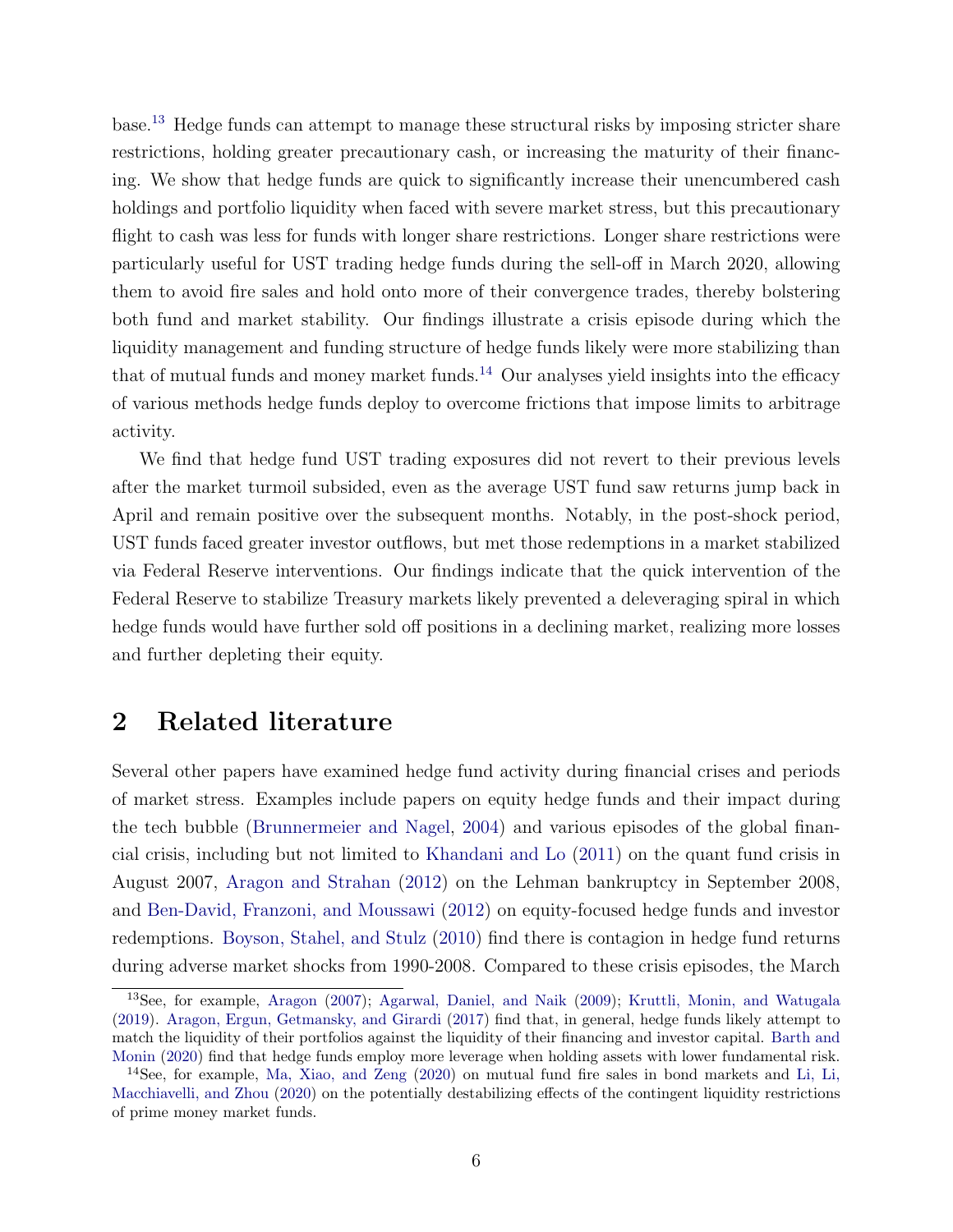2020 shock is unprecedented, particularly in the speed at which extreme moves occurred and in its impact on otherwise safe and liquid markets such as the UST market. By analyzing the activity of hedge funds during this episode in U.S. Treasury markets and bilateral repo/reverse repo funding markets, this paper sheds light on how the characteristics and funding structures of hedge funds impact their trading in vital financial markets.

Due to data limitations, most prior papers focus on the trading of equity-oriented hedge funds for which snapshots of information exist based on regulatory filings of their equity positions on Form 13F and self-reported returns. We contribute to the literature by studying Treasury market activities of hedge funds before and during the March 2020 shock, which was unprecedented in its impact on the Treasury market. We show that hedge funds were quick to significantly increase their unencumbered cash holdings and portfolio liquidity when faced with severe market stress, actions which would have likely reduced the liquidity and financial stability risks associated with hedge fund fire sales had market functioning not quickly returned to normal in the wake of Federal Reserve interventions and asset purchases later in March.

Our paper contributes to the literature on limits to arbitrage and liquidity management in asset management in general and hedge funds in particular. Arbitrageurs are constrained by internal limits, such as those based on leverage requirements and value at risk (VaR) [\(Shleifer](#page-29-5) [and Vishny](#page-29-5) [\(1997\)](#page-29-5); [Gromb and Vayanos](#page-28-9) [\(2010\)](#page-28-9); [Hombert and Thesmar](#page-28-4) [\(2014\)](#page-28-4)). There is a literature that links the balance sheet constraints of intermediaries like broker-dealers and investment banks to asset prices (e.g., [He and Krishnamurthy](#page-28-10) [\(2013\)](#page-28-10)) and show an association between the balance sheet of such intermediaries and market liquidity.[15](#page-7-0) [Kruttli, Patton,](#page-28-11) [and Ramadorai](#page-28-11) [\(2015\)](#page-28-11) show that constraints at hedge funds also impact asset prices given their intermediary role as arbitrageurs that provide liquidity to markets. In the post-GFC period, hedge funds are thought to have increased their role as quintessential arbitrageurs in the Treasury and other fixed income markets as more regulated financial institutions such as bank-affiliated dealers faced increasing regulatory- and non-regulatory constraints on their arbitrage activities [\(Boyarchenko, Eisenbach, Gupta, Shachar, and Van Tassel,](#page-27-4) [2020;](#page-27-4) [He,](#page-28-0) [Nagel, and Song,](#page-28-0) [2020\)](#page-28-0). Hedge fund arbitrage implicitly depends on broker-dealer balance sheets since it requires funding, which is typically provided by dealers and prime brokers.<sup>[16](#page-7-1)</sup> Dealer balance sheet and risk management constraints can therefore limit the provision of

<span id="page-7-1"></span><span id="page-7-0"></span><sup>15</sup>E.g., [Adrian and Shin](#page-26-5) [\(2010\)](#page-26-5); [Acharya, Lochstoer, and Ramadorai](#page-26-6) [\(2013\)](#page-26-6).

<sup>16</sup>[Ang, Gorovyy, and Van Inwegen](#page-26-7) [\(2011\)](#page-26-7) find that the leverage of hedge funds is counter-cyclical to the aggregate leverage of other financial intermediaries. [Kruttli, Monin, and Watugala](#page-28-2) [\(2020\)](#page-28-2) show that a prime broker who is liquidity constrained due to an idiosyncratic shock can be quick to significantly cut credit to its hedge fund clients, with significant consequences to the funding of connected funds who are only able to imperfectly substitute such creditor relationships quickly, even during tranquil market conditions.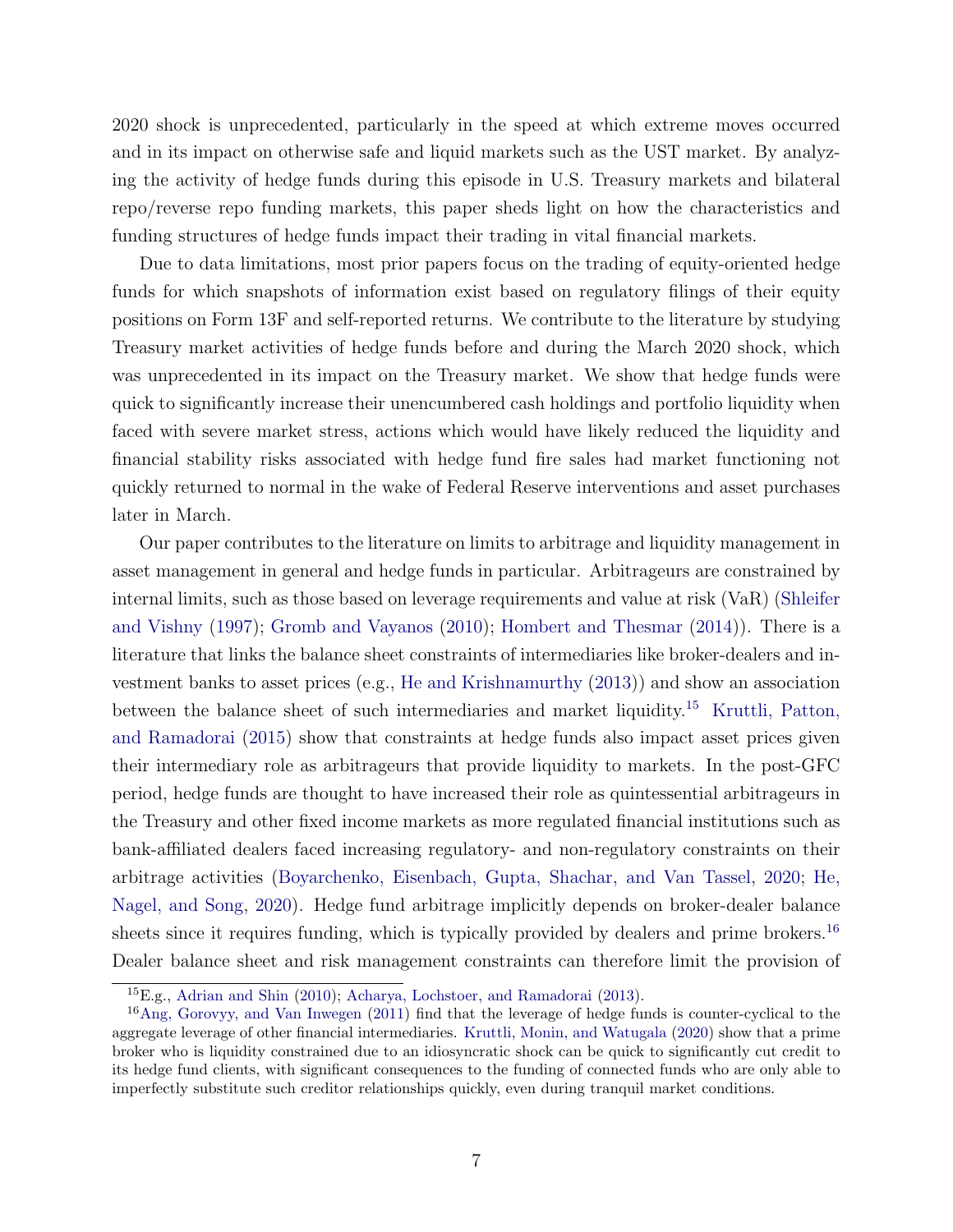arbitrage by hedge funds, particularly in times of stress. We contribute to the literatures on limits to arbitrage and intermediary asset pricing by studying the behavior of hedge fund arbitrageurs under extreme market stress and analyzing the impact on their trading and liquidity provision from constraints to the external financing provided by dealers and investors, as well as internal risk management considerations.

Our paper significantly advances our understanding of hedge funds that engage in fixed income arbitrage in particular. Other work in this area have been limited by data or scope. Primarily using contemporaneous press reports, [Edward](#page-27-2) [\(1999\)](#page-27-2); [Jorion](#page-28-1) [\(2000\)](#page-28-1) give a view into the meltdown of LTCM, which famously engaged in several fixed income arbitrage strategies using substantial leverage and potentially misspecified risk management metrics. [Jorion](#page-28-1) [\(2000\)](#page-28-1) points out that many of these different "arbitrage" strategies implicitly involve taking on correlated exposures on liquidity risk, volatility risk, and default risk, all of which tend to spike during periods of market stress. [Duarte, Longstaff, and Yu](#page-27-3) [\(2007\)](#page-27-3) replicate a range of common fixed income arbitrage strategies to analyze their potential returns and risks, and find that the risk-adjusted performance of these strategies is not simply "picking up nickels in front of a steamroller." [Barth and Kahn](#page-26-8) [\(2021\)](#page-26-8) use a model and aggregate sector-level data to analyze the mechanics of the cash-futures basis trade. Our paper differs in that we use granular data to conduct fund-level and fund-creditor-level analyses to gain a comprehensive view on the trading and funding of all major hedge funds that are active in UST markets, of which basis traders are a subset. Bilateral repo data at the hedge fundcreditor level enable us to analyze how dealer regulatory constraints impacted hedge fund borrowing. We use fund-level data to understand how heterogeneity across UST trading hedge funds are related to cross-sectional differences in hedge fund trading and liquidity management.

Finally, we contribute to a growing literature examining aspects of the COVID-19 shock in fixed income markets. These include papers examining the investor outflows and fire sales of corporate bond mutual funds (see, for example, Falato, Goldstein, and Hortaçsu [\(2020\)](#page-27-11); [Ma, Xiao, and Zeng](#page-29-3) [\(2020\)](#page-29-3) and money market funds [\(Li, Li, Macchiavelli, and Zhou,](#page-29-4) [2020\)](#page-29-4). [Duffie](#page-27-1) [\(2020\)](#page-27-1); [Schrimpf, Shin, and Sushko](#page-29-0) [\(2020\)](#page-29-0) describe the stress to UST markets and present suggestions for market reform. [He, Nagel, and Song](#page-28-0) [\(2020\)](#page-28-0) present a theoretical model that shows how regulatory constraints of dealer banks could potentially exacerbate the destabilizing effects of a UST supply shock. There are several papers focused on corporate bond markets during this episode including [Haddad, Moreira, and Muir](#page-28-6) [\(2020\)](#page-28-6); [Kargar,](#page-28-12) Lester, Lindsay, Liu, Weill, and Zúñiga [\(2020\)](#page-29-6); [O'Hara and Zhou](#page-29-6) (2020).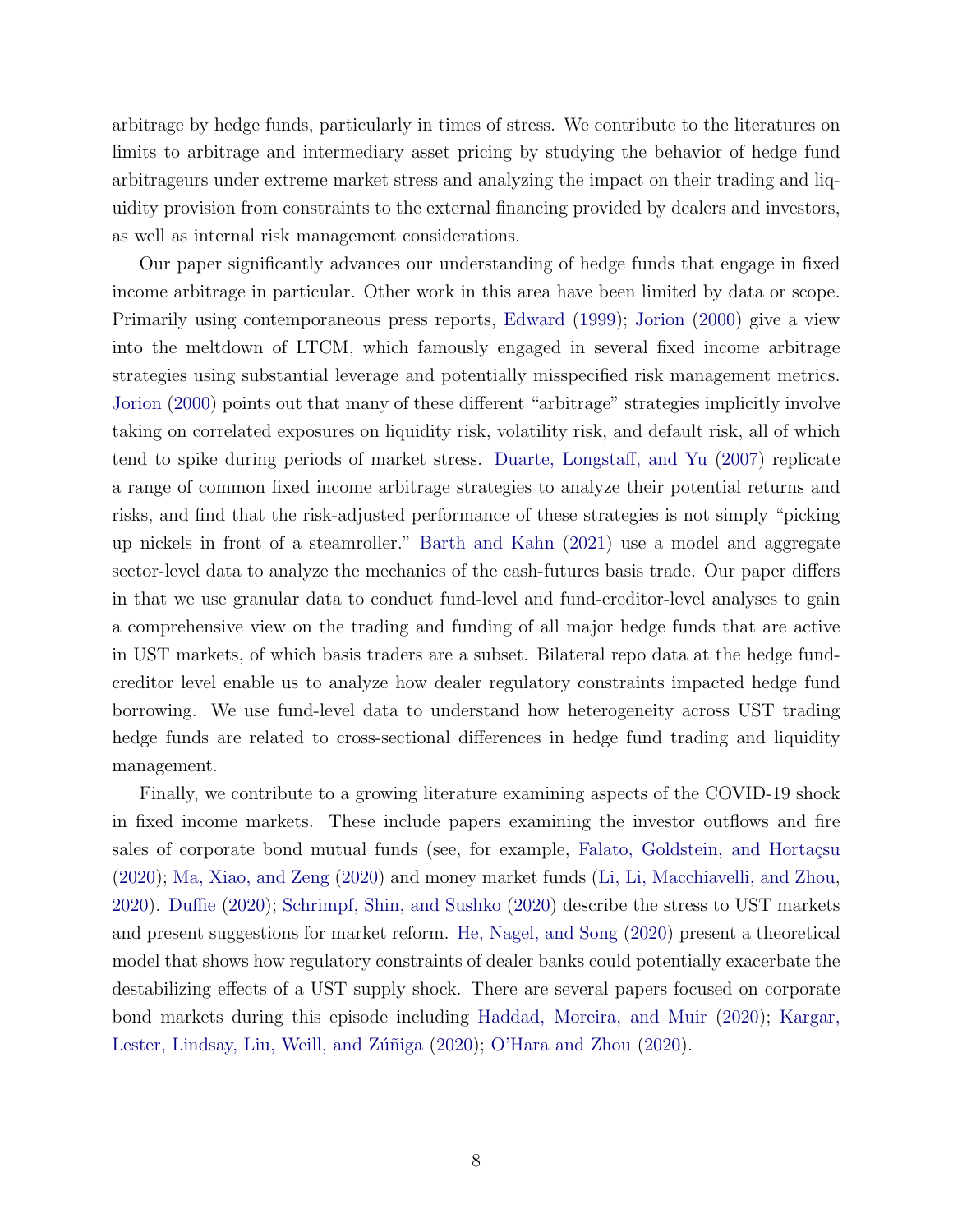# <span id="page-9-2"></span>3 Data and summary statistics

The hedge fund data used in this paper are primarily from Form PF. In our analysis, we use the set of qualifying hedge funds (QHFs) that file this form quarterly,  $17$  and follow the data cleaning and validation procedure outlined in [Kruttli, Monin, and Watugala](#page-28-2) [\(2020\)](#page-28-2). Table [1](#page-38-0) presents summary statistics for the key variables of interest. Our sample consists of the set of hedge funds with gross UST exposure of at least \$1 million on average during Q4 2019.[18](#page-9-1) A summary reference of variable definitions is included as the last table in this paper in Table [B.2.](#page-64-0)

Panel A of Table [1](#page-38-0) reports the hedge fund characteristics. The average hedge fund has \$2.8 billion in net asset value (NAV) and a leverage ratio of 2.5. The next three variables measure different dimensions of fund liquidity, including portfolio liquidity  $(Portilliq<sub>h,t</sub>)$ , investor liquidity as measured by share restrictions  $(ShareRes_{h,t})$ , and the funding liquidity measured as the weighted average maturity of a fund's borrowing  $(FinDur_{h,t})$ . Form PF asks for the percentage of a hedge fund's assets, excluding cash, that can be liquidated within particular time horizons (within  $\leq 1$ , 2-7, 8-30, 31-90, 91-180, 181-365, and  $>$ 365 days) using a given periods' market conditions. We compute the weighted average liquidation time to obtain the measure  $Portilliq_{h,t}$ . The average  $Portilliq_{h,t}$  is 33.1 days in our sample and the median is 7.2 days.  $ShareRes_{h,t}$  is a measure of the expected weighted average time it would take for a hedge fund's investors to withdraw the fund's equity. This variable quantifies the restrictions faced by a fund's investors, such as lock-up, redemption, and redemption notice periods. The average  $ShareRes_{h,t}$  is 125.8 days. The weighted average time to maturity of a fund's borrowing is denoted  $FinDur_{h,t}$ . On average, the financing duration is 37.1 days for our sample of hedge funds with a median of 10.7 days. Panel A further provides summary statistics for monthly and quarterly returns as well as quarterly flows.

Form PF data contain granular information on a hedge fund's cash positions. The variable  $FreeCashEq_{h,t}$  measures unencumbered cash that is held for liquidity management purposes, including U.S. Treasuries that are not posted as collateral. The variable  $Cash_{h,t}$  on the other hand only includes "pure" cash and not U.S. Treasuries. The two measures, normalized by NAV, are on average 26.8% and 30.6%, respectively. Panel A also provides information on the number of a hedge fund's open positions, gross notional exposure (GNE), and portfolio GNE. The difference between the GNE and the portfolio GNE is that portfolio GNE does not include free cash.

<span id="page-9-0"></span>We obtain data on hedge fund UST exposures from Question 30 of Form PF, which

<sup>&</sup>lt;sup>17</sup>These quarterly filings include the intra-quarter monthly values for most key variables of interest including asset and repo exposures, returns, cash levels, portfolio size, and number of positions, etc.

<span id="page-9-1"></span><sup>18</sup>Our findings are robust to either smaller or larger cutoffs for UST exposure.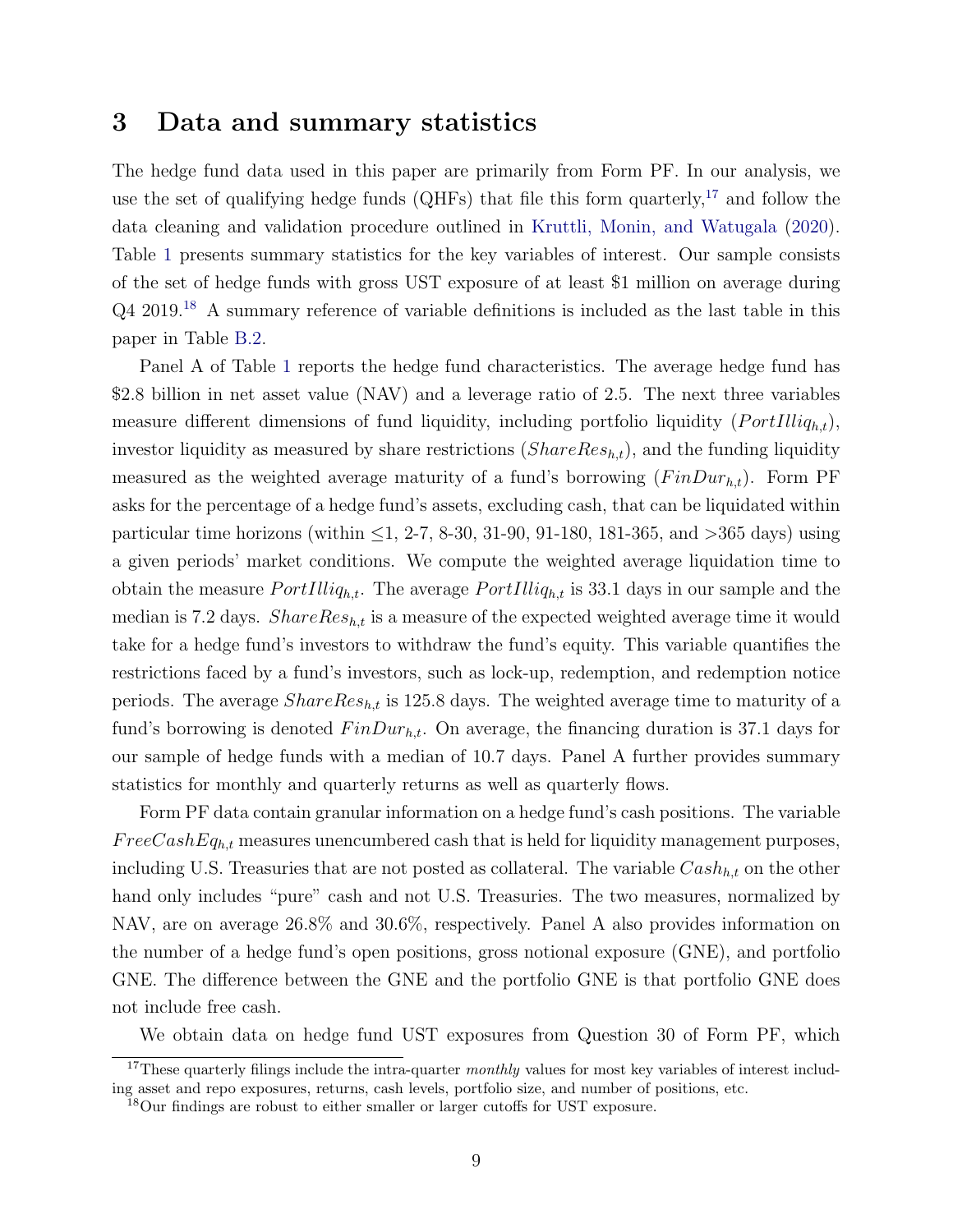requires hedge funds to report the month-end values of long and short portfolio exposures in a range of asset classes. Fixed income holdings are reported both as notional exposures and on a risk-adjusted basis.[19](#page-10-0) Panel B of Table [1](#page-38-0) provides summary statistics on the hedge funds' UST exposure. The gross notional UST exposure for hedge fund h in month t,  $UST\_GNE_{h,t}$ , is on average \$2.8 billion. Importantly, this measure includes exposure to UST through derivatives and futures, as well as physical exposures. The  $UST\_GNE_{h,t}$  is the sum of the long and short UST exposure, which we observe separately and are named  $UST\_LNE_{h,m}$ and  $UST\_SNE_{h,m}$ , respectively. The net UST exposure is given by the difference of the two and named UST\_NNE<sub>h,m</sub>. On average, the UST\_NNE<sub>h,m</sub> is positive with \$846.0 million, indicating that the average long exposure is larger than the short exposure.

The term  $min(UST\_LNE_{h,t},UST\_SNE_{h,t})$  captures part of the gross UST exposure that is long-short balanced, which we use as a proxy for the UST arbitrage activity of a fund. The term  $abs(UST\_NNE_{h,t})$  captures the unbalanced, directional UST exposure. The two are related to the  $UST\_GNE_{h,t}$  as

$$
UST\_GNE_{h,t} = abs(UST\_NNE_{h,t}) + 2 \times min(UST\_LNE_{h,t},UST\_SNE_{h,t}).
$$
 (1)

The duration of a hedge fund's long and short UST exposure are provided separately, UST\_LNE\_Drtn<sub>h,t</sub> and UST\_SNE\_Drtn<sub>h,t</sub>, with an average value of 4.6 and 6.8 years, respectively. The duration of the net exposure,  $UST\_NNE\_Drtn_{h,t}$ , is on average 0.8 years.

Panel C describes the borrowing data. Repo borrowing is on average \$3.6 billion, and the average repo lending is \$2.7 billion. The terms for the repo borrowing and lending,  $RepoBrrwTerm_{h,t}$  and  $RepoLendTerm_{h,t}$ , are on average 25.7 and 12.2 days, respectively. Repo borrowing is over-collateralized, with the average ratio of total collateral to borrowing of 118%. On average, 85% of the collateral supporting repo is securities collateral, although cash collateral is also sometimes posted. Most of hedge fund repo is transacted bilaterally, with only 13.7% of the repo centrally cleared.

Panel D presents data on a hedge fund's borrowing from major creditors at the counterparty level. The total amount of borrowing,  $TotalMCBorrowing_{h,t}$ , is the sum of borrowing across all major counterparties reported in Question 47 of Form PF as of the end of a given quarter. It includes borrowing from repo as well as other sources such as margin loans. The number of creditors from which a hedge fund borrowed as of the end of a given quarter,  $NumCrdtrsPer HF_{h,t}$ , is on average 4.5. The average amount borrowed from a specific creditor is  $HF\_Ctpty\_Credit_{h,p,t}$  is \$1.3 billion. In about half of the cases, a hedge fund's

<span id="page-10-0"></span><sup>&</sup>lt;sup>19</sup>The risk-adjustment is either based on duration, weighted average tenor, or 10-year equivalent. Where we use risk-adjusted exposures, we convert the reported values to the same units, as described further in Appendix section [B.3.](#page-60-0)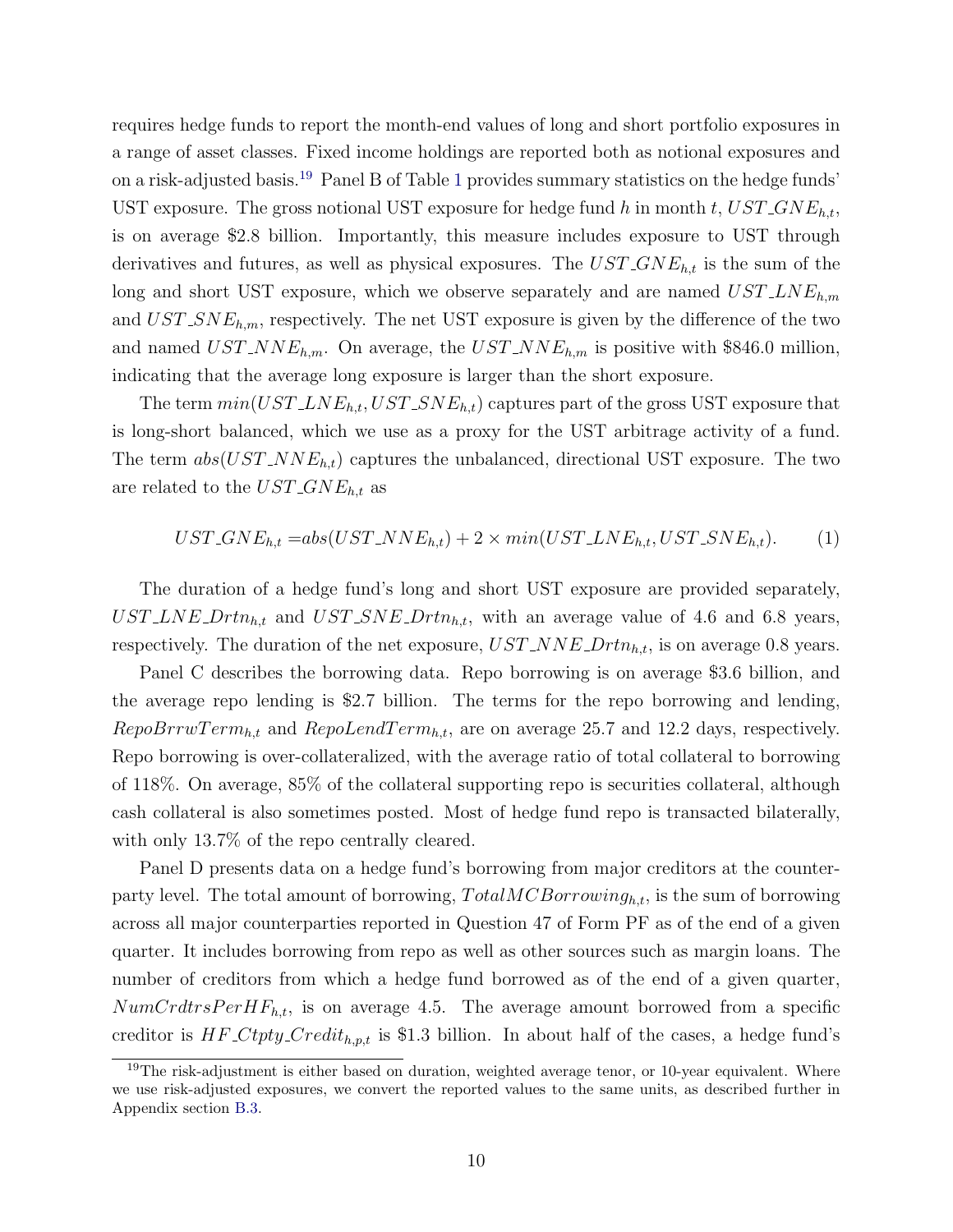creditor is also its prime broker and custodian.

# 4 Hedge funds and the COVID-19 Treasury market shock

We first analyze the changes to hedge fund UST portfolios, (repo) financing, liquidity and leverage management during the March 2020 Treasury market shock. Figures [1](#page-30-0) to [6](#page-35-0) give an indication of the aggregate changes to the Treasury market activity of hedge funds. To provide a fund-level view of the changes that occurred during March 2020, while separating out differences due to different hedge fund characteristics and fund-specific effects, we estimate panel regressions of changes in different measures of hedge fund Treasury activities on the March 2020 dummy variable and control variables. The baseline regressions take the form,

<span id="page-11-0"></span>
$$
\Delta y_{h,t} = \beta_1 D_t + \gamma Z_{h,t-1} + \mu_h + \epsilon_{h,t},\tag{2}
$$

where  $\Delta y_{h,t}$  is the outcome of interest and is a change variable.  $D_t$  is 1 for March 2020 and 0 otherwise.  $Z_{h,t-1}$  is the set of lagged controls (LogNAV, NetRet, NetFlows, PortIlliq, ShareRes, FinDur, and MgrStake).  $\mu_h$  denote fund fixed effects. Standard errors are double clustered by fund and time. The data are monthly from January 2013 to March 2020 and include all hedge funds with gross UST exposure of at least \$1 million as in Q4 2019.

# 4.1 Changes to U.S. Treasury and repo activity

Table [2](#page-40-0) presents regression results with dependent variables capturing different aspects of a hedge fund's UST exposure. Panel A analyzes changes to the notional exposure—both gross notional exposures and long and short exposures separately—measured either in dollar terms or as a fraction of NAV. The coefficient on  $March2020$  is significant and negative for all outcome variables. The first three columns show that, in March 2020, hedge funds reduced UST exposure by 20%, on both the long and the short sides. The last three columns show that this change is significant even when UST exposures are normalized by a fund's NAV. UST exposure as a fraction of NAV went down by about 8% on the long and short side. Total (gross) UST exposure as a fraction of NAV went down by about 15% in March. These results provide robust evidence of a significant, abnormal decline in hedge funds' Treasury exposures in March 2020.

Among the control variables, flows are positively related to UST exposure: the first three columns show a positive and significant coefficient on  $NetFlows$  indicating that funds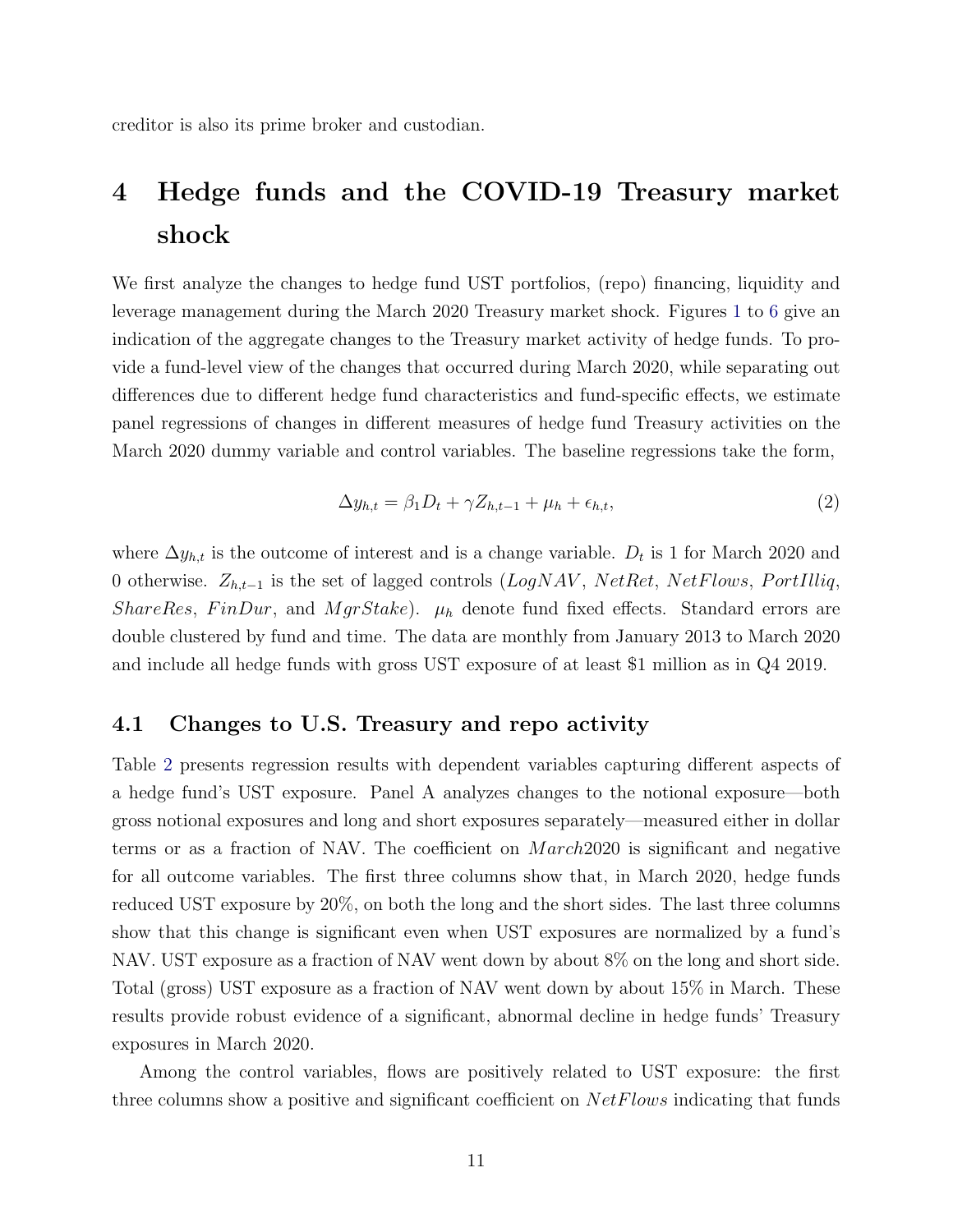adjust their portfolios in response to investor inflows and outflows. As expected, flows do no change UST allocations as a fraction of a fund's NAV. Most other variables are not significantly related to Treasury exposures after controlling for fund fixed effects.

Besides changing their notional exposures, funds may have responded to the March 2020 shock by adjusting their exposure to duration risk. Table [2](#page-40-0) Panel B analyzes changes in the duration of hedge fund portfolios. It shows that hedge funds on average increased their duration exposure following the March 2020 shock, with the net duration exposure going up by 0.4 years. This finding is intriguing, in particular since the wider Treasury market sell off is considered to have occurred predominantly at the 10-year and longer maturities [\(He](#page-28-13) [and Krishnamurthy](#page-28-13) [\(2020\)](#page-28-13); [He, Nagel, and Song](#page-28-0) [\(2020\)](#page-28-0)). The increase in durations is both statistically and economically significant, and largely driven by a decrease in the duration on the short side of the UST portfolio. As shown in Table [1,](#page-38-0) funds are generally durationmatched on the long and short sides, with average and median net duration exposures of 0.8 and 0.3 years, respectively. As such, an increase of over 0.4 years in duration exposure represents a significant adjustment.

Table [2](#page-40-0) Panel C examines the directional exposure and arbitrage activity in UST port-folios. As discussed in section [3,](#page-9-2)  $min(UST\_LNE_{h,t},UST\_SNE_{h,t})$  captures the part of a hedge fund's UST portfolio that is long-short balanced. The regression in column 1 indicates that following the March 2020 shock, hedge funds reduced their UST arbitrage portfolios by around 25%. Column 2 shows that purely directional exposures also dropped, by close to 15%. The last two columns in the panel indicate that, as a fraction of a fund's total UST exposure, the long-short balanced exposure decreased, and correspondingly, the directional exposures increased.

Having found notable declines in hedge funds' UST exposures following the March 2020 shock, we analyze whether the declines were accompanied by a corresponding decrease in hedge funds' repo activity. Previously, very little was known about hedge funds' repo activity because it is largely conducted on a bilateral, uncleared basis, in what is considered the most opaque segment of the repo market. Form PF data provides a unique view into hedge funds' bilateral repo activity and its resilience under stress. The summary statistics for  $RepoBilateral_{h,t}$  and  $RepoClearedCCP_{h,t}$  in Table [1](#page-38-0) Panel C makes clear the extent to which hedge fund repo borrowing is predominantly bilateral and uncleared. Table [3](#page-42-0) presents results from analyzing hedge funds' repo activity. The table shows the hedge funds' repo borrowing was surprisingly resilient during the March 2020 sell-off in Treasury markets. In Panel A, the results in column 1 show that borrowing levels on repurchase agreements the primary source of financing for hedge fund long UST holdings—remained relatively unchanged in March 2020. Since long UST trades are typically financed through repo, this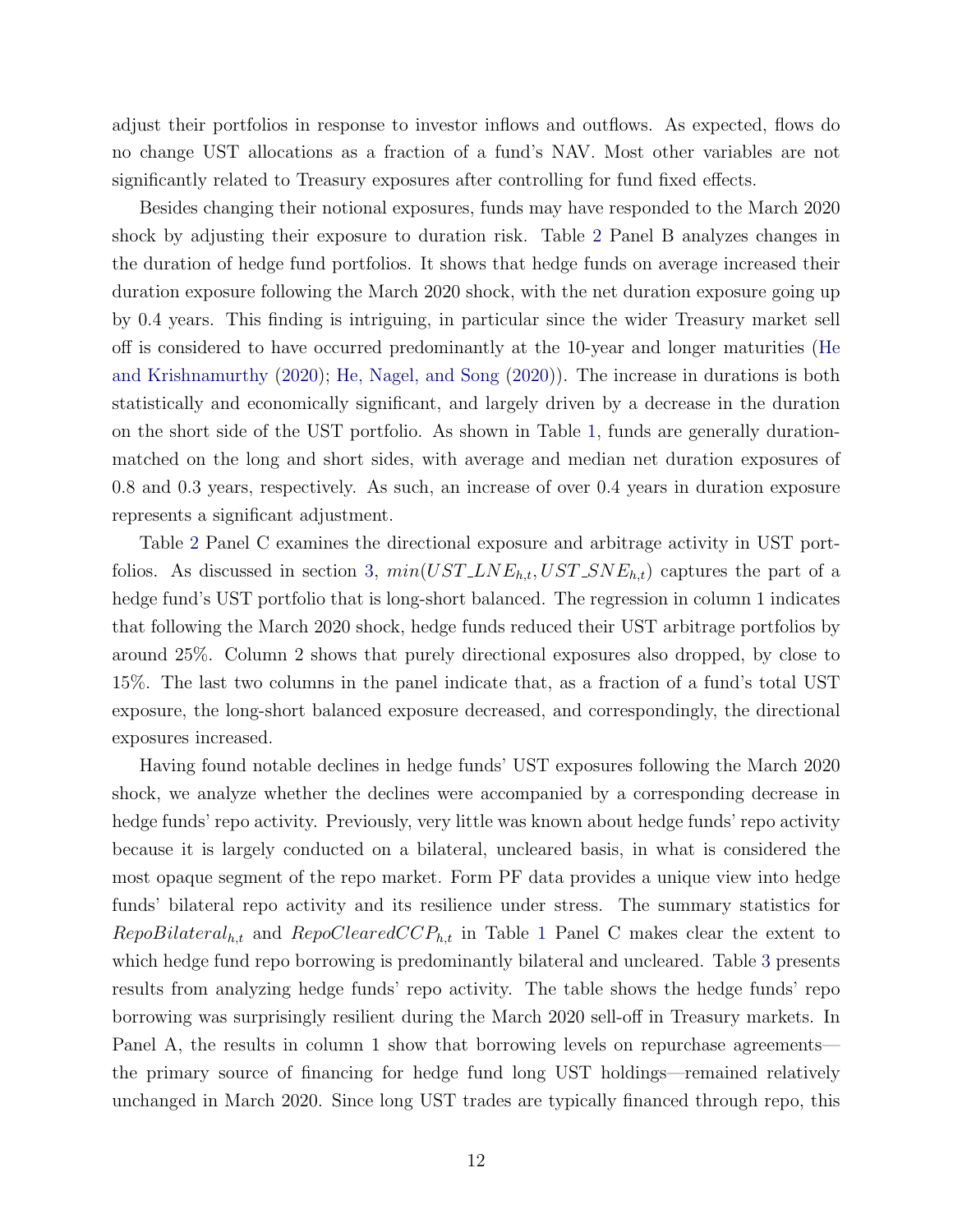finding indicates that the sizeable declines in hedge funds' UST exposures were not driven by trading positions that were financed in repo. In other words, the declines in UST exposures were likely driven by non-financed exposures, including derivatives exposures and those held outright without financing.

In contrast to repo borrowing, column 2 shows that hedge fund repo lending or "reverse repo" decreased in March 2020 by around 25% for the average fund. When trading Treasury securities, UST short bond positions are typically sourced through reverse repo, with the hedge fund obtaining the security as collateral from the borrower in exchange for lending cash. A reduction in repo lending is therefore consistent with the decline in short UST exposures shown in Table [2](#page-40-0) Panel A, as well as with hedge funds conserving their cash holdings during the crisis.

Columns 3 and 4 in Panel A further show that changes to repo borrowing terms (maturities) in March 2020 are also consistent with hedge funds conserving liquidity during this period of high uncertainty: the repo borrowing maturity increased, while the lending maturity decreased, though to a lesser extent. Borrowing for longer periods and lending for shorter periods mitigates rollover risk, a risk associated with not being able to roll over financing for existing positions at favorable terms and potentially being forced to close out of arbitrage positions before they converge or being forced into fire sales. These findings suggest that hedge funds sought to avoid these risks through increasingly conservative repo financing terms during the March sell-off.

Table [3](#page-42-0) Panel B examines the collateral terms on repo financing. Surprisingly, we do not find evidence that repo haircuts or collateral rates became significantly more onerous for hedge funds during this stress period. In fact, the total collateral as a fraction of repo borrowing,  $\frac{RepoTotalCollateral}{RepoBorrowing}$ , shows a statistically significant decrease of around 0.7%. However, the fraction of  $CashCollateral$  to  $TotalCollateral$  increased by 1.5%, possibly indicating lenders' preference for cash and cash equivalents as collateral.<sup>[20](#page-13-0)</sup>

Overall, these baseline results do not support the view that repo funding volumes and terms became significantly tighter for hedge funds that invest in Treasuries following the March 2020 shock. However, although the average hedge fund did not experience a funding shock, it is possible that some lending counterparties tightened their provision of credit to hedge funds more than others. We conduct further analysis on hedge fund repo borrowing in section [5](#page-17-0) using hedge fund-creditor (fund-dealer) level data, specifically focusing on whether dealers subject to enhanced regulations passed on funding supply shocks to connected hedge funds.

<span id="page-13-0"></span> $20$ Cash equivalents include bank deposits, certificates of deposits, and money market fund investments.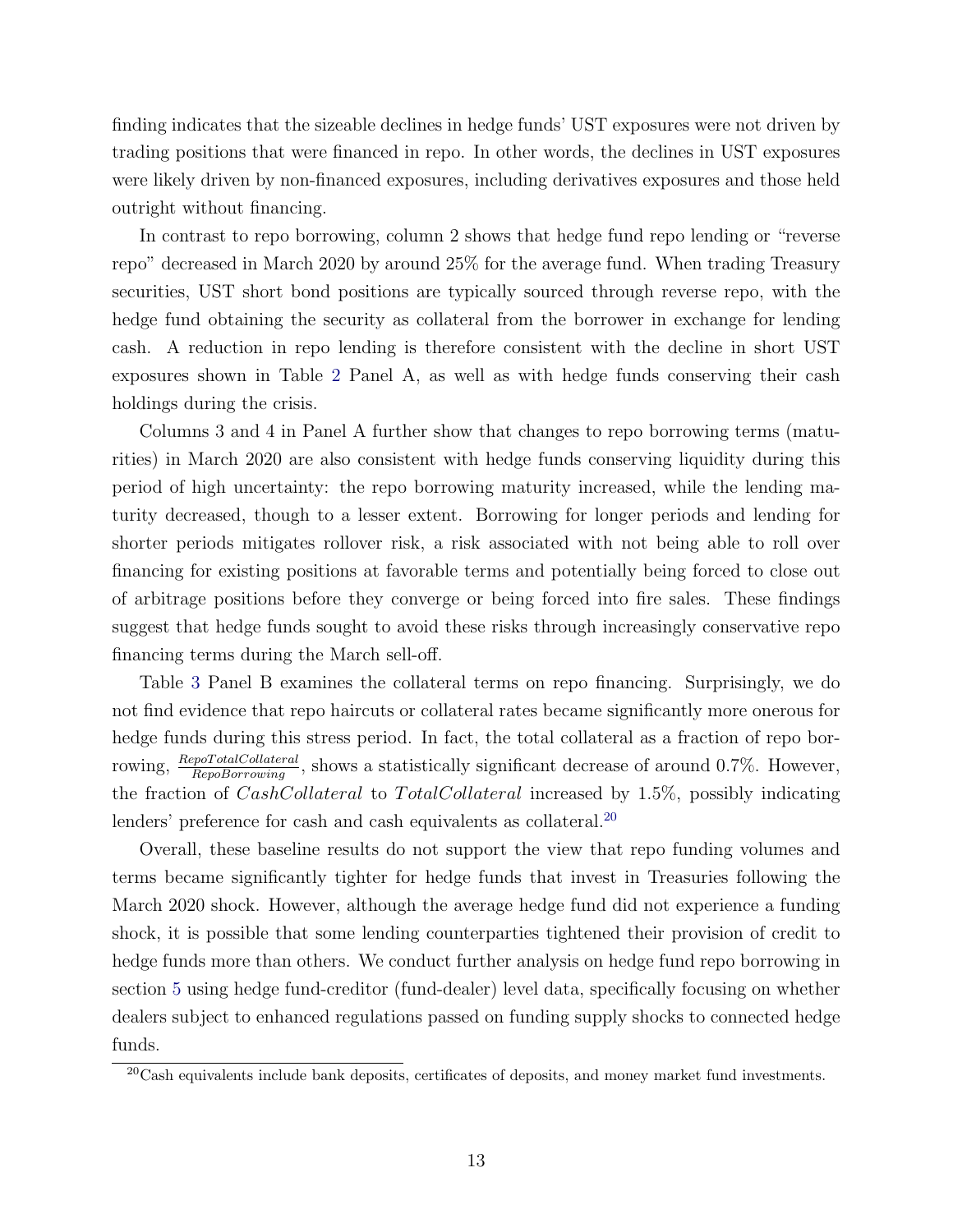# 4.2 Performance and investor flows

Next, we examine the performance and flows of hedge funds with UST exposures. Table [4](#page-43-0) presents results for regression specification [\(2\)](#page-11-0) with monthly returns, quarterly returns and flows as the dependent variable. Unsurprisingly, the coefficient on  $March2020$  is significantly negative for all three outcome variables. Monthly and quarterly returns show coefficients of -6.6% and -9.9%, respectively. Given that the mean quarterly return over our sample is 2.3% with a standard deviation of 8.1%, a sector-wide return of -9.9% reflects unprecedented losses for these hedge funds, which is also depicted in Figure [5.](#page-34-0) This indicates that during the COVID-19 crisis in March, these hedge funds were under a significant amount of stress, to a greater extent than at any point since Form PF reporting started in 2012. Clearly, the current crisis unfolded more precipitously than the global financial crisis in 2007-2009, which was characterized by relatively longer periods of a buildup of uncertainty from 2007 onward.

It is notable that the flows estimate of -1.8% for the quarter ending in March 2020, though negative, reflects relatively mild outflows. For reference, the mean quarterly investor flow during the 2012-2020 sample period is -0.6% with a standard deviation of 13.9%. In contrast, other asset management firms like corporate bond mutual funds and prime money market funds experienced much greater outflows during this period [\(Ma, Xiao, and Zeng,](#page-29-3) [2020;](#page-29-3) [Li, Li, Macchiavelli, and Zhou,](#page-29-4) [2020\)](#page-29-4). This difference in investor redemptions likely stems from structural features unique to hedge funds, specifically, share restrictions, which include lock-ups, restrictions on redemption frequency and redemption notice periods. The redemption restrictions and notice periods are likely to be particularly helpful for hedge funds when managing liquidity during short-lived systematic stress episodes. The March 2020 extreme market stress period lasted less than three weeks until the Fed's intervention, too brief a period for hedge fund investors to redeem their shares at a significant scale during the stress period itself, given the share restrictions of the typical fund (see share restrictions in Table [1,](#page-38-0) Panel A). By the end of March 2020, hedge funds may have received notices of significant future redemptions. We consider this scenario in our examination of changes to cash and liquidity in the next section and further analyze the implications of restrictions to investor redemptions in section [6.](#page-19-0)

# 4.3 Cash, liquidity, and leverage

The final set of regressions giving a baseline overview of the March 2020 shock captures hedge fund outcomes related to liquidity and leverage. Table [5](#page-44-0) Panels A and B show that, by the end of March 2020, funds held significantly higher cash and smaller, more liquid portfolios than at the beginning of the month. The first four columns of Panel A show changes to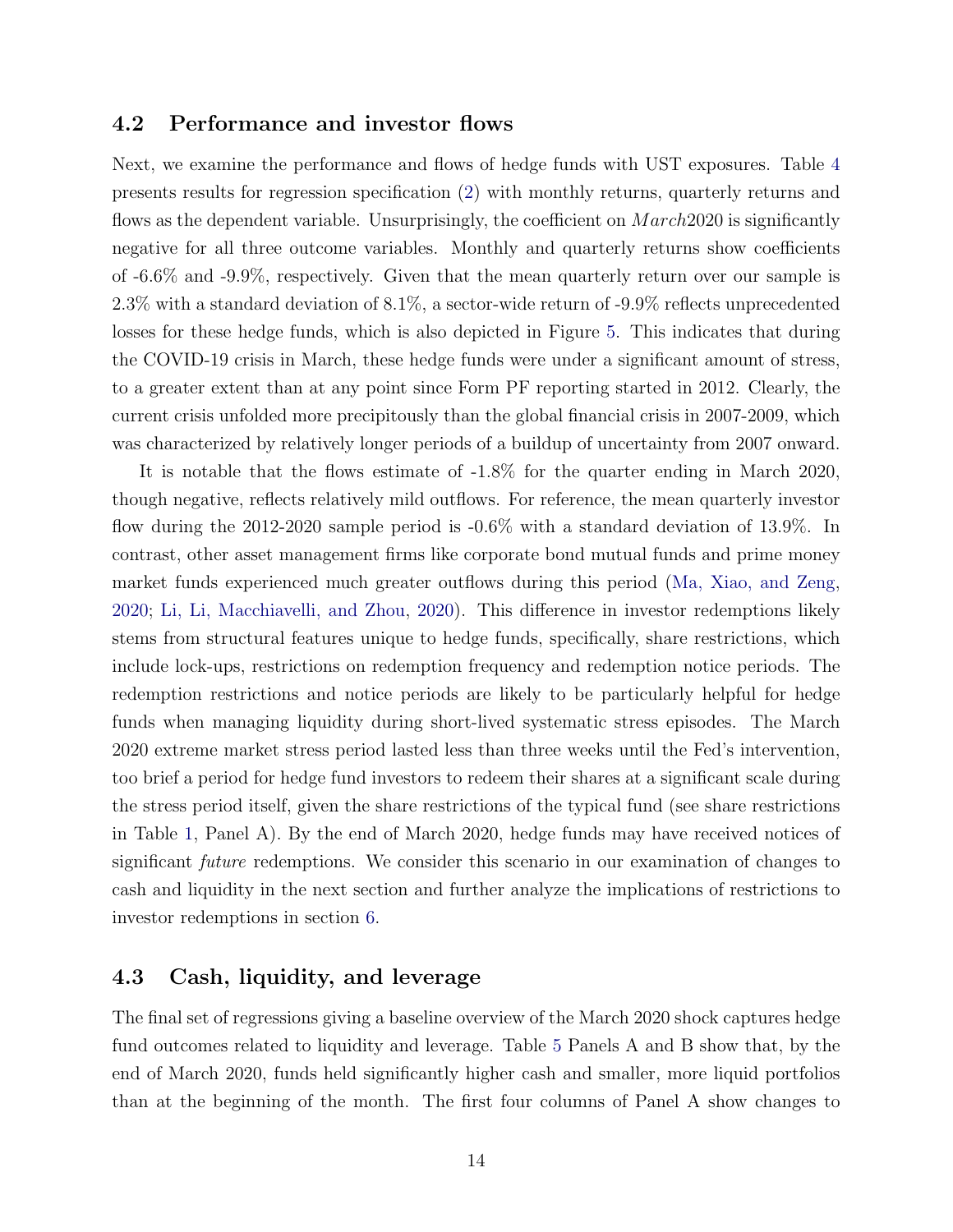four different measures of cash holdings as the outcome variable.  $FreeCashEq$  refers to unencumbered "cash and cash equivalents" (e.g., bank deposits, certificates of deposits, money market fund investments, U.S. Treasury and agency securities) held for the purposes of liquidity management (see variable definitions in Table [B.2\)](#page-64-0).  $FreeCashEq$  increased by 26% in March 2020. Cash refers to cash positions (not including U.S. Treasury and agency securities) both unencumbered or posted as collateral, which also increased in March 2020, by around 23%. Column 5 and 6 show that  $PortfolioGNE$ —the notional exposure of securities and derivatives, excluding  $Cash$ —held by a hedge fund fell by around  $22\%$ , while the number of open positions fell by close to 5%. Panel B shows that portfolio illiquidity dropped by over 11% during this period, with the fraction of assets that can be liquidated within a week increasing significantly.

These findings speak to the literature on how a hedge fund manages its liquidity during a systematic stress period. When confronted with significant funding constraints, redemptions and other liquidity needs, asset managers face a trade-off: selling the more liquid assets first likely has smaller price impact and mitigates current realized losses, but increases overall portfolio illiquidity and thus the probability of future fire sales should the crisis persist or deepen. On the other hand, selling illiquid assets first, while potentially incurring greater current realized losses, improves the liquidity condition of the fund and its ability to withstand a protracted crisis. Our findings show that hedge funds took the latter, more prudent approach when managing liquidity during the March 2020 shock. On average, funds significantly increased both their cash holdings and the liquidity of their portfolios by reducing the size of their portfolios and disproportionately scaling down relatively illiquid positions.

These shifts may have been in part driven by the uncertainty associated with the initial COVID-19 shock. At the end of March, amid continued uncertainty regarding the pandemic's impact on financial markets and the economy, hedge funds were potentially confronted with the prospect of high future redemptions and continued losses, increasing their focus on preserving liquidity.

Our findings stand in contrast to the behavior of mutual funds as described by [Ma, Xiao,](#page-29-3) [and Zeng](#page-29-3) [\(2020\)](#page-29-3), who posit that in the March 2020 shock, corporate bond mutual funds sold more liquid bonds to meet investor redemptions. Interestingly, [Jorion](#page-28-1) [\(2000\)](#page-28-1), in describing the LTCM meltdown in 1998, asserts that the hedge fund made a "mistake" when attempting to reduce risks by downsizing its asset portfolio because the fund got rid of its most liquid positions, which made the fund more vulnerable to further losses when the market continue to move against the fund's portfolio positions.

The firm [LTCM] reportedly tried to reduce its risk profile, but made a major mistake: instead of selling off less-liquid positions, or raising fresh capital, it eliminated its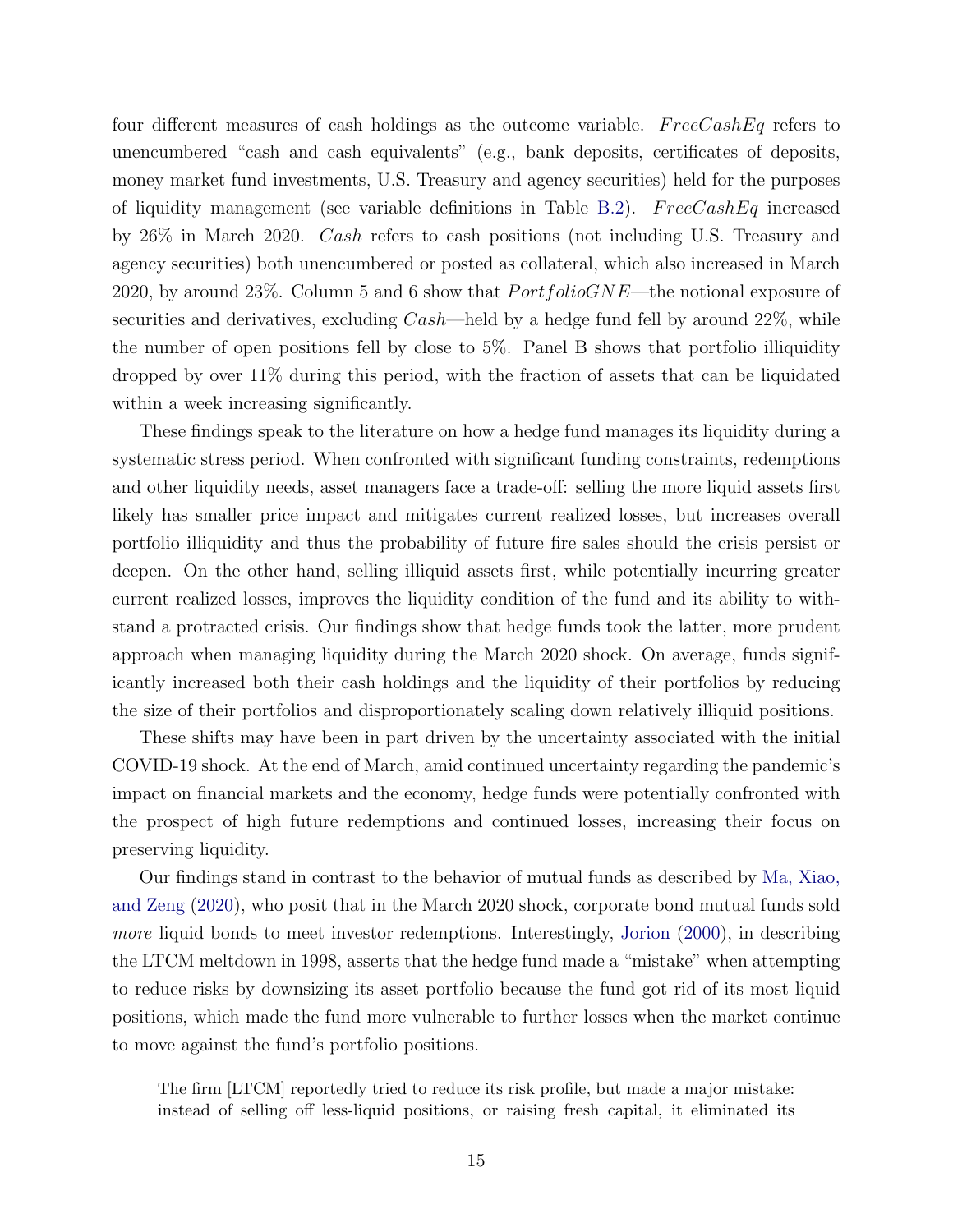most liquid investments because they were less profitable. ... This made LTCM more vulnerable to subsequent margin calls. [pg. 288, [Jorion](#page-28-1) [\(2000\)](#page-28-1)]

Given the contrast between LTCM's behavior and our findings for UST hedge funds during March 2020, it is possible that the hedge funds in our sample studied LTCM and other subsequent hedge fund meltdowns when planning how to manage liquidity during a stress episode.

Finally, we analyze the changes in gross hedge fund leverage, measured as the ratio of gross balance sheet assets  $(GAV)$  to fund capital or net assets  $(NAV)$ . Table [5](#page-44-0) Panel C shows that hedge fund NAV (equity) and GAV (total gross assets) generally dropped proportionally, by 13-14%. As such, the ratio of hedge fund  $GAV$  to  $NAV$ —Leverage—was unchanged at the end of the market stress episode. Thus, although there is no evidence of significant deleveraging, the results suggest that hedge funds actively managed the risk of their portfolios in March 2020. Despite significant negative returns depleting NAV , hedge funds held leverage ratios unchanged by scaling down their gross exposures proportionately to their capital base.

# 4.4 Post COVID-19 shock period

The March 2020 shock to the UST market was unprecedented in scale, but due to the speed and extent of Federal Reserve interventions, relatively short-lived. While UST prices and arbitrage spreads largely recovered by April, it is unclear how quickly hedge fund activity in this market rebounded. To examine the post-shock period, we extend our sample to September 2020 and run regressions similar to equation [\(2\)](#page-11-0), with additional time indicators capturing the months (or, alternatively, quarters) following March 2020. Table [A.1](#page-50-0) in the Appendix presents the results of these regressions.

Importantly, Table [A.1](#page-50-0) Panel A shows that investor outflows from UST hedge funds were significantly larger in 2020Q2 and 2020Q3 than during the shock period itself. This is in spite of the fact that returns broadly recovered from the substantial decline in March 2020 (also illustrated in the returns time series in Figure [5\)](#page-34-0). The delayed outflows are likely due to the long share restrictions that hedge funds impose on their investors, which we analyze in greater detail in Section [6.](#page-19-0) Hedge funds met these larger investor redemptions in the post-shock period while UST markets were stabilized via government intervention.

Broadly, the results in Table [A.1](#page-50-0) Panels B and C show that neither hedge fund UST exposures nor repo exposures reverted back to pre-crisis (pre-March 2020) levels over the two quarters following March 2020. Both long and short UST exposures generally continued to decrease until September 2020. While being relatively unchanged in March, repo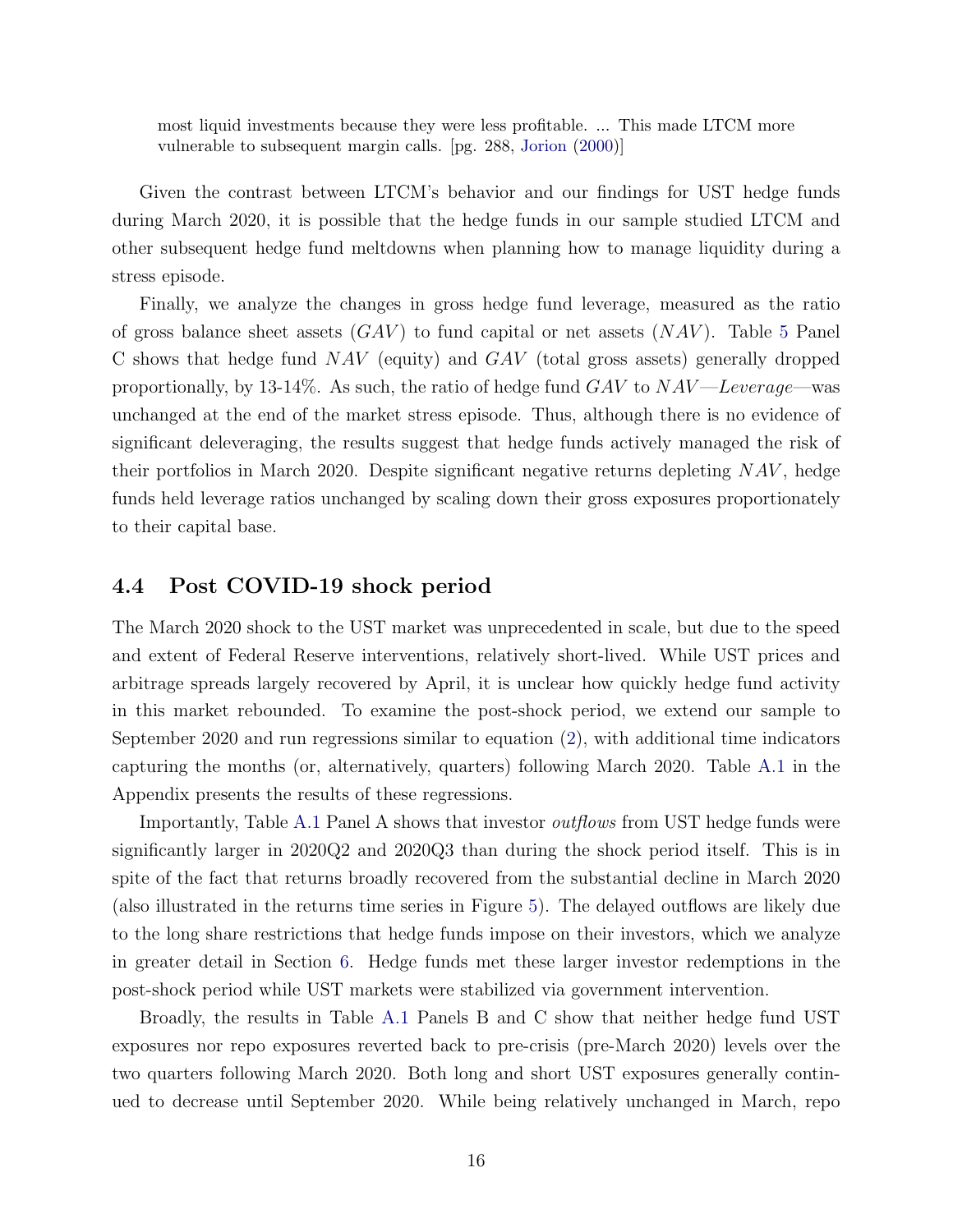borrowing fell significantly in April and May before stabilizing in June 2020. Hedge funds lengthened their repo borrowing maturities in the post-crisis period, and faced significantly higher collateral ratios.

Taken together, these results indicate that Federal Reserve interventions helped to stabilize UST markets even as hedge funds continued to scale down their UST market activities.

# <span id="page-17-0"></span>5 Dealer regulatory constraints and bilateral repo lending

We proceed next to analyze in greater detail the factors that contributed to the Treasury sell-off in March. First, we examine the role of dealer regulatory constraints in affecting hedge fund trading through dealers' differential provision of funding in March 2020.

Using data on borrowing amounts available at the hedge fund-creditor level, we conduct a granular analysis to identify the impact of creditor supply shocks on hedge fund repo borrowing. We use a within hedge fund-time methodology to test for differences between funding provided by creditors that are constrained and those that are not, allowing us to compare hedge funds' borrowing from different creditors while controlling for unobserved time-varying hedge fund characteristics.<sup>[21](#page-17-1)</sup> The panel regressions take the form,

$$
\Delta \log HF_C rdt r_C rde^{i t} h_{n,p,t} = \gamma_1 Dealer Constraint_{p,t} + \gamma_2 Dealer Constraint_{p,t} \times D_t \n+ \phi Z_{h,p,t-1} + \mu_h + \theta_t + \psi_p + \epsilon_{h,p,t},
$$
\n(3)  
\n
$$
\Delta \log HF_C rdt r_C rde^{i t} h_{n,p,t} = \gamma_1 Dealer Constraint_{p,t} + \gamma_2 Dealer Constraint_{p,t} \times D_t \n+ \nu_{h,t} + \psi_p + \epsilon_{h,p,t},
$$
\n(4)  
\n
$$
\Delta \log HF_C rdt r_C rde^{i t} h_{n,p,t} = \gamma_1 Dealer Constraint_{p,t} + \gamma_2 Dealer Constraint_{p,t} \times D_t
$$

<span id="page-17-4"></span><span id="page-17-3"></span><span id="page-17-2"></span>
$$
+\nu_{h,t} + \xi_{h,p} + \epsilon_{h,p,t},\tag{5}
$$

where  $D_t$  is 1 for March 2020, 0 otherwise.  $DealerConstraint_{p,t}$  is a measure that captures heterogeneity across dealers in terms of potential constraints to their intermediary role in repo markets. Eqn. [3](#page-17-2) includes hedge fund  $(\mu_h)$ , creditor  $(\psi_p)$ , and time  $(\theta_t)$  fixed effects. Eqn. [4](#page-17-3) includes creditor fixed effects and hedge fund-time fixed effects  $(\nu_{h,t})$ . Fund-time fixed effects control for all time invariant and time-varying fund characteristics, absorbing fund-level borrower demand shocks, which allows for better identification of dealer-specific supply effects. Eqn. [5](#page-17-4) includes both fund-time and fund-creditor  $(\xi_{h,p})$  fixed effects, with the

<span id="page-17-1"></span><sup>&</sup>lt;sup>21</sup>This identification strategy is similar to [Khwaja and Mian](#page-28-3)  $(2008)$ , [Kruttli, Monin, and Watugala](#page-28-2)  $(2020)$ , and many others that use borrower-creditor data to isolate credit supply effects.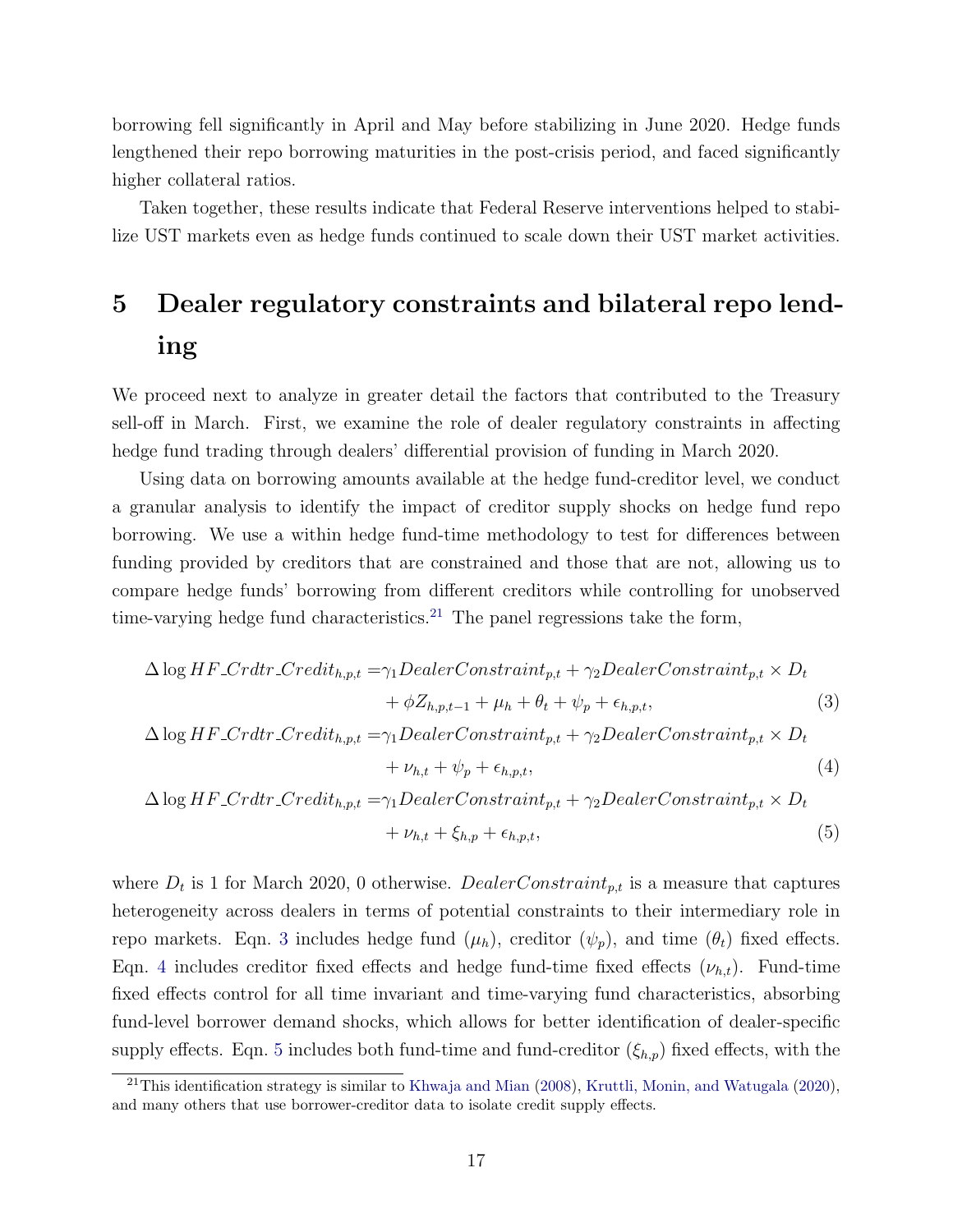latter allowing us to control for relationship-specific factors. Standard errors are clustered at the dealer and quarter level. Since Treasury positions are typically financed in repo, we limit the sample for this anlysis to hedge funds with gross UST exposure of at least \$1 million that primarily borrow via repo (50% or more of their borrowing is in repo) on average during Q4 2019. A requirement of the within fund-time analysis is that the sample includes only hedge funds that borrow simultaneously from at least two creditors. The vast majority of the hedge funds in our sample borrow from multiple creditors simultaneously.

The methodology is illustrated with an example hedge fund-dealer network in Figure [7.](#page-36-0) We use a dealer's status as a global systemically important financial institution (G-SIB) as the DealerConstraint<sub>p,t</sub> measure.<sup>[22](#page-18-0)</sup> G-SIBs are the largest, most interconnected institutions and face enhanced regulations in the post-GFC period — including the U.S. enhanced supplementary leverage ratio based on the total size of their balance sheet and off-balance sheet exposures — and are therefore subject to the most stringent regulatory constraints. However, the findings reported in Table [6](#page-45-0) are inconsistent with these constraints limiting dealers' funding provision during the March 2020 UST sell-off. Interestingly, G-SIBs provided disproportionately higher funding during the crisis to hedge funds engaged in repo borrowing. Relative to other dealers, G-SIBs increased repo lending to hedge funds by 11- 13% in March 2020. These results suggest that larger, more regulated G-SIB dealers were better able to provide stable, more resilient funding during the March 2020 sell-off than smaller dealers. The findings also imply that hedge funds connected to G-SIB dealers had access to disproportionately greater funding during the March sell-off.

In the appendix, we present additional results. Table [A.4](#page-54-0) shows results when the same set of regressions are run on all hedge funds that primarily borrow via repo, regardless of their UST exposures. The results are qualitatively similar.

There has been much debate about the impact of post-GFC regulations on bank affiliated broker-dealers on Treasury and other fixed income market liquidity,  $23$  and the impact of dealer regulatory constraints on hedge fund arbitrage activity (e.g., [Boyarchenko, Eisenbach,](#page-27-4) [Gupta, Shachar, and Van Tassel](#page-27-4) [\(2020\)](#page-27-4)) including specifically during the March 2020 UST market turmoil (e.g., [He, Nagel, and Song](#page-28-0) [\(2020\)](#page-28-0); [Schrimpf, Shin, and Sushko](#page-29-0) [\(2020\)](#page-29-0)).

We find that broker-dealers affiliated to banks subject to enhanced regulations were able to disproportionately increase repo funding to connected hedge funds in March 2020. There are several possible reasons why. These larger dealers may have greater economies of

<span id="page-18-0"></span><sup>22</sup>See Table [B.1](#page-63-0) for the list of primary dealer and G-SIB institutions, including the timeline of G-SIB classifications.

<span id="page-18-1"></span><sup>&</sup>lt;sup>23</sup>See discussions on the potential impact of post-GFC regulatory constraints of bank dealers on intermediation, for example, in UST markets [\(Duffie,](#page-27-1) [2020;](#page-27-1) [Yadav and Yadav,](#page-29-7) [2021\)](#page-29-7) and corporate bonds [\(Bao,](#page-26-9) [O'Hara, and Zhou,](#page-26-9) [2018;](#page-26-9) [Allahrakha, Cetina, Munyan, and Watugala,](#page-26-10) [2021\)](#page-26-10).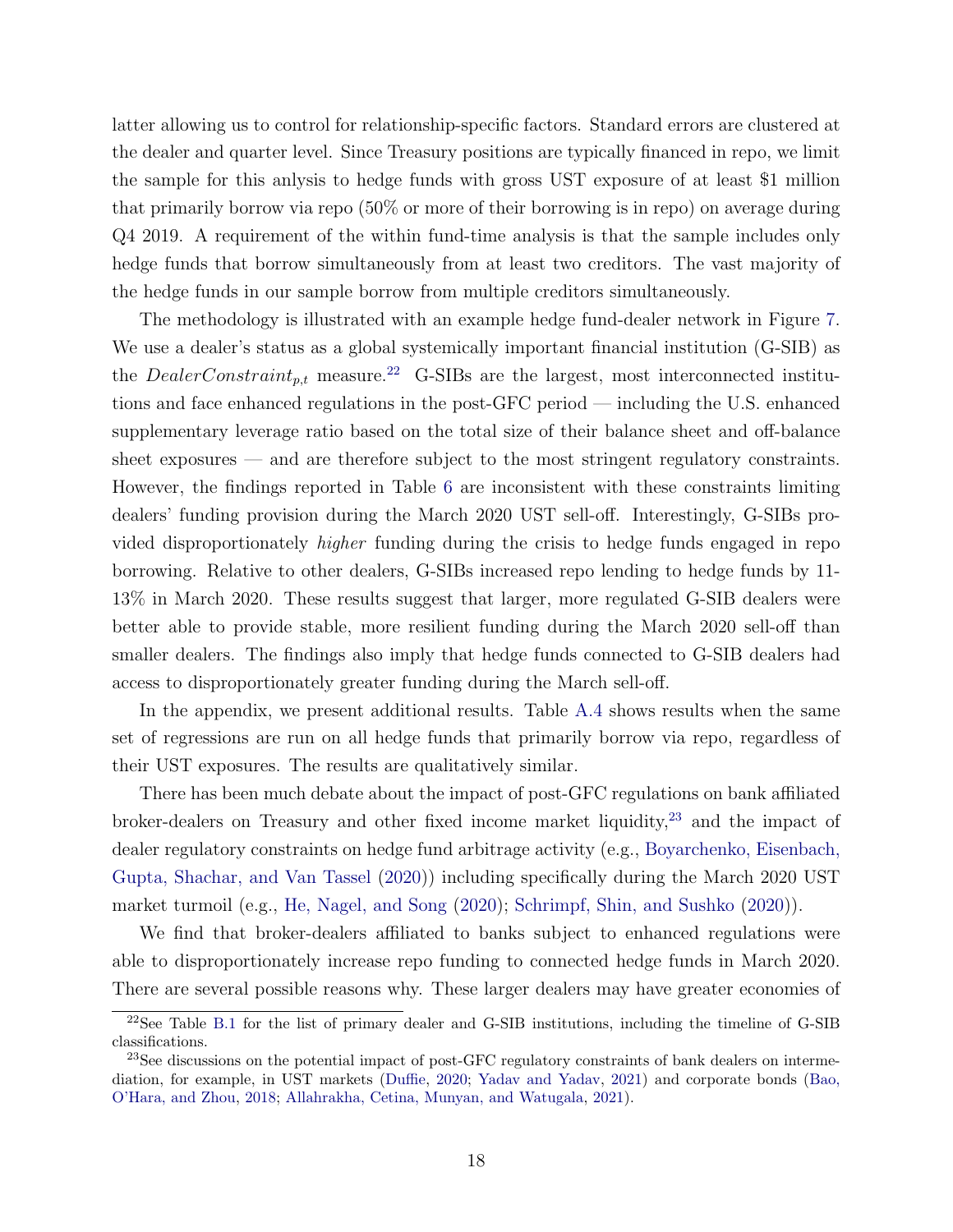scale and risk-bearing capacity. Their regulated status can give greater access to cheaper funding, which is further augmented during crisis periods via Fed facilities like the Primary Dealer Credit Facility (PCDF).<sup>[24](#page-19-1)</sup> Temporary exemption of UST securities from leverage ratio charges is also likely to have boosted G-SIB dealers' liquidity provision in UST markets in particular. During the COVID-19 shock, these institutions—subject to enhanced regulations constraining their liquidity and risk-taking, greater disclosures, and periodic stress tests conducted by the Fed post-GFC—were not exposed to significant concerns about solvency and run risk, unlike during the GFC.<sup>[25](#page-19-2)</sup> This may have mitigated precautionary liquidity hoarding behavior by bank-dealers.

# <span id="page-19-0"></span>6 Redemption restrictions and investor runs

We next examine the role of redemption risk. Specifically, we ask whether existing share restrictions made a difference in hedge funds' step back from UST markets and had an impact on their liquidity management. We estimate the following panel regression,

<span id="page-19-3"></span>
$$
\Delta y_{h,t} = \beta_0 + \beta_1 D_t + \beta_2 ShareRes_{h,t-1} + \beta_3 D_t \times ShareRes_{h,t-1} + \gamma Z_{h,t-1} + \mu_h + \epsilon_{h,t},
$$
\n(6)

where  $\Delta y_{h,t}$  is the portfolio change of interest. Again,  $D_t$  is 1 for March 2020 and 0 otherwise.  $Z_{h,t-1}$  is the same set of controls as in equation [\(2\)](#page-11-0). The regression is run with fund fixed effects ( $\mu_h$ ) or both fund and time fixed effects (not shown).  $\beta_3$  is the coefficient of interest and captures the differential effect between funds with long and short share restrictions. Table [7](#page-46-0) presents results for the regressions with fund fixed effects; results with both fund and time fixed effects included are qualitatively similar.

Table [7](#page-46-0) Panel A examines cash holdings, portfolio size and liquidity. The estimates of  $\beta_3$ , the coefficients on  $March2020 \times ShareRes$ , show that hedge funds with longer share restrictions boosted their cash holdings and portfolio liquidity by less, and decreased their portfolio size and number of open positions by less, compared to funds with shorter share restrictions. This finding is consistent with hedge funds with higher redemption risk (shorter share restrictions) increasing their precautionary liquidity holdings to a greater extent during the March 2020 market stress episode. Such funds appear to have traded out of and closed out more portfolio positions. Funds with less stringent share restrictions likely have higher

<span id="page-19-1"></span> $24$ As shown in Table [B.1,](#page-63-0) the set of primary dealers' parent companies overlaps significantly with the set of G-SIB institutions.

<span id="page-19-2"></span> $^{25}$ For example, [Gorton and Metrick](#page-27-12) [\(2012\)](#page-27-12) find that, during the GFC, concerns about bank insolvency and counterparty risk effectively led to a run on repo.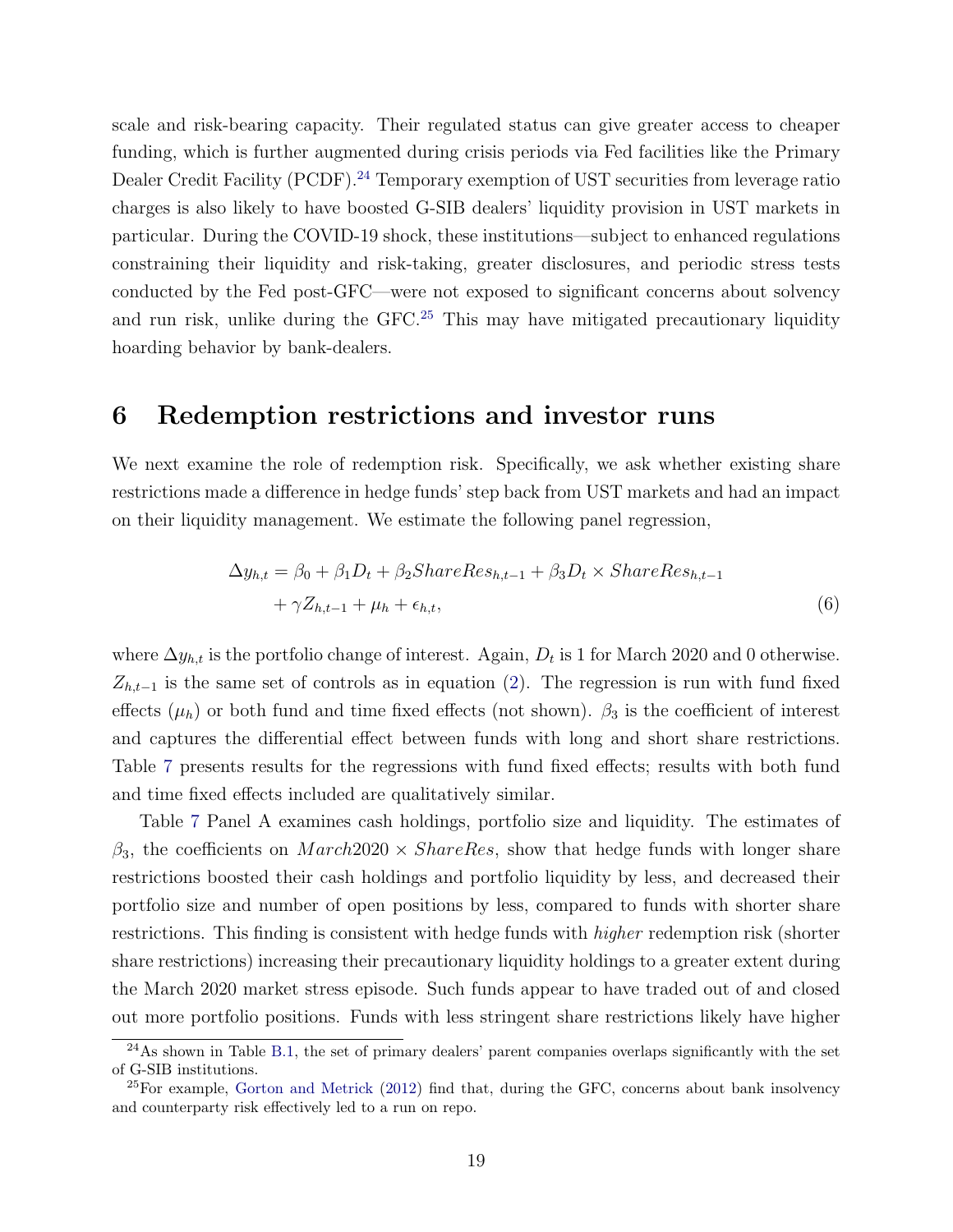contemporaneous and anticipated future outflows and hence, greater need for ready liquidity to meet redemptions.

Consistent with the finding that hedge funds with looser share restrictions reduced their portfolio positions to a greater extent, Table [7](#page-46-0) Panel B shows that redemption risk also impacted UST portfolios. Hedge funds with shorter share restrictions cut their UST exposures by more (Column 1), reducing both their directional exposures (Column 2) and arbitrage activity (Column 3) to a greater degree than funds with longer share restrictions.

Taken together, the results so far illustrate that hedge funds were quick to significantly increase their unencumbered cash holdings and portfolio liquidity when faced with severe market stress. Hedge funds disproportionately sold off relatively more illiquid positions first, which likely preserved future solvency. The tendency to retain more liquid positions in their portfolios may have moderated the selling of relatively liquid Treasury securities by hedge funds during the COVID-19 shock. Importantly, longer share restrictions were particularly useful for hedge funds to avoid fire sales and hold onto more of their convergence trades. As such, hedge fund share restrictions likely prevented more significant asset fire sales in March 2020 and prevented further Treasury market and hedge fund sector destabilization.

Our analysis yields insights into the efficacy of one of the methods hedge funds deploy to overcome frictions that impose limits to arbitrage activity [\(Shleifer and Vishny,](#page-29-5) [1997;](#page-29-5) [Gromb](#page-28-9) [and Vayanos,](#page-28-9) [2010\)](#page-28-9). Our results are consistent with [Hombert and Thesmar](#page-28-4) [\(2014\)](#page-28-4), who present a model where contractual impediments to investor withdrawals can be stabilizing for a fund. In contrast, [Ben-David, Franzoni, and Moussawi](#page-27-5) [\(2012\)](#page-27-5)—in an examination of 13-F filings of long equity holdings during the GFC—find that equity hedge funds were forced to delever to meet redemptions because hedge fund investors subject to share restrictions react quickly to adverse performance. Our empirical approach and setting are distinct in a number of ways. The March 2020 turmoil was an abrupt, extreme, but (in hindsight) short-lived crisis, whereas the GFC spanned multiple year. We analyze UST hedge funds which have distinct funding sources and structures to equity hedge funds, e.g., the former extensively use repo funding while the latter do not. Our use of regulatory covering detailed data on the holdings and characteristics of a substantial portion of the hedge fund sector allows for a comprehensive analysis.

Further, our findings illustrate a crisis episode during which the funding structure of a hedge fund was potentially less destabilizing than that of a mutual fund or a money market fund (MMF), even with the higher illiquidity, leverage, and concentrations typical for a hedge fund. [Chen, Goldstein, and Jiang](#page-27-7) [\(2010\)](#page-27-7) show that strategic complementarities among investors of mutual funds–especially in funds with relatively more illiquid assets–amplify run risk. A concept early considered in classical theories of bank runs [\(Diamond and Dybvig,](#page-27-13)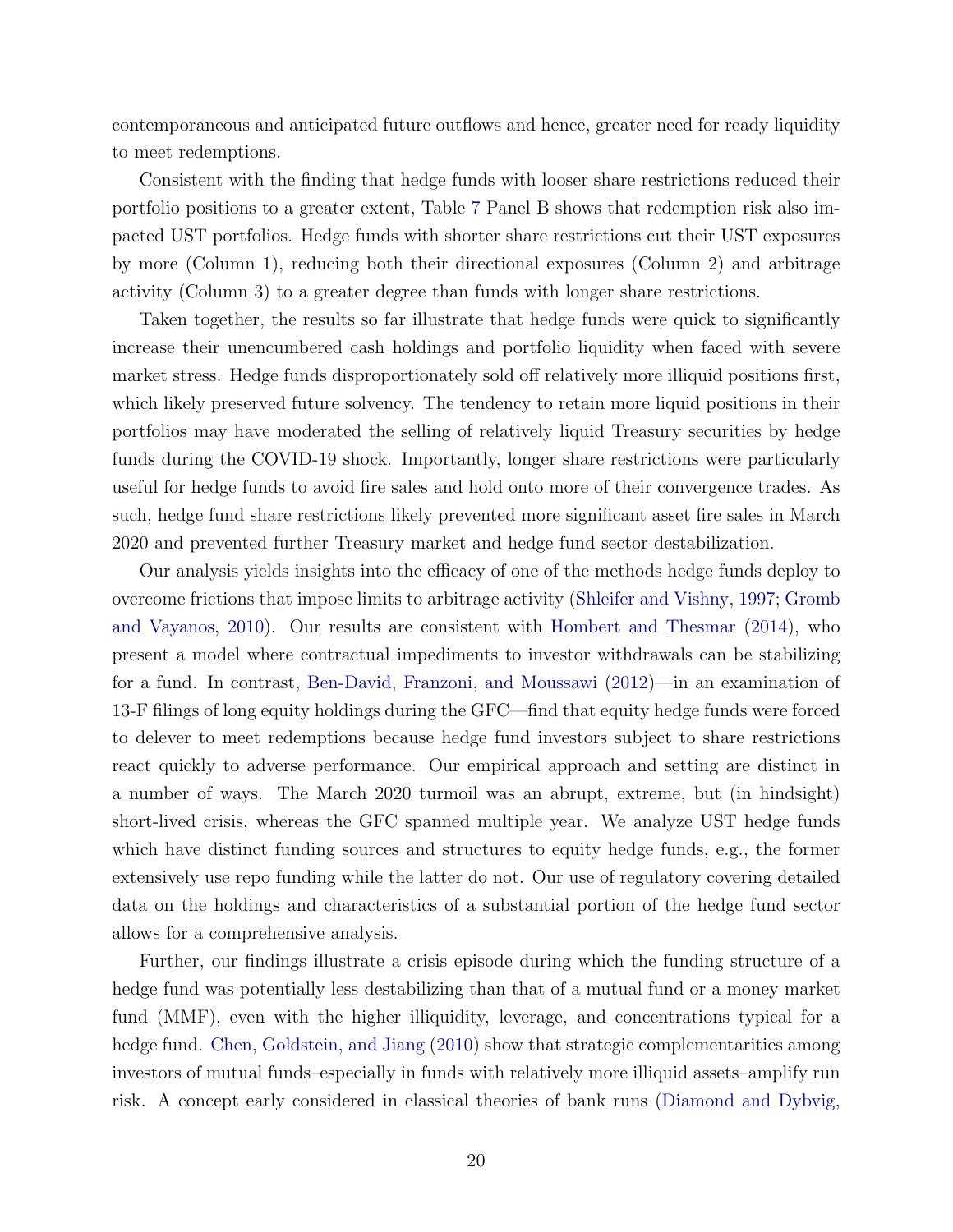[1983\)](#page-27-13), in the context of investment funds, strategic complementarities refers to the idea that when an investor internalizes the likelihood that other investors will also run on a fund, the probability that the investor will redeem her investment in the fund is amplified beyond the level attributable purely to fundamentals, leading to a run on the fund. This mechanism is especially relevant for funds with illiquid investments and during crisis periods because investors who are late to redeem are more likely to be left with fund investments severely depressed in value due to fire sales. [Ma, Xiao, and Zeng](#page-29-3) [\(2020\)](#page-29-3) find that bond mutual funds were indeed subject to large outflows during the March 2020 turmoil and that these funds responded by selling the relatively liquid assets in their portfolios first, meaning that their remaining portfolios were significantly more illiquid when the Fed intervened to stabilize bond markets towards the end of March 2020. In contrast, we show that hedge funds, while experiencing large losses in March, experienced relatively low outflows and shored up the liquidity of their holdings. Their use of long share restrictions were largely stabilizing.

During the GFC, in the days following the collapse of Lehman, money market funds were subject to severe runs surprising many who considered such funds relatively "safe" venues to park liquidity [\(Schmidt, Timmermann, and Wermers,](#page-29-8) [2016\)](#page-29-8). Part of the post-GFC reforms aimed at bolstering the stability of money markets specifically allowed MMFs to impose contingent restrictions on investor redemptions. [Li, Li, Macchiavelli, and Zhou](#page-29-4) [\(2020\)](#page-29-4) explicitly consider the role of these liquidity restrictions in how MMFs fared during the March 2020 turmoil and find evidence consistent with the restrictions exacerbating run-like behavior among MMF investors, adding to fund and market instability. In effect, following post-GFC reforms, when a prime MMF's share of liquid assets that can be converted to cash within a week—weekly liquidity assets (WLA)—falls below a pre-specified threshold of 30%, the MMF can impose redemption gates and liquidity fees. However, in tranquil times outside of such liquidity crunches or even during a crisis period before an MMF reaches the pre-specified WLA threshold, MMFs offer cash-like shares that are redeemable on demand. As discussed previously, this is in stark contrast to the typical redemption periods faced by hedge fund investors. The share restrictions of the hedge funds in our sample are such that the number of days it takes for investors to withdraw *even*  $1\%$  of a hedge fund's net asset value has a median of 30 days, with the  $25<sup>th</sup>$  and  $75<sup>th</sup>$  percentile at 30 and 180 days, respectively. In other words, the median hedge fund would have at least 30 days notice before the first 1% of investor capital (net asset value) is redeemed.

Intuitively, during the March turmoil, while contingent (ex post) redemption restrictions were likely destabilizing for MMFs, our results show that existing (ex ante) redemption restrictions were stabilizing for hedge funds. For investors valuing the cash-like liquidity typically provided by an MMF, knowledge of the WLA threshold for contingent redemption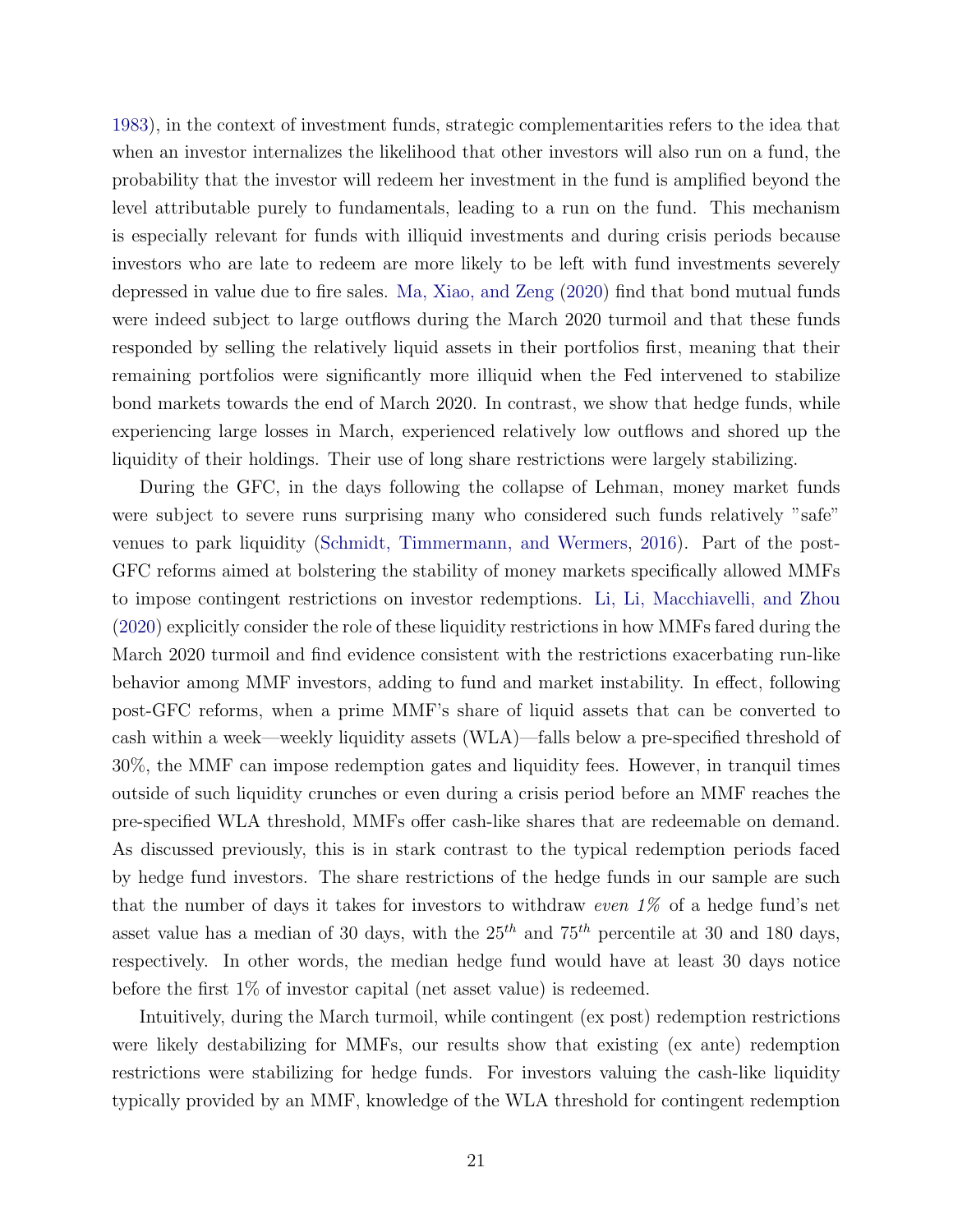restrictions and strategic complementarities likely augmented incentives to run on MMFs. For the typical hedge fund investor, in the intense, but short-lived March 2020 turmoil, reacting immediately and withdrawing her investment was not an option. As such, the redemption restrictions weakened strategic complementarities and shutdown the channel of self-fulfilling run-like behavior during the peak of market instability. Such ex ante share restrictions also dampen the liquidity mismatch between hedge fund assets and liabilities and reduce the liquidity transformation performed by hedge funds.<sup>[26](#page-22-0)</sup>

# 7 Basis trading and margin pressure

Unlike UST hedge funds predominantly engaged in fixed income arbitrage strategies that involve simultaneously going long and short bonds—funded via repo borrowing and lending, respectively—hedge funds predominantly engaged in the cash-futures basis trade likely faced greater margin calls requiring immediate liquidity infusions or position liquidations stemming from their short futures positions during the March 2020 turmoil.<sup>[27,](#page-22-1)[28](#page-22-2)</sup> At the inception of the March turmoil, while UST securities declined in value, UST futures appreciated in value, exposing the basis risk of this trade as it went against hedge fund positions. We take the set of hedge funds that predominantly engage in the cash-futures basis trade as the hedge funds that faced greater margin pressure and examine the differential impact of such immediate liquidity needs on hedge fund UST market activities.

We classify a hedge fund as a UST cash-futures "basis trader" based on its UST exposures and whether the short exposures are obtained through repo or futures. The classification recognizes that a basis trade has broadly balanced long and short UST notional exposures, with the long "cash" side being a physical bond while the short "futures" side is a derivative. As such, only the long side is funded via repo, while the short side is obtained through futures. This generally contrasts with other UST arbitrage strategies such as on-the-run/offthe-run spread trading where both the long and short side of the trade is supported through repo borrowing and lending. We identify the hedge funds that show a strong correlation between their balanced UST position,  $min(UST\_INE_{h,t},UST\_SNE_{h,t})$ , and net repo exposure, RepoBorrowing − RepoLending, as funds that predominantly engage in the basis

<span id="page-22-0"></span><sup>26</sup>[Agarwal, Aragon, and Shi](#page-26-11) [\(2019\)](#page-26-11) examine the mismatch between the asset portfolio liquidity of a set of fund of hedge funds and the liquidity offered to their investors and, consistent with our findings, conclude that the extent of liquidity transformation a fund of hedge funds provides is positively associated with greater exposure to investor runs.

<span id="page-22-2"></span><span id="page-22-1"></span> $^{27}$ See Figure [8](#page-37-0) and Appendix section [B.1](#page-57-0) for an overview of both types of fixed income arbitrage strategies.

<sup>28</sup>For example, initial and maintenance margin requirements on UST futures contracts traded on CME rose by 30–210% during March 2020, depending on the contract maturity.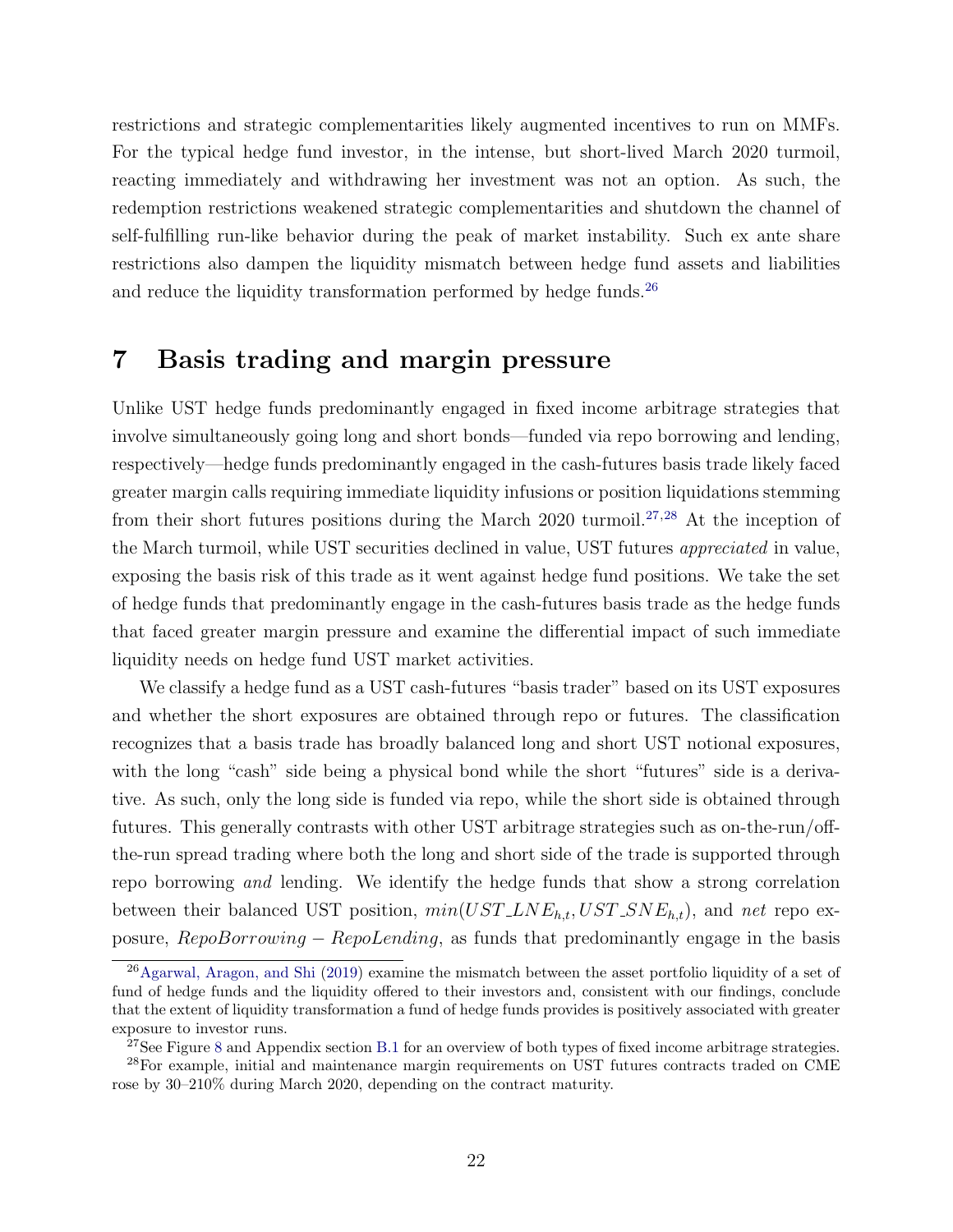trade.[29](#page-23-0)

Figure [6](#page-35-0) presents the times series of UST exposures, repo borrowing and lending, equity and assets, separately for hedge funds that predominantly engage in the basis trade and for hedge funds that predominantly engage in other UST trading strategies. The basis trader fund set represents roughly a half of the aggregate UST notional exposure of the hedge funds in our sample, with a similar share of the aggregate repo exposures. The bottom two panels of the figure show that in aggregate, the total assets under management are substantially larger for non-basis traders, but basis traders on average use much more leverage (have a larger  $LeverageRatio = GAV/NAV$ .

We analyze differences in how basis traders fared during the March 2020 shock compared to other UST traders. We estimate the following panel regression:

<span id="page-23-1"></span>
$$
\Delta y_{h,t} = \beta_0 + \beta_1 D_t + \beta_2 BasisTrader_h + \beta_3 D_t \times BasisTrader_h + \gamma Z_{h,t-1} + \mu_h + \epsilon_{h,t},
$$
\n(7)

where  $\Delta y_{h,t}$  is the portfolio change of interest. Again,  $D_t$  is 1 for March 2020 and 0 otherwise.  $Z_{h,t-1}$  is the same set of controls as in equation [\(2\)](#page-11-0). The regression is run with fund fixed effects  $(\mu_h)$  or both fund and time fixed effects (not shown).  $\beta_3$  is the coefficient of interest that captures the differential effect between basis traders and other UST traders. Table [8](#page-47-0) presents results for the regressions with fund fixed effects; results with both fund and time fixed effects included are qualitatively similar.

Table [8](#page-47-0) Panels A and B examine changes to UST exposures. The estimates of  $\beta_3$ , the coefficients on  $March2020 \times BasisTrader$ , show that basis trading hedge funds reduced their UST long notional exposure significantly more than other hedge funds, and predominantly reduced their directional exposure. As a result, they held more balanced portfolios in terms of long-short UST notional exposure at the end of March 2020.

Table [8](#page-47-0) Panel C shows the differences for basis traders in repo borrowing and lending, repo terms, and the ratio of total collateral posted to total repo borrowing—a measure of haircuts or capital required to support repo borrowing. Importantly, we find that basis traders decreased their repo borrowing by about 17% in March, while other UST traders saw no significant change in repo borrowing levels. The terms of borrowing also appear to have worsened for basis traders. The maturity of repo borrowing declined by 9.12 days for basis traders compared to other UST traders, a substantial decline considering the median repo borrowing term is 8.66 days and the mean is 25.63 days. Other UST traders lengthened their repo borrowing terms in March 2020 by 4.46 days. Finally, we find that basis traders

<span id="page-23-0"></span><sup>29</sup>Appendix section [B.2](#page-59-0) provides a detailed explanation of the methodology.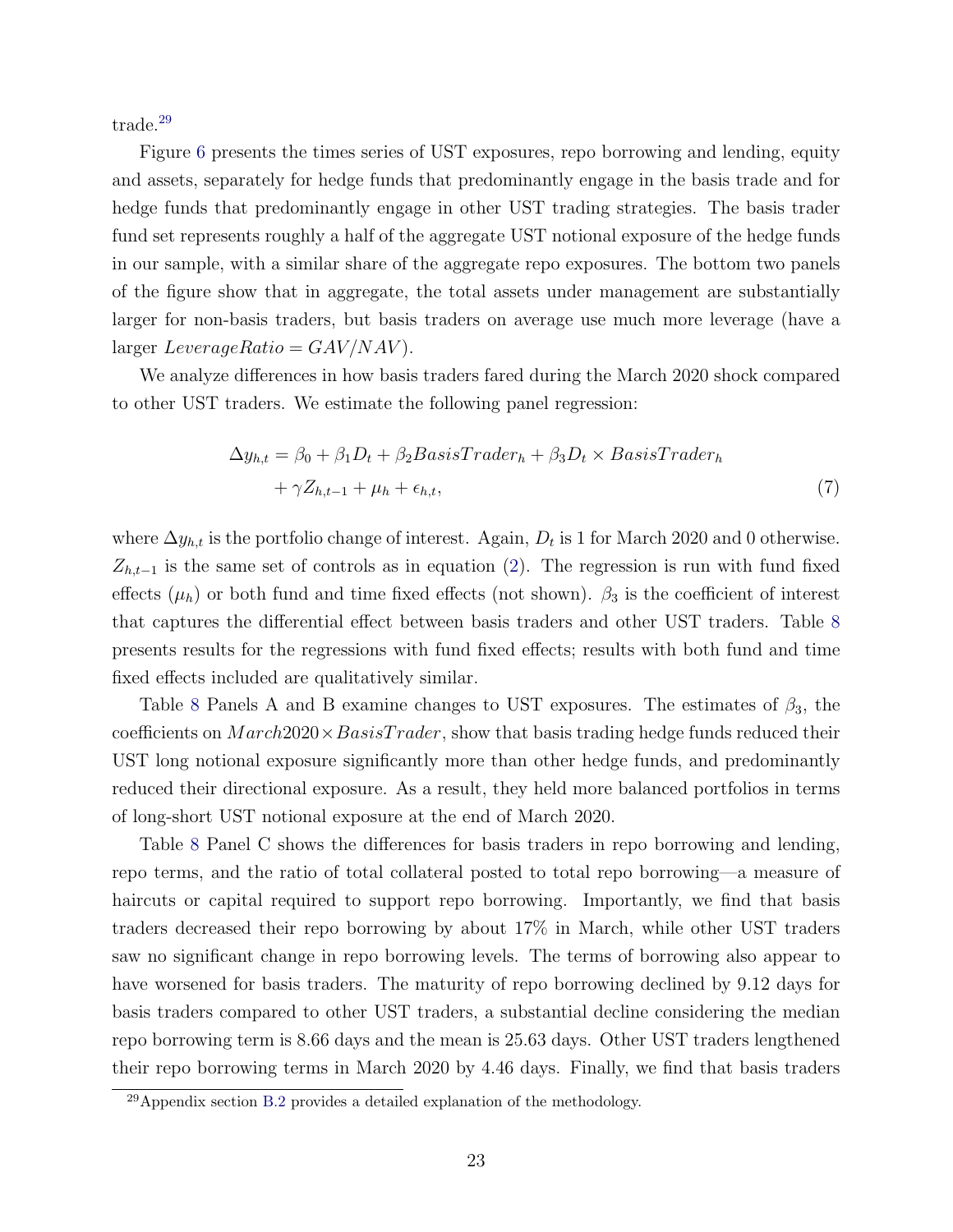posted more collateral to their repo counterparties with their ratio of total repo collateral to borrowing increasing by around 3.82%, compared to a decline in the same ratio for the average UST hedge fund by 1.46%.

In Table [8](#page-47-0) Panel D, the regression results in columns 1 and 2 show that compared to other hedge funds, basis traders have significantly less unencumbered cash (including UST bonds) held for liquidity management at the end of March 2020. However, columns 3 and 4 show that their "pure" cash position—including both unencumbered cash and cash already posted as margin/collateral, but excluding UST securities held for liquidity purposes—was significantly higher than that of other UST hedge funds. We further find that basis traders close out more positions and have comparatively more illiquid portfolio positions at the end of March 2020. Finally, Panel E shows that basis trader hedge funds delevered more in March 2020. The  $\beta_3$  estimate of -0.79 is substantial given that the average LeverageRatio is 2.48 and the median is 1.34.

Overall, these findings show that hedge funds engaged in the UST cash-futures basis trade and faced greater margin pressure contributed more to the reduction in UST exposures than other UST trading hedge funds, and their lenders tightened the financing terms for these hedge funds while they kept the terms for other hedge fund counterparties relatively unchanged. However, the results also suggest that the major reasons for the decline in hedge funds' UST exposures were not specific to the basis trade as other hedge funds also saw large declines in UST exposures.

# 8 Conclusion

In this paper, we examine hedge fund activity in U.S. Treasury markets during the March 2020 COVID-19 shock. During this period, the average hedge fund with UST holdings experienced a monthly return of around -7%, and reduced its notional UST exposures on both the long and short sides by around 20%. Measures of hedge fund arbitrage and directional exposures declined by similar magnitudes. Taken together, the results in this paper do not indicate that hedge funds provided liquidity during this market dislocation. However, our findings are inconsistent with massive hedge fund deleveraging driving the Treasury sell-off. Hedge fund leverage ratios remained largely unchanged. Borrowing levels and collateral rates on repurchase agreements—the primary source of financing for hedge fund UST holdings and sovereign bond basis trades—remained largely unchanged, indicating that funding constraints were not the primary reason for the decline in hedge funds' Treasury exposures.

We specifically analyze the importance of creditor regulatory constraints using hedge fund-creditor level data and a within hedge fund-time methodology. Large creditors subject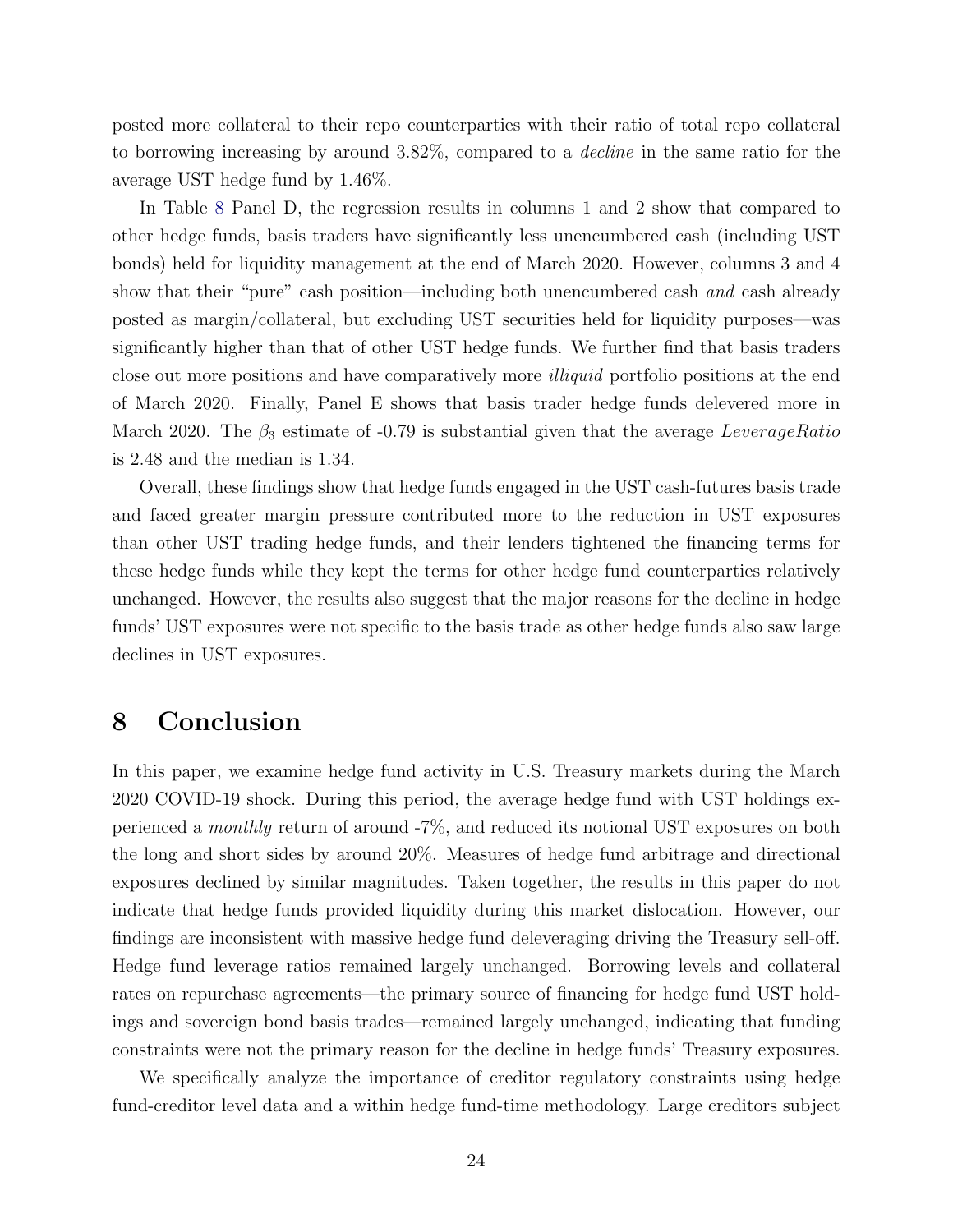to enhanced regulations provided disproportionately higher repo financing to hedge funds during the crisis—over 11-13% higher funding compared to other dealers. Our findings are inconsistent with the hypothesis that regulatory constraints at large broker dealers limited hedge fund access to funding and their UST arbitrage.

We find evidence that the cutback in hedge fund UST exposures was driven by liquidity management considerations and investor redemption risks. By the end of March 2020, hedge funds with significant Treasury exposures increased their cash holdings by over 20% and scaled down the size and illiquidity of their portfolios. This boost to the precautionary liquidity holdings and the step back from UST market activity were less pronounced for funds with stricter share restrictions and lower redemption risk. Longer share restrictions allowed hedge funds to avoid fire sales and hold onto more of their convergence trades, thereby bolstering both fund and Treasury market stability.

The average UST fund saw returns jump back in April and remain positive over the six month period following the March turmoil. However, we find that hedge fund exposures and liquidity provision in UST markets did not revert to pre-shock levels even after the market turmoil subsided. Notably, in this post-shock period, UST funds faced greater investor outflows, but met these redemptions in a market stabilized via government interventions. Our findings indicate that the quick intervention of the Federal Reserve to stabilize Treasury markets likely prevented a deleveraging spiral where hedge funds further sold off exposures in a declining market, realizing more losses and further depleting their equity.

Compared to previous crisis episodes, the March 2020 shock was unprecedented, particularly in the speed and scale at which extreme moves occurred and in its impact on otherwise safe and liquid markets such as the UST market. By analyzing the activity of hedge funds during this episode in U.S. Treasury markets and bilateral repo/reverse repo funding markets, this paper sheds light on how the characteristics and funding structures of hedge funds impact the role it plays in vital financial markets. Our findings yield insights into the efficacy of various methods hedge funds deploy to overcome frictions that impose limits to arbitrage activity.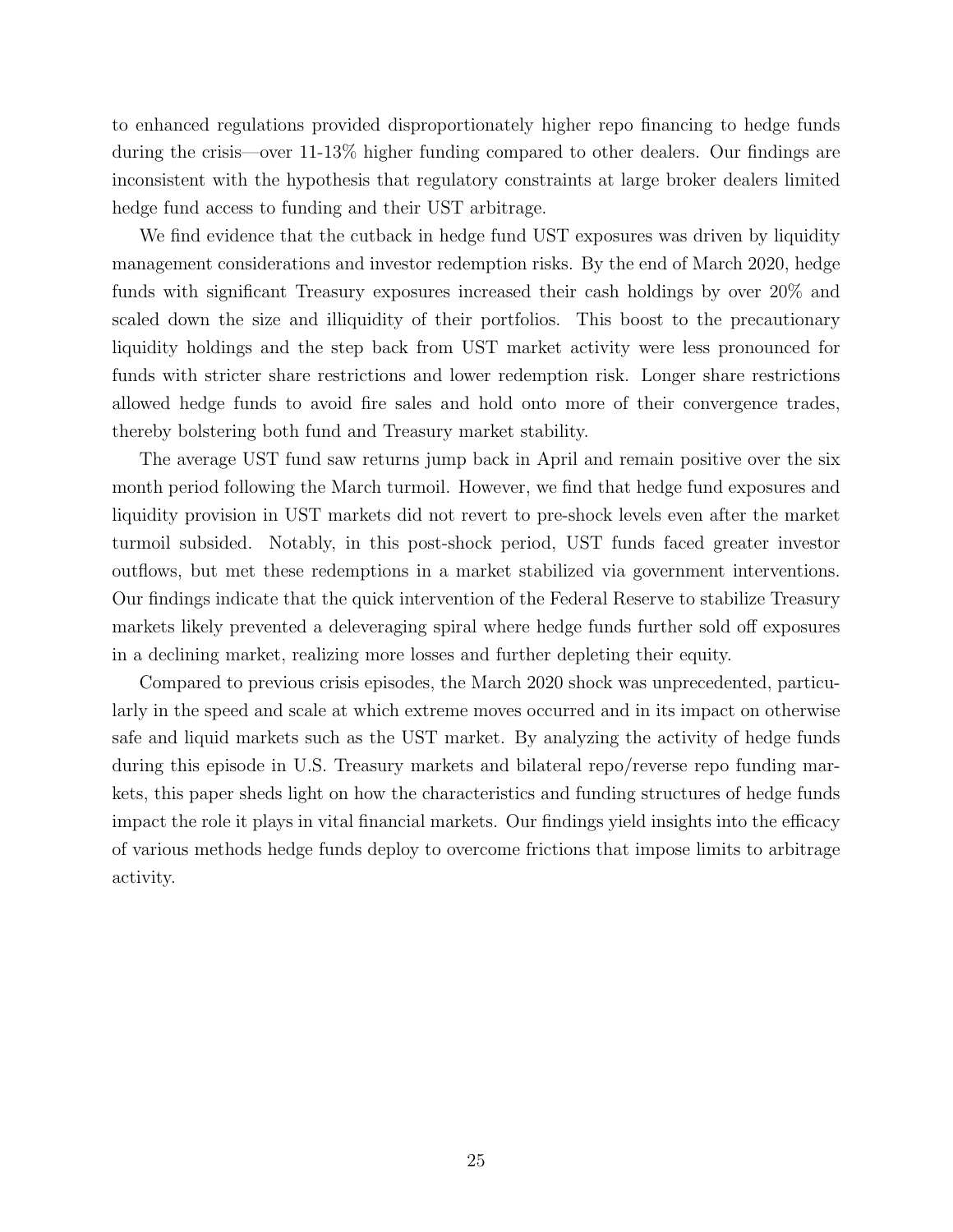# References

- <span id="page-26-6"></span>Acharya, Viral V, Lars A Lochstoer, and Tarun Ramadorai, 2013, Limits to arbitrage and hedging: Evidence from commodity markets, *Journal of Financial Economics* 109, 441– 465.
- <span id="page-26-5"></span>Adrian, Tobias, and Hyun Song Shin, 2010, Liquidity and leverage, Journal of Financial Intermediation 19, 418–437.
- <span id="page-26-11"></span>Agarwal, Vikas, George O. Aragon, and Zhen Shi, 2019, Liquidity transformation and financial fragility: Evidence from funds of hedge funds, Journal of Financial and Quantitative Analysis 54, 2355–2381.
- <span id="page-26-2"></span>Agarwal, Vikas, Naveen D. Daniel, and Narayan Y. Naik, 2009, Role of managerial incentives and discretion in hedge fund performance, The Journal of Finance 64, 2221–2256.
- <span id="page-26-10"></span>Allahrakha, Meraj, Jill Cetina, Benjamin Munyan, and Sumudu W Watugala, 2021, The effects of the Volcker rule on corporate bond trading: Evidence from the underwriting exemption, Working Paper.
- <span id="page-26-7"></span>Ang, Andrew, Sergiy Gorovyy, and Gregory B. Van Inwegen, 2011, Hedge fund leverage, Journal of Financial Economics 102, 102–126.
- <span id="page-26-1"></span>Aragon, George O., 2007, Share restrictions and asset pricing: Evidence from the hedge fund industry, Journal of Financial Economics 83, 33–58.
- <span id="page-26-3"></span>, A. Tolga Ergun, Mila Getmansky, and Giulio Girardi, 2017, Hedge fund liquidity management, SEC Working Paper.
- <span id="page-26-0"></span>Aragon, George O., and Philip E. Strahan, 2012, Hedge funds as liquidity providers: Evidence from the Lehman bankruptcy, Journal of Financial Economics 103, 570–587.
- <span id="page-26-9"></span>Bao, Jack, Maureen O'Hara, and Xing Alex Zhou, 2018, The Volcker rule and corporate bond market making in times of stress, Journal of Financial Economics 130, 95–113.
- <span id="page-26-8"></span>Barth, Daniel, and R. Jay Kahn, 2021, Hedge funds and the Treasury cash-futures disconnect, OFR Working Paper No. 21-01.
- <span id="page-26-4"></span>Barth, Daniel, and Phillip Monin, 2020, Illiquidity in intermediary portfolios: Evidence from large hedge funds, OFR Working Paper No. 20-03.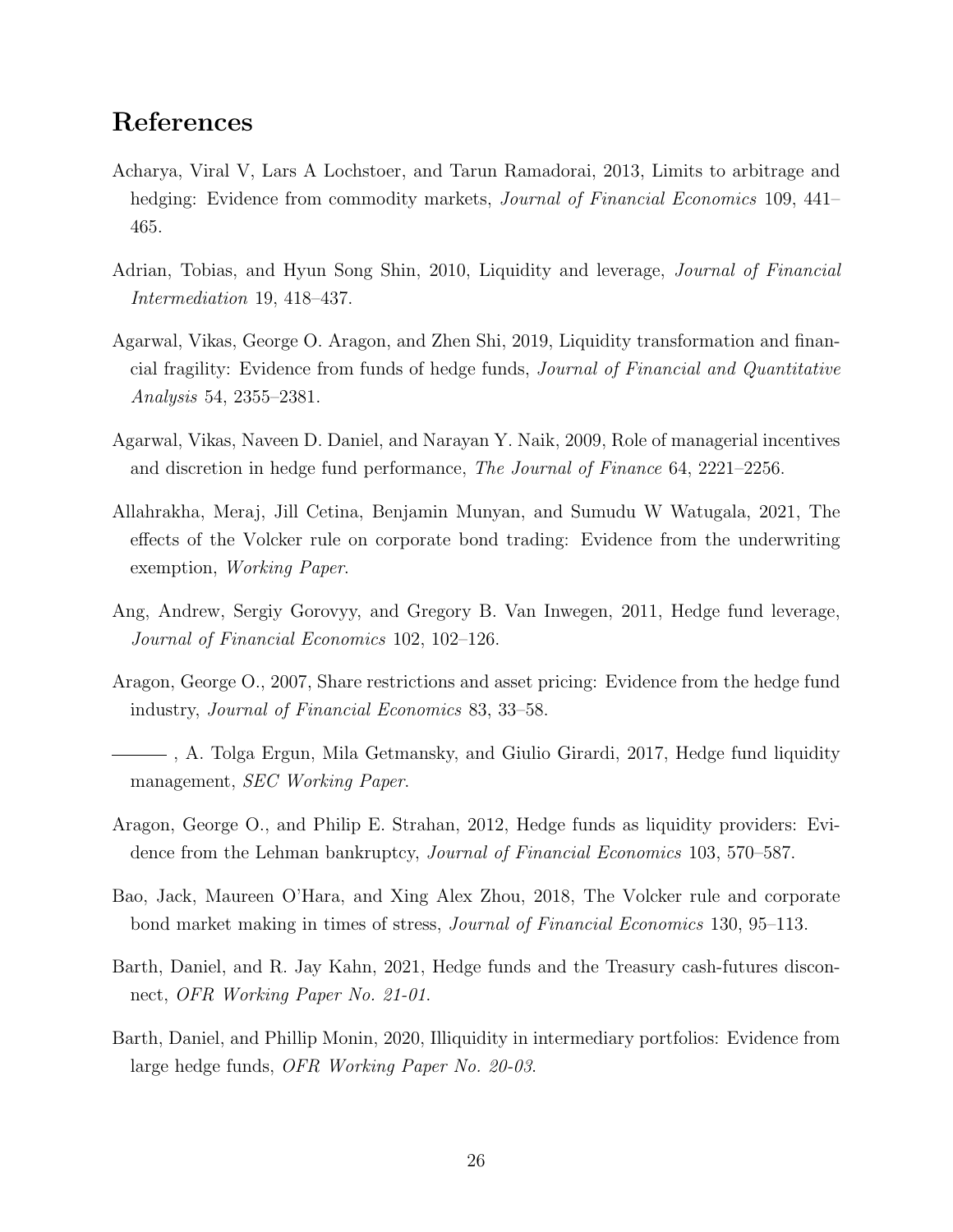- <span id="page-27-5"></span>Ben-David, Itzhak, Francesco Franzoni, and Rabih Moussawi, 2012, Hedge fund stock trading in the financial crisis of 2007–2009, The Review of Financial Studies 25, 1–54.
- <span id="page-27-4"></span>Boyarchenko, Nina, Thomas M. Eisenbach, Pooja Gupta, Or Shachar, and Peter Van Tassel, 2020, Bank-intermediated arbitrage, Working Paper.
- <span id="page-27-10"></span>Boyson, Nicole M., Christof W. Stahel, and Rene M. Stulz, 2010, Hedge fund contagion and liquidity shocks, The Journal of Finance 65, 1789–1816.
- <span id="page-27-9"></span>Brunnermeier, Markus K., and Stefan Nagel, 2004, Hedge funds and the technology bubble, The Journal of Finance 59, 2013–2040.
- <span id="page-27-7"></span>Chen, Qi, Itay Goldstein, and Wei Jiang, 2010, Payoff complementarities and financial fragility: Evidence from mutual fund outflows, Journal of Financial Economics 97, 239– 262.
- <span id="page-27-6"></span>Chernenko, Sergey, and Adi Sunderam, 2016, Liquidity transformation in asset management: Evidence from the cash holdings of mutual funds, Working Paper.
- <span id="page-27-0"></span>Di Maggio, Marco, 2020, The role of hedge funds in the 2020 Treasury market turmoil, White Paper. Paper financially supported by the Managed Funds Association.
- <span id="page-27-13"></span>Diamond, Douglas W., and Philip H. Dybvig, 1983, Bank runs, deposit insurance, and liquidity, Journal of Political Economy 91, 401–419.
- <span id="page-27-3"></span>Duarte, Jefferson, Francis A. Longstaff, and Fan Yu, 2007, Risk and return in fixed-income arbitrage: Nickels in front of a steamroller?, The Review of Financial Studies 20, 769–811.
- <span id="page-27-1"></span>Duffie, Darrell, 2020, Still the world's safe haven? Redesigning the US Treasury market after the COVID-19 crisis, Hutchins Center Working Paper.
- <span id="page-27-2"></span>Edward, Franklin R., 1999, Hedge funds and the collapse of Long-Term Capital Management, Journal of Economic Perspectives 13, 189–210.
- <span id="page-27-11"></span>Falato, Antonio, Itay Goldstein, and Ali Hortaçsu, 2020, Financial fragility in the COVID-19 crisis: The case of investment funds in corporate bond markets, Working Paper.
- <span id="page-27-8"></span>Goldstein, Itay, Hao Jiang, and David Ng, 2017, Investor flows and fragility in corporate bond funds, Journal of Financial Economics 126, 592–613.
- <span id="page-27-12"></span>Gorton, Gary, and Andrew Metrick, 2012, Securitized banking and the run on repo, Journal of Financial Economics 104, 425–451.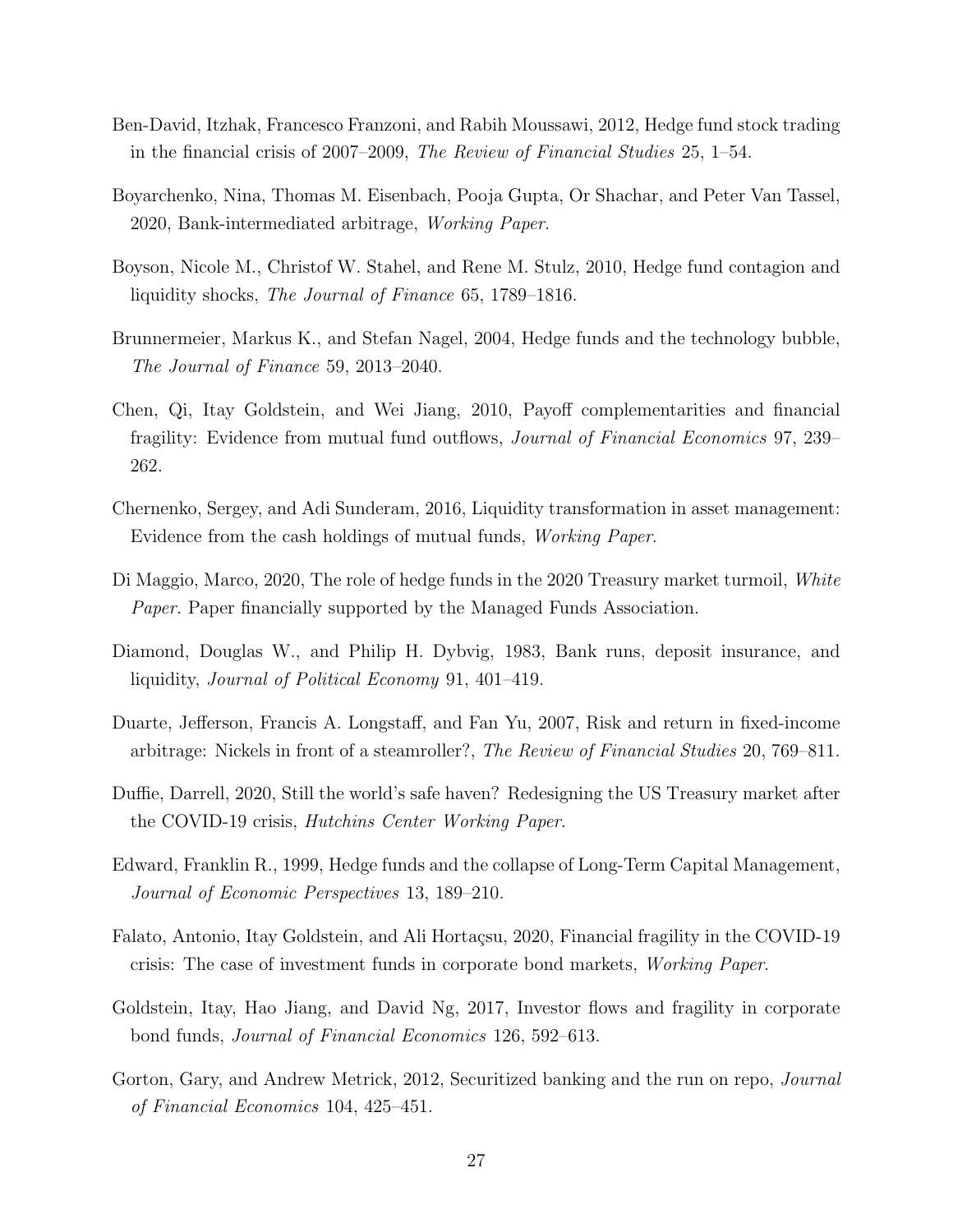- <span id="page-28-9"></span>Gromb, Denis, and Dimitri Vayanos, 2010, Limits of arbitrage, Annual Review Financial Economics 2, 251–275.
- <span id="page-28-6"></span>Haddad, Valentin, Alan Moreira, and Tyler Muir, 2020, When selling becomes viral: Disruptions in debt markets in the COVID-19 crisis and the Fed's response, The Review of Financial Studies Forthcoming.
- <span id="page-28-10"></span>He, Zhiguo, and Arvind Krishnamurthy, 2013, Intermediary asset pricing, American Economic Review 103, 732–70.
- <span id="page-28-13"></span>, 2020, Are US Treasury bonds still a safe haven?, Discussion paper.
- <span id="page-28-0"></span>He, Zhiguo, Stefan Nagel, and Zhaogang Song, 2020, Treasury inconvenience yields during the COVID-19 crisis, Journal of Financial Economics Forthcoming.
- <span id="page-28-4"></span>Hombert, Johan, and David Thesmar, 2014, Overcoming limits of arbitrage: Theory and evidence, Journal of Financial Economics 111, 26–44.
- <span id="page-28-5"></span>Jiang, Hao, Dan Li, and Ashley Wang, 2019, Dynamic liquidity management by corporate bond mutual funds, Journal of Financial and Quantitative Analysis Forthcoming.
- <span id="page-28-1"></span>Jorion, Philippe, 2000, Risk management lessons from Long-Term Capital Management, European Financial Management 6, 277–300.
- <span id="page-28-12"></span>Kargar, Mahyar, Benjamin Lester, David Lindsay, Shuo Liu, Pierre-Olivier Weill, and Diego Zúñiga, 2020, Corporate bond liquidity during the COVID-19 crisis, *Working Paper*.
- <span id="page-28-7"></span>Khandani, Amir E., and Andrew W. Lo, 2011, What happened to the quants in August 2007? Evidence from factors and transactions data, Journal of Financial Markets 14, 1–46.
- <span id="page-28-3"></span>Khwaja, Asim, and Atif Mian, 2008, Tracing the impact of bank liquidity shocks: Evidence from an emerging market, American Economic Review 98, 1413–1442.
- <span id="page-28-8"></span>Kruttli, Mathias S., Phillip J. Monin, and Sumudu W. Watugala, 2019, Investor concentration, flows, and cash holdings: Evidence from hedge funds, Working Paper.
- <span id="page-28-2"></span>, 2020, The life of the counterparty: Shock propagation in hedge fund-prime broker credit networks, Working Paper.
- <span id="page-28-11"></span>Kruttli, Mathias S., Andrew J. Patton, and Tarun Ramadorai, 2015, The impact of hedge funds on asset markets, The Review of Asset Pricing Studies 5, 185–226.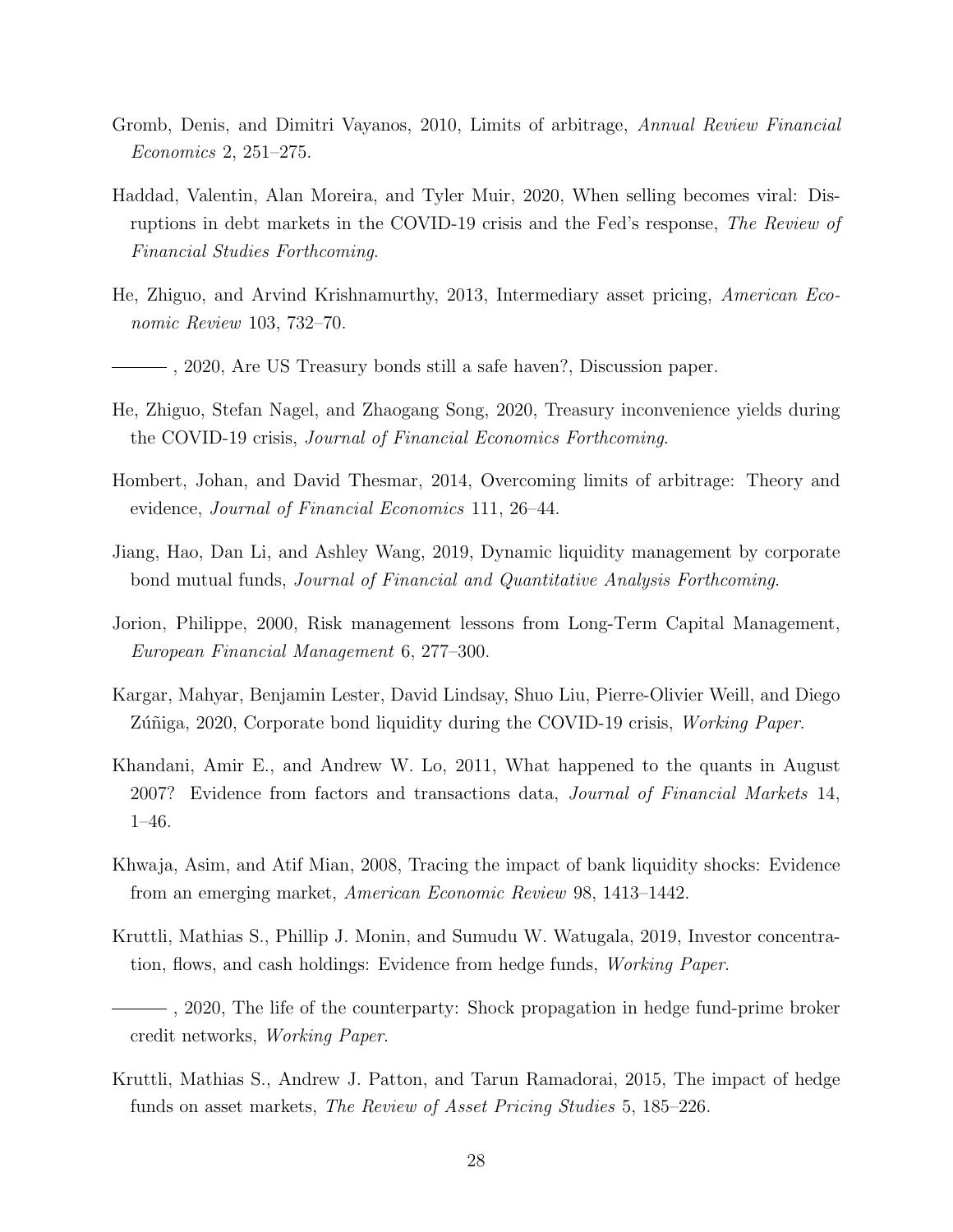- <span id="page-29-4"></span>Li, Lei, Yi Li, Marco Macchiavelli, and Xing Alex Zhou, 2020, Liquidity restrictions, runs, and central bank interventions: Evidence from money market funds, Working Paper.
- <span id="page-29-1"></span>Lowenstein, Roger, 2000, When genius failed: The rise and fall of Long-Term Capital Management (Random House).
- <span id="page-29-3"></span>Ma, Yiming, Kairong Xiao, and Yao Zeng, 2020, Mutual fund liquidity transformation and reverse flight to liquidity, Working Paper.
- <span id="page-29-2"></span>Morris, Stephen, Ilhyock Shim, and Hyun Song Shin, 2017, Redemption risk and cash hoarding by asset managers, Journal of Monetary Economics 89, 71–87.
- <span id="page-29-6"></span>O'Hara, Maureen, and Xing Alex Zhou, 2020, Anatomy of a liquidity crisis: Corporate bonds in the COVID-19 crisis, Journal of Financial Economics Forthcoming.
- <span id="page-29-8"></span>Schmidt, Lawrence, Allan Timmermann, and Russ Wermers, 2016, Runs on money market mutual funds, American Economic Review 106, 2625–57.
- <span id="page-29-0"></span>Schrimpf, Andreas, Hyun Song Shin, and Vladyslav Sushko, 2020, Leverage and margin spirals in fixed income markets during the COVID-19 crisis, *Bank for International Set*tlements Bulletin 2.
- <span id="page-29-5"></span>Shleifer, Andrei, and Robert W. Vishny, 1997, The limits of arbitrage, The Journal of Finance 52, 35–55.
- <span id="page-29-7"></span>Yadav, Pradeep K., and Yesha Yadav, 2021, The stability illusion in financial regulation, Working Paper.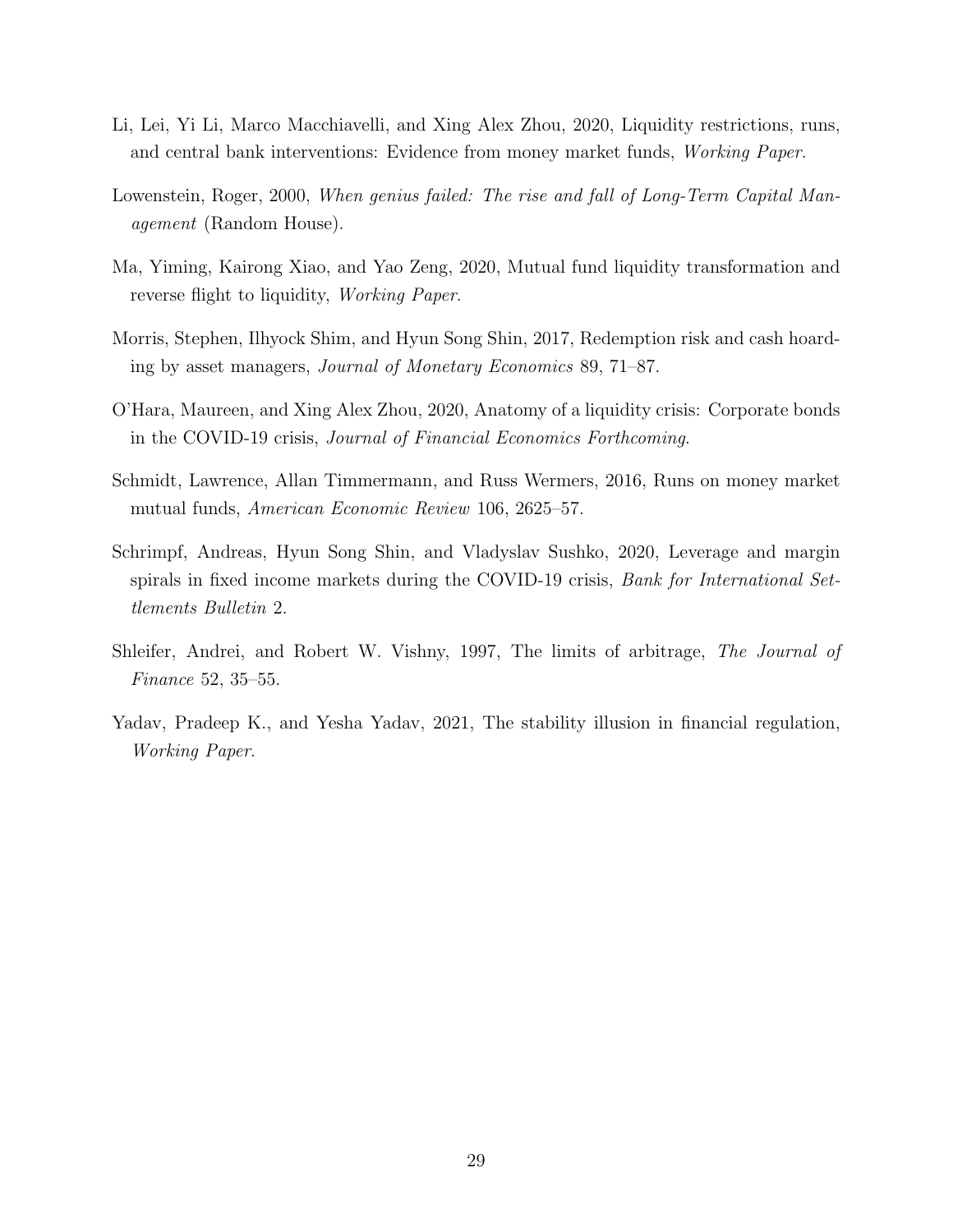<span id="page-30-0"></span>

Figure 1: Hedge Fund U.S. Treasury Exposures

This figure presents the times series of aggregate long and short UST exposures from January 2013 to September 2020 for all hedge funds and hedge funds separated into broad strategies: macro, relative value, credit, multi-strategy, and all other strategies.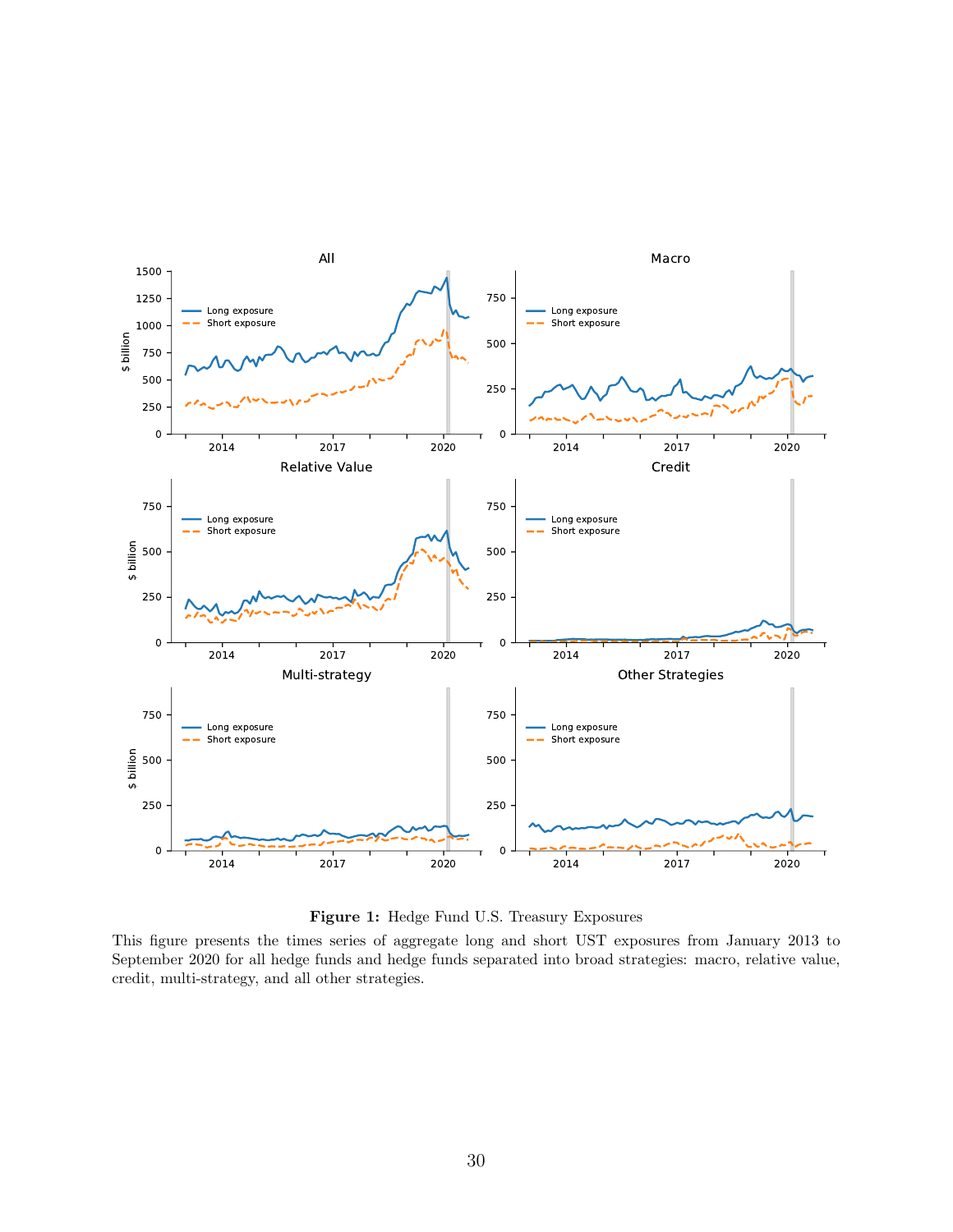<span id="page-31-0"></span>

Figure 2: Hedge Fund Repo Exposures

This figure presents the times series of aggregate repo borrowing and lending exposures from January 2013 to September 2020 for all hedge funds and hedge funds separated into broad strategies: macro, relative value, credit, multi-strategy, and all other strategies.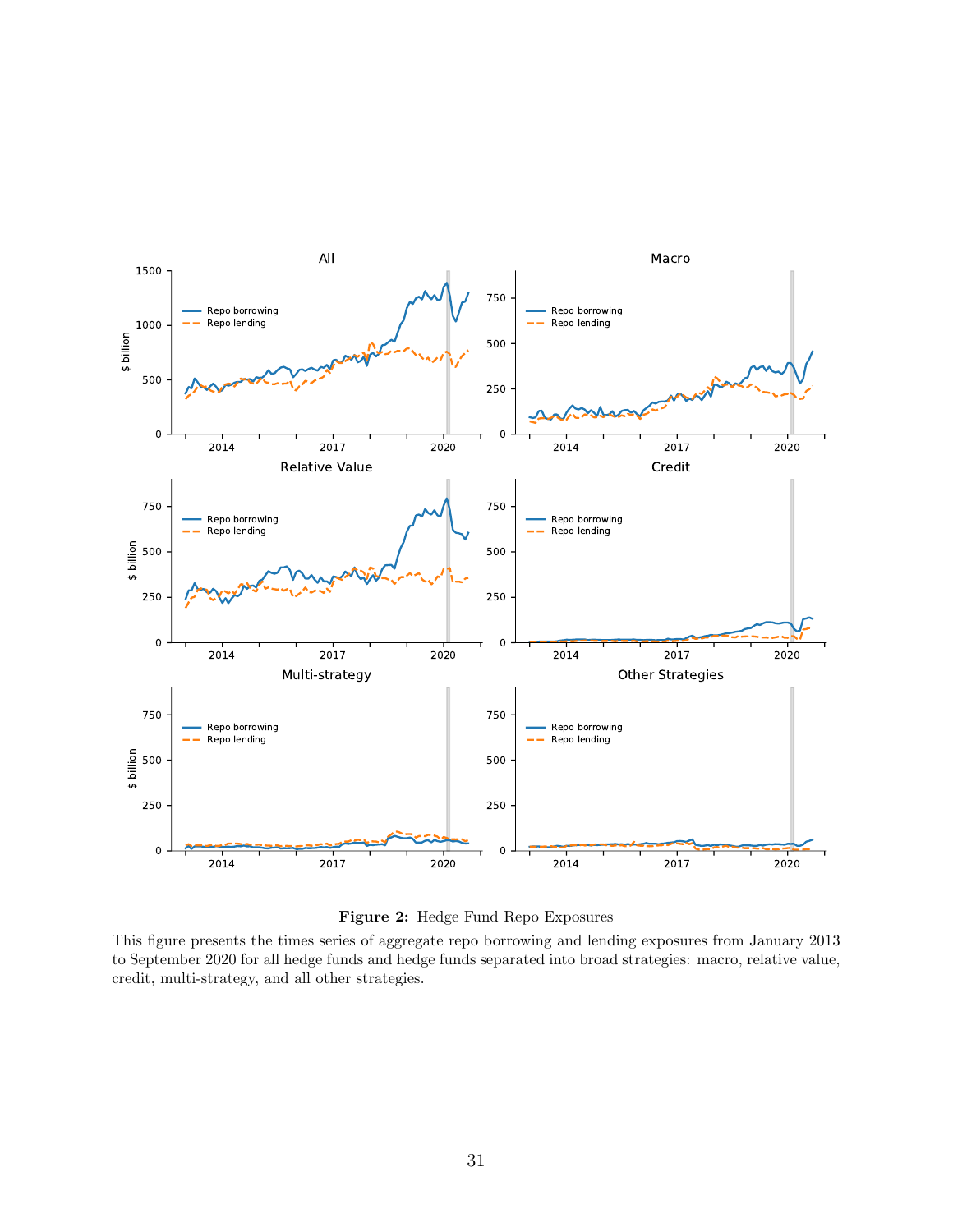<span id="page-32-0"></span>

Figure 3: Hedge Fund Borrowing and Collateral

This figure presents the times series of aggregate borrowing and collateral amounts from January 2013 to September 2020 for all hedge funds (left) and all hedge funds with gross UST exposure of at least \$1 million on average during Q4 2019 (right). The subfigures on the first row break down hedge fund borrowing by type (prime broker, repo, or other secured borrowing). The second and third rows show aggregate collateral for, respectively, repo and prime broker borrowing. Collateral amounts are shown separated by type: cash and cash equivalents, securities, and other.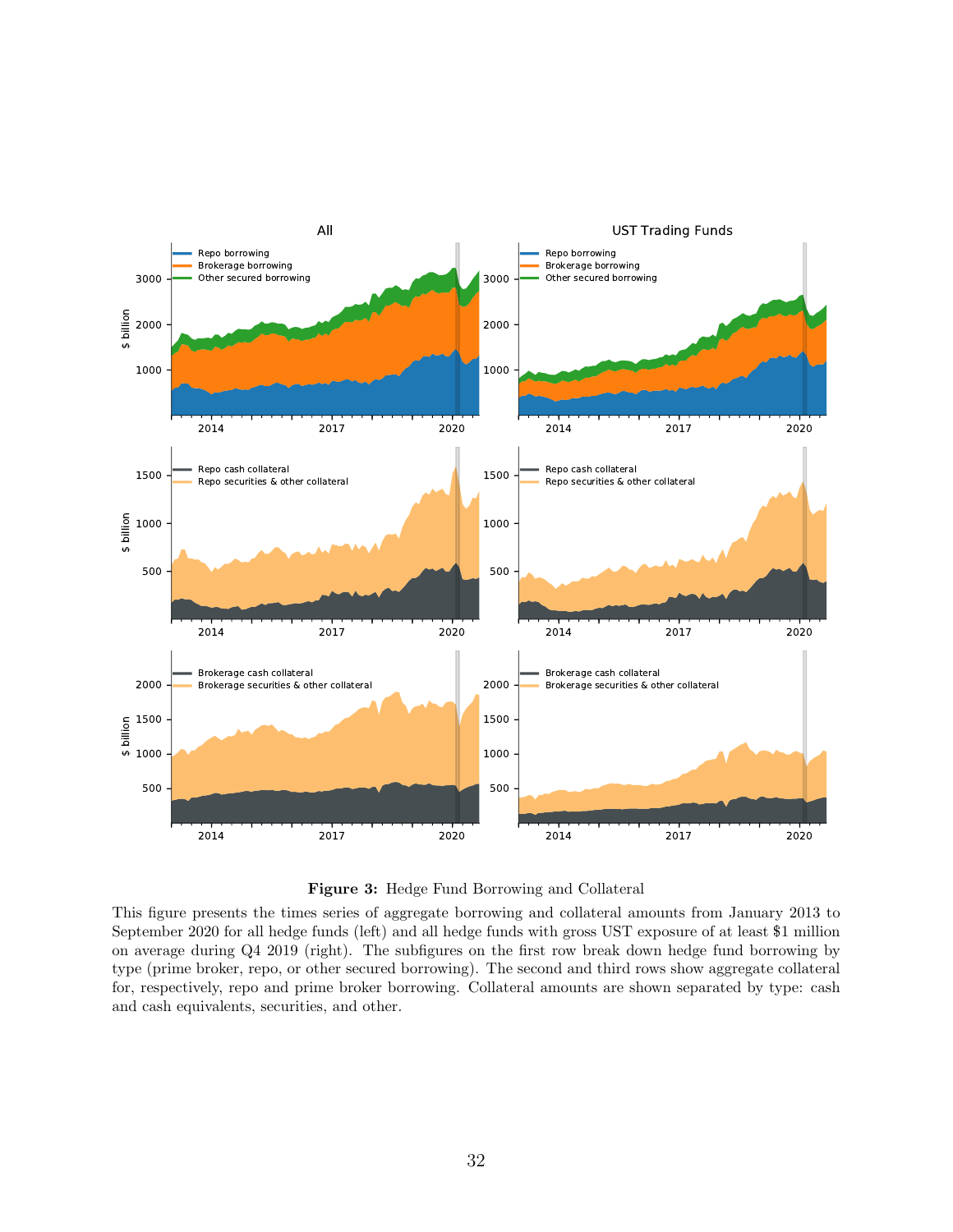

Figure 4: Gross Assets of Relative Value and Macro Strategies

This figure shows the times series of gross assets under management for subcategories within the relative value and macro broad strategy categories from Q1 2013 to Q3 2020.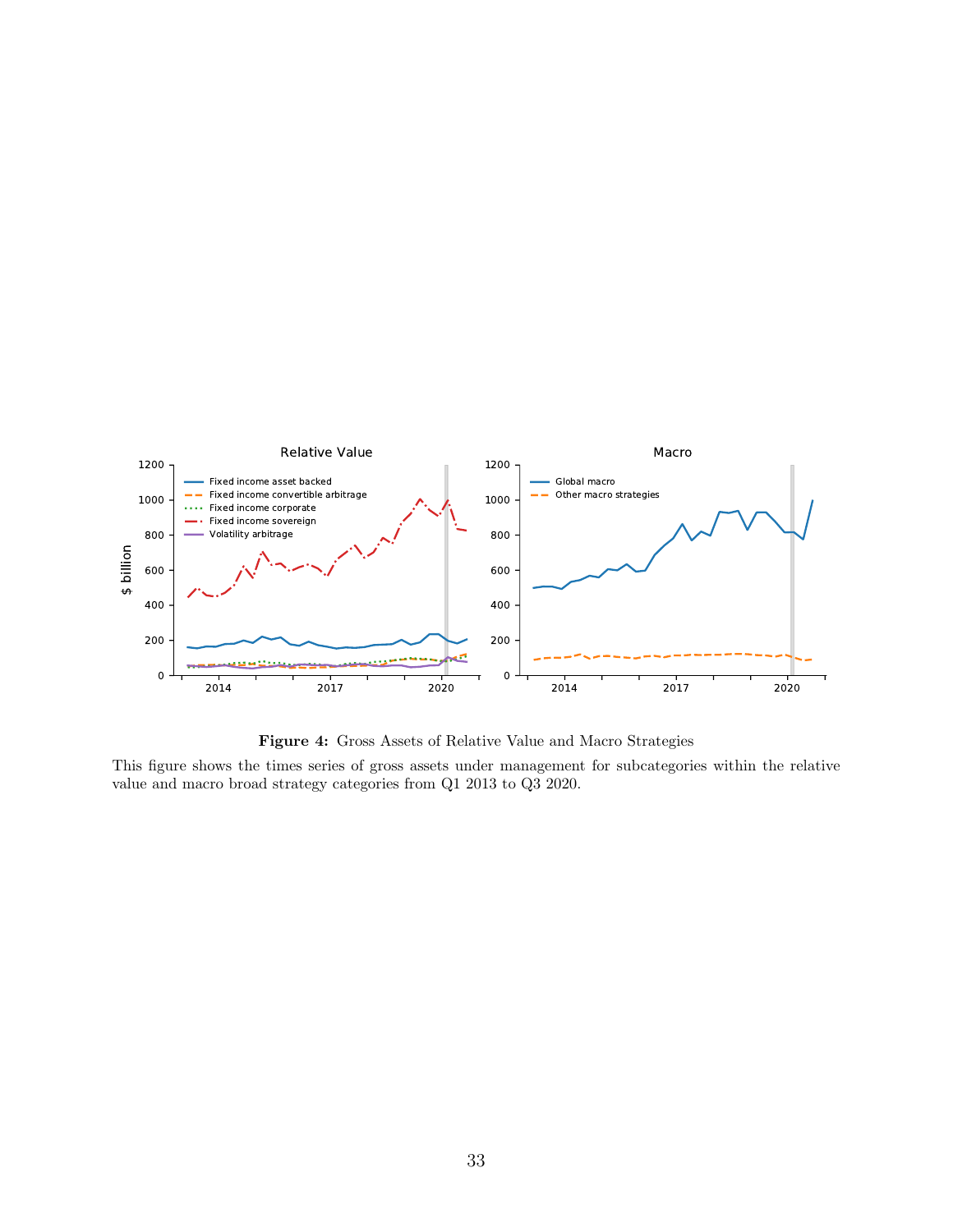<span id="page-34-0"></span>

Figure 5: Hedge Fund Returns, Assets, and Unencumbered Cash and Cash Equivalents

This figure presents the times series of returns, assets under management, and unencumbered cash and cash equivalents from January 2013 to September 2020 for all hedge funds (left) and all hedge funds with gross UST exposure of at least \$1 million on average during Q4 2019 (right). The subfigures on the first row show the monthly mean returns, net-of-fees. The second row shows the aggregate value of gross and net assets under management. The third row shows aggregate holdings of unencumbered cash and cash equivalents  $(FreeCashEq).$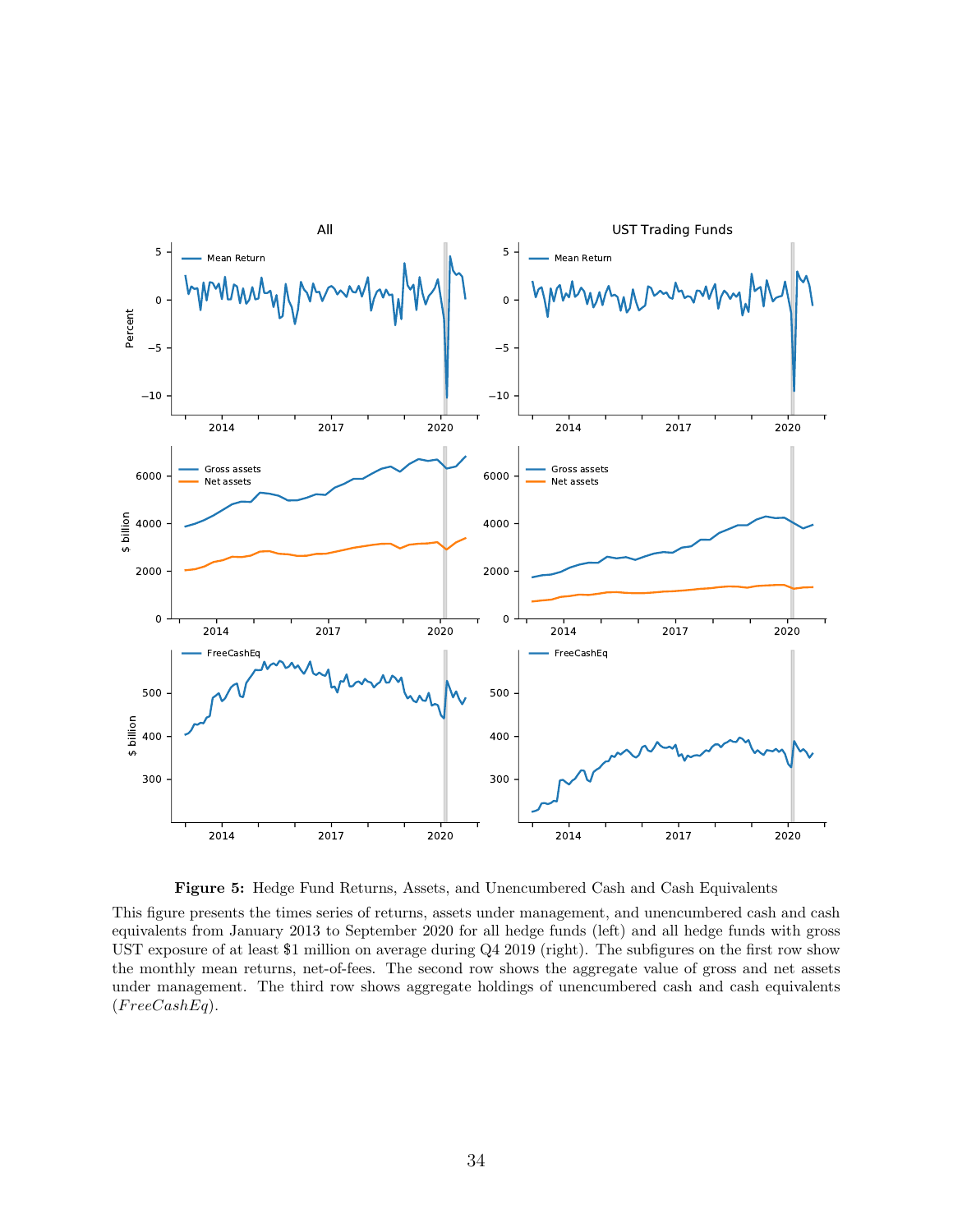<span id="page-35-0"></span>

Figure 6: Predominantly UST Cash-Futures Basis Trading versus Other UST Trading Hedge Funds

This figure presents the times series of UST exposure, repo exposures, and leverage from January 2013 to September 2020 for hedge funds predominantly engaged in the UST cash-futures basis trade (left) and other UST trading hedge funds (right). Both sets of funds are hedge funds with gross UST exposure of at least \$1 million on average during Q4 2019. The subfigures on the first row show aggregate long and short UST exposures. The second row shows the aggregate repo and reverse repo exposures. The third row shows aggregate gross and net assets under management.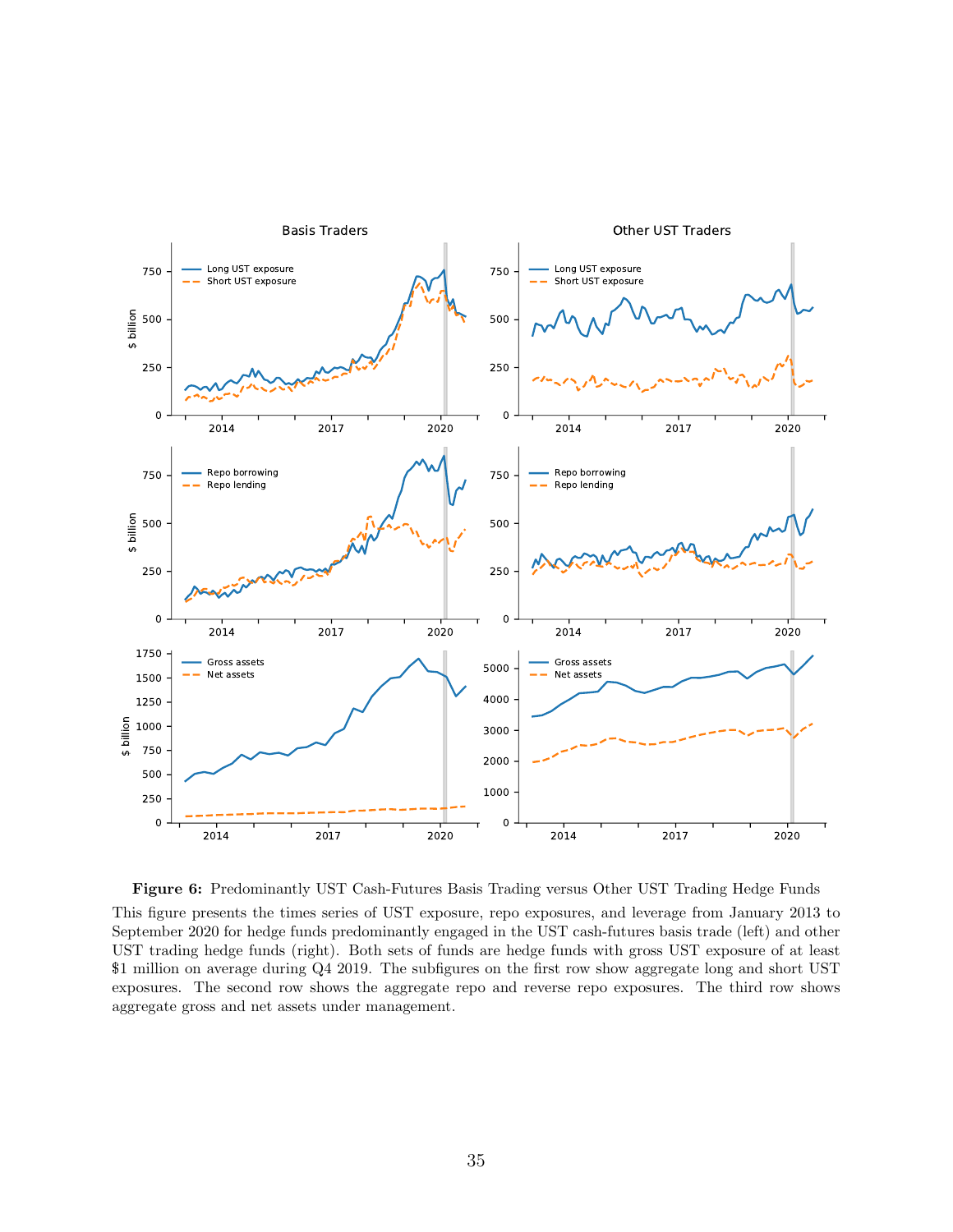<span id="page-36-0"></span>



This figure illustrates the identification strategy used when analyzing hedge fund-creditor bilateral repo data to test whether dealers constrained by enhanced regulation cut repo lending to their hedge fund clients. The figure depicts an example bilateral repo lending network with eight nodes: four dealers (A, B, C, and D) and four hedge funds  $(1, 2, 3, \text{ and } 4)$ . The amount of repo lending from dealer p to hedge fund h at time t,  $HF_Crdr_Credit_{h,p,t}$ , determines the strength of the link (edge) between that hedge fund-dealer pair. All hedge funds in this analysis borrow simultaneously from at least two dealers allowing for the use of hedge fund-time fixed effects. In this sample network, two dealers A and B (nodes in orange) are subject to enhanced regulation, while two dealers C and D (nodes in blue) are not. Hedge funds 2 and 3 both borrow from at least one dealer subject to enhanced regulation and at least one that is not.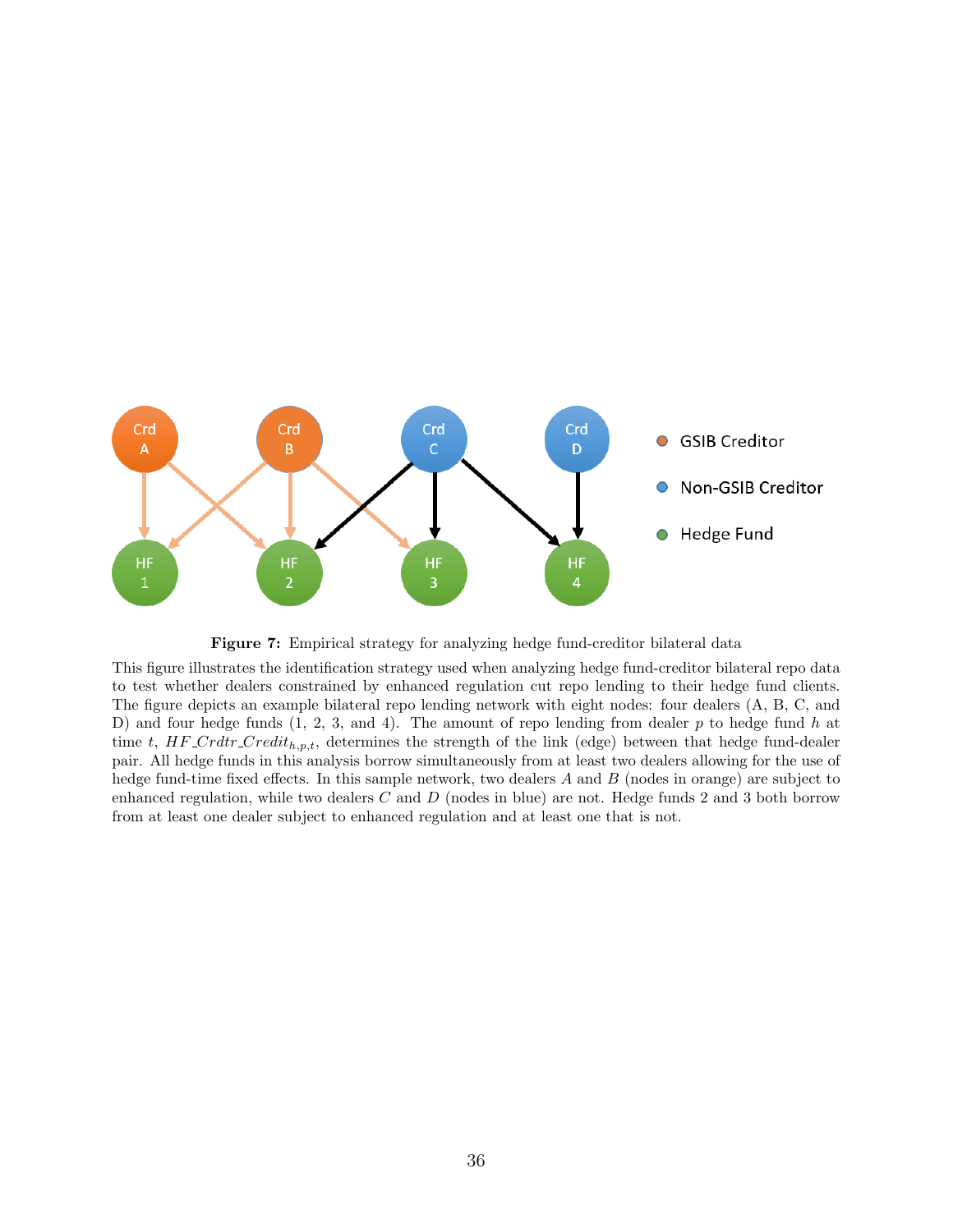<span id="page-37-0"></span>

This figure illustrates the securities flows, cash flows, and the exposures created at trade open, trade maintenance and trade close when trading a typical (a) long-short bond spread trade and (b) Treasury cash-futures basis trade. HC represents the amount of the haircut, i.e., the difference This figure illustrates the securities flows, cash flows, and the exposures created at trade open, trade maintenance and trade close when trading a typical (a) long-short bond spread trade and (b) Treasury cash-futures basis trade. HC represents the amount of the haircut, i.e., the difference between the repo loan amount provided to the hedge fund by the dealer and the value  $(P)$  of the collateral posted with the dealer by the fund. between the repo loan amount provided to the hedge fund by the dealer and the value  $(P)$  of the collateral posted with the dealer by the fund.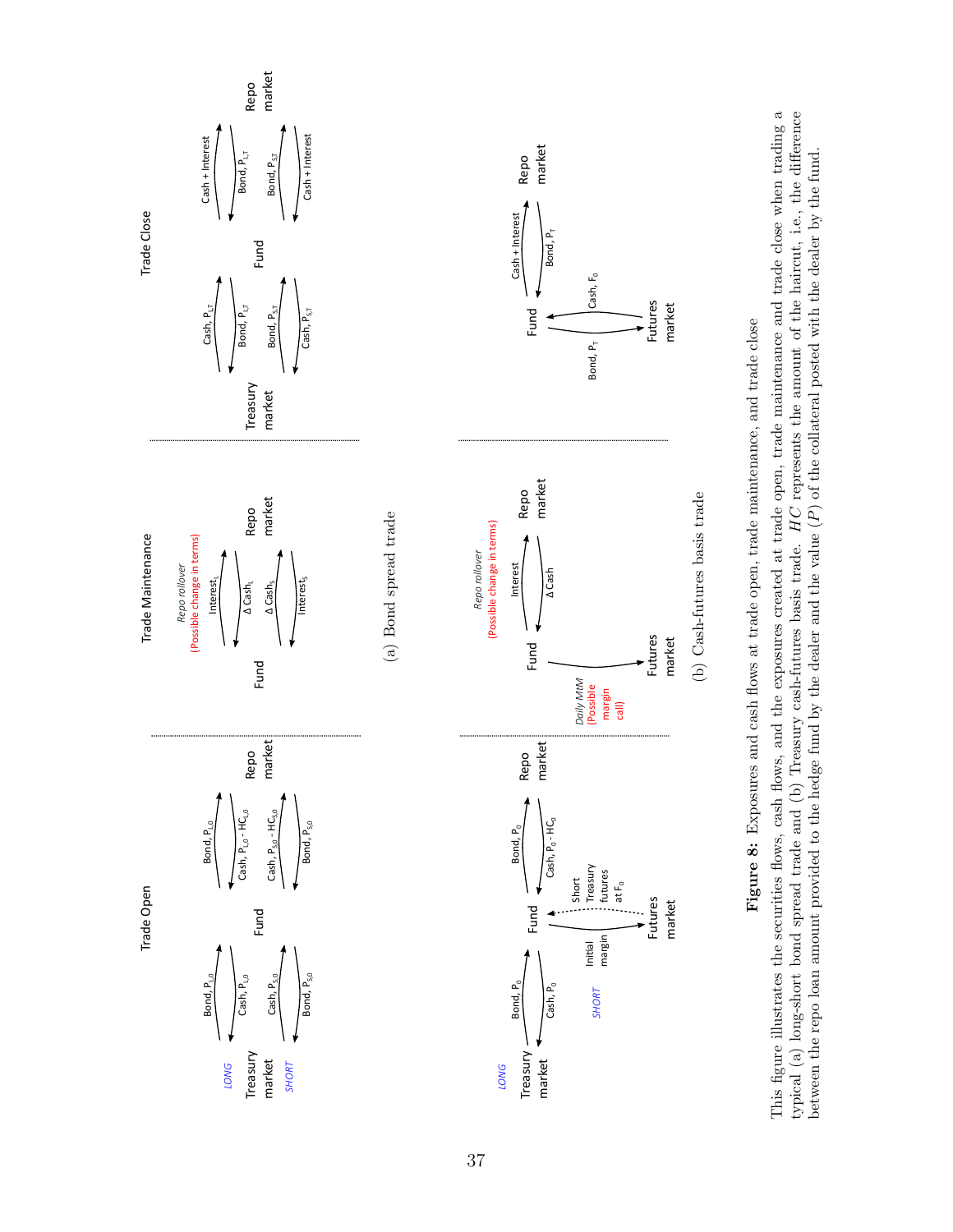## Table 1: Summary statistics

<span id="page-38-0"></span>This table shows the summary statistics for the main variables used in the paper. The data are from January 2013 to September 2020 and include all hedge funds with gross UST exposure of at least \$1 million on average during Q4 2019. All variables are described in Table [B.2.](#page-64-0) The N column shows the number of observations used to calculate the statistics in a particular row. The last four columns show percentiles.

|                                          | N      | Mean       | Median    | Stdev      | 25th      | 75th       | 10 <sub>th</sub> | 90 <sub>th</sub> |
|------------------------------------------|--------|------------|-----------|------------|-----------|------------|------------------|------------------|
| $NAV_{h.t}$ (m US\$)                     | 12,503 | 2,828.349  | 1,397.077 | 4,127.828  | 714.734   | 3.068.911  | 379.007          | 6,894.295        |
| $LeverageRatio_{h.t.}$                   | 12,503 | 2.476      | 1.335     | 3.713      | 1.042     | 2.120      | 1.002            | 3.923            |
| $Portilliq_{h,t}$ (days)                 | 12,284 | 33.096     | 7.181     | 61.221     | 1.725     | 35.325     | 0.500            | 90.399           |
| $ShareRes_{h,t}$ (days)                  | 12,492 | 125.835    | 60.500    | 123.596    | 19.000    | 227.625    | 0.500            | 316.278          |
| $FinDur_{h,t}$ (days)                    | 9,836  | 37.107     | 10.710    | 54.451     | 0.500     | 59.256     | 0.500            | 118.853          |
| $MqrStake_{h.t.} (\%)$                   | 11,472 | 13.761     | 3.000     | 25.690     | 0.000     | 13.000     | 0.000            | 44.000           |
|                                          |        |            |           |            |           |            |                  |                  |
| $NetRetQ_{h,t}$ (%)                      | 12,713 | 2.316      | 1.690     | 8.129      | $-0.470$  | 4.080      | $-4.160$         | 8.286            |
| $NetRetM_{h,t}$ (%)                      | 36,351 | 0.437      | 0.510     | 2.668      | $-0.490$  | 1.560      | $-2.220$         | 3.100            |
| $NetFlows_{h,t}$ (%)                     | 12,023 | $-0.605$   | $-0.179$  | 13.905     | $-4.462$  | 2.770      | $-12.404$        | 10.974           |
|                                          |        |            |           |            |           |            |                  |                  |
| $FreeCashEq_{h.t}$ (m US\$)              | 37,133 | 824.945    | 219.609   | 1,650.080  | 39.652    | 784.817    | 0.056            | 2,180.929        |
| $Cash_{h,t}$ (m US\$)                    | 32,140 | 759.771    | 253.933   | 1,372.204  | 65.022    | 805.677    | 11.794           | 1,933.981        |
| $\frac{FreeCashEq_{h,t}}{NAV_{h,t}}$ (%) | 36,596 | 26.779     | 16.276    | 27.846     | 3.888     | 43.313     | 0.013            | 72.622           |
| $\frac{Cash_{h,t}}{NAV_{h,t}}$ (%)       | 31,716 | 30.623     | 16.572    | 41.535     | 5.216     | 39.079     | 1.128            | 74.434           |
|                                          |        |            |           |            |           |            |                  |                  |
| $OpenPositions_{h,t}$                    | 37,548 | 2,561.640  | 599.000   | 6,366.386  | 219.000   | 1,804.000  | 86.000           | 5,768.300        |
| $GNE_{h,t}$ (m US\$)                     | 37,292 | 25,642.859 | 5,957.733 | 61,005.277 | 1,932.317 | 18,433.384 | 784.600          | 59,207.269       |
| $Portfolio GNE_{h.t}$ (m US\$)           | 37,292 | 24,592.608 | 5,445.073 | 59,761.393 | 1,752.156 | 17,174.351 | 710.106          | 56,505.466       |

Panel A: Hedge fund characteristics

#### Panel B: U.S. Treasury exposures

|                                                 | N      | Mean      | Median  | Stdev     | 25th     | 75th      | 10 <sub>th</sub> | 90 <sub>th</sub> |
|-------------------------------------------------|--------|-----------|---------|-----------|----------|-----------|------------------|------------------|
| $UST\_GNE_{h,t}$ (m US\$)                       | 33,027 | 2,790.343 | 348.228 | 8,451.260 | 76.688   | 1,553.683 | 18.180           | 5,736.337        |
| $UST\_LNE_{h,t}$ (m US\$)                       | 33,027 | 1,858.255 | 240.291 | 5,192.603 | 34.999   | 1,131.989 | 0.484            | 4,337.850        |
| $UST\_SNE_{h,t}$ (m US\$)                       | 33,027 | 896.717   | 17.140  | 3,351.960 | 0.000    | 214.722   | 0.000            | 1,554.543        |
| $UST\_NNE_{h,t}$ (m US\$)                       | 33,027 | 846.016   | 124.704 | 2,262.571 | $-2.692$ | 737.179   | $-134.569$       | 2,616.289        |
|                                                 |        |           |         |           |          |           |                  |                  |
| $abs(UST\_NNE)$ (m US\$)                        | 33,027 | 1,096.909 | 220.822 | 2,386.734 | 48.658   | 906.084   | 12.505           | 2,939.572        |
| $min(LNE_{h,t}, SNE_{h,t})$ (m US\$)            | 33,027 | 779.867   | 1.983   | 3,165.206 | 0.000    | 126.536   | 0.000            | 1,100.635        |
|                                                 |        |           |         |           |          |           |                  |                  |
| $UST\_GNE_{h.t}$<br>$\overline{N}AV_{h,t}$      | 32,612 | 99.720    | 26.663  | 248.848   | 7.294    | 78.759    | 1.802            | 189.425          |
| $abs(UST\_NNE)$<br>$UST_GNE_{h.t.}$             | 33,027 | 75.219    | 97.864  | 32.881    | 50.827   | 100.000   | 17.330           | 100.000          |
| $UST\_NNE_{h,t}$<br>$\overline{UST\_GNE}_{h,t}$ | 33,027 | 40.873    | 77.628  | 71.193    | $-3.902$ | 100.000   | $-96.158$        | 100.000          |
| $min(LNE_{h,t}, SNE_{h,t})$<br>$UST\_GNE_{h,t}$ | 33,027 | 24.781    | 2.136   | 32.881    | 0.000    | 49.173    | 0.000            | 82.670           |
|                                                 |        |           |         |           |          |           |                  |                  |
| $UST\_LNE\_Drtn_{h,t}$ (years)                  | 29,259 | 4.578     | 3.515   | 4.818     | 0.288    | 7.331     | 0.120            | 10.720           |
| $UST\_SNE\_Drtn_{h.t}$ (years)                  | 20,221 | 6.810     | 6.210   | 4.745     | 3.523    | 9.100     | 0.920            | 13.122           |
| $UST\_NNE\_Drtn_{h,t}$ (years)                  | 32,025 | 0.834     | 0.299   | 10.365    | $-1.616$ | 5.436     | $-8.530$         | 10.039           |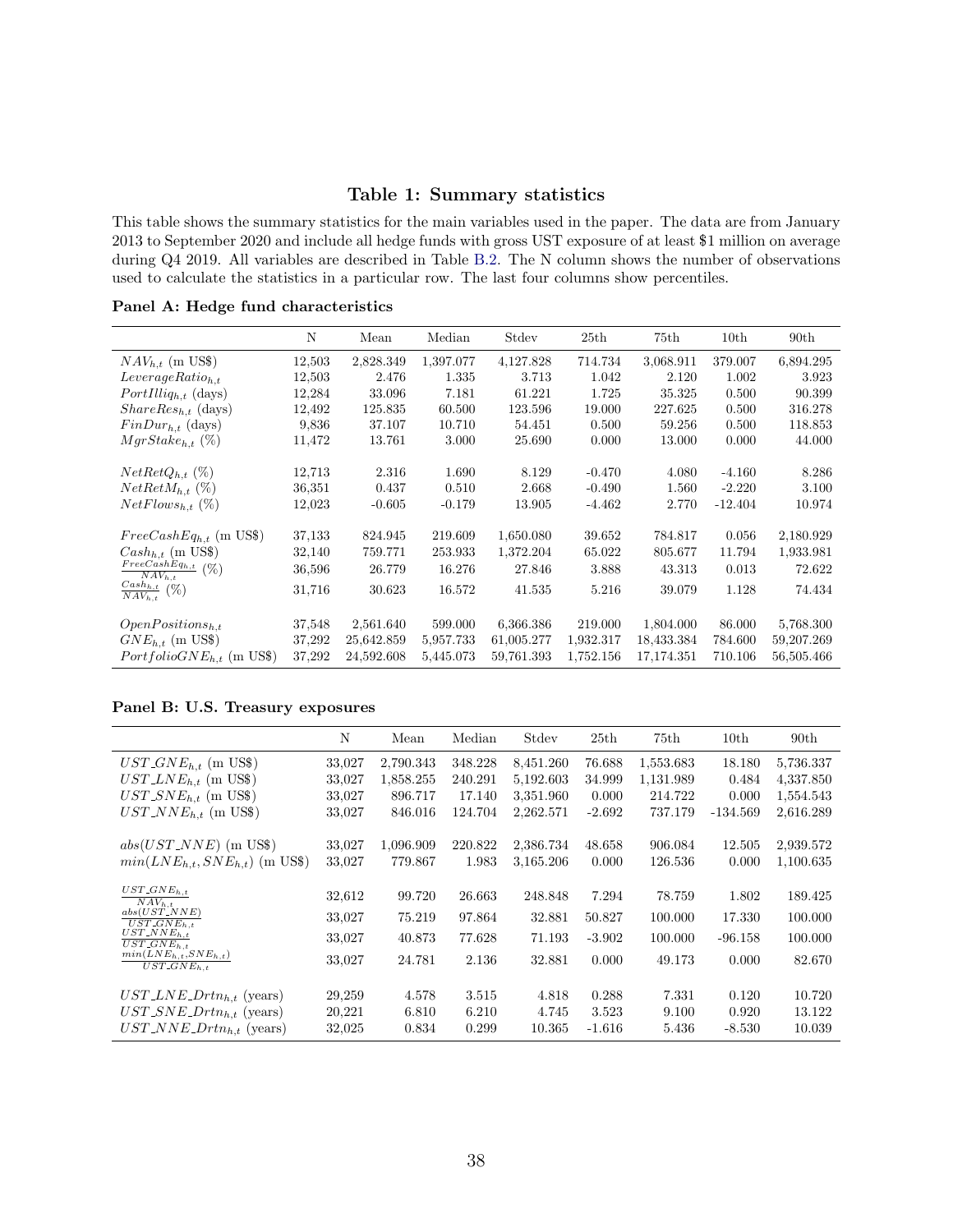|                                                                                                                                                                                                                                                                                                          | N                                    | Mean                                  | Median                               | Stdev                                | 25th                                | 75 <sub>th</sub>                       | 10 <sub>th</sub>                   | 90 <sub>th</sub>                         |
|----------------------------------------------------------------------------------------------------------------------------------------------------------------------------------------------------------------------------------------------------------------------------------------------------------|--------------------------------------|---------------------------------------|--------------------------------------|--------------------------------------|-------------------------------------|----------------------------------------|------------------------------------|------------------------------------------|
| $RepoBorrowing_{h,t}$ (m US\$)                                                                                                                                                                                                                                                                           | 14,261                               | 3,616.378                             | 280.089                              | 11,129.562                           | 37.898                              | 1,440.943                              | 0.000                              | 7,039.536                                |
| $Repolending_{h,t}$ (m US\$)                                                                                                                                                                                                                                                                             | 15,340                               | 2,710.582                             | 126.539                              | 8.668.318                            | 12.569                              | 850.733                                | 0.000                              | 5,916.215                                |
| $RepoBrrwTerm_{h.t}$ (days)                                                                                                                                                                                                                                                                              | 12,439                               | 25.683                                | 8.661                                | 43.691                               | 1.463                               | 29.220                                 | 0.000                              | 69.398                                   |
| $RepoLendTerm_{h,t}$ (days)                                                                                                                                                                                                                                                                              | 13,037                               | 12.198                                | 3.653                                | 22.079                               | 0.000                               | 10.958                                 | 0.000                              | 40.178                                   |
| $RepoTotalCollateral_{h,t}$<br>$(\%)$<br>$\overline{Repo}Borrowing_{h.t.}$<br>$Repo CashCollateral_{h,t}$<br>$(\%)$<br>$\overline{RepoBorrowing_{h.t}}$<br>$RepoSecCollateral_{h,t}$<br>(%)<br>$\overline{RepoBorrowing_{h.t}}$<br>$Repo CashCollateral_{h,t}$<br>$(\%)$<br>$RepoTotalCollateral_{h.t.}$ | 13,250<br>12,910<br>13,249<br>12,910 | 118.174<br>31.619<br>85.348<br>29.758 | 103.290<br>2.428<br>100.914<br>1.863 | 27.569<br>41.006<br>52.852<br>40.311 | 100.388<br>0.039<br>35.772<br>0.034 | 128.431<br>69.532<br>124.193<br>65.271 | 100.000<br>0.000<br>0.000<br>0.000 | 152.999<br>100.146<br>139.759<br>100.000 |
| $RepoClearedCCP_{h,t}$ (%)<br>$\text{Rep}oBilateral_{h,t}$ (%)                                                                                                                                                                                                                                           | 5,059<br>6,172                       | 13.721<br>79.484                      | 0.000<br>100.000                     | 33.782<br>39.031                     | 0.000<br>95.000                     | 0.000<br>100.000                       | 0.000<br>0.000                     | 100.000<br>100.000                       |

Panel C: Repo, other borrowing, and collateral

Panel D: Creditor exposures

|                                            | Ν      | Mean      | Median  | Stdev      | 25th      | 75th      | 10th      | 90 <sub>th</sub> |
|--------------------------------------------|--------|-----------|---------|------------|-----------|-----------|-----------|------------------|
| $Total MCB or rowing_{h,t}$ (m US\$)       | 6,129  | 6,008.282 | 975.979 | 17,719.835 | 329.311   | 3,729.416 | 112.594   | 11,833.454       |
| $NumCrdtrsPer HF_{h,t}$                    | 6,129  | 4.512     | 3.000   | 4.404      | 2.000     | 5.000     | 1.000     | 9.000            |
| $HFCrdrHHH_{h,t}$                          | 6,129  | 49.325    | 39.459  | 30.680     | 25.098    | 67.518    | 16.485    | 100.000          |
| $HF_C(tpty_Credit_{h,p,t}$ (m US\$)        | 27,930 | 1,327.842 | 434.083 | 2,701.381  | 154.146   | 1,230.545 | 69.509    | 3,012.068        |
| $\Delta logHF_C(tpty_Credit_{h.p.t.} (\%)$ | 23.294 | 1.304     | 0.798   | 48.744     | $-20.583$ | 22.976    | $-54.101$ | 56.342           |
| $IsCrdtrPB_{h,p,t}$                        | 27,930 | 0.466     | 0.000   | 0.499      | 0.000     | 1.000     | 0.000     | 1.000            |
| $IsCrdt rCustodian_{h,p,t}$                | 27,930 | 0.504     | 1.000   | 0.500      | 0.000     | 1.000     | 0.000     | 1.000            |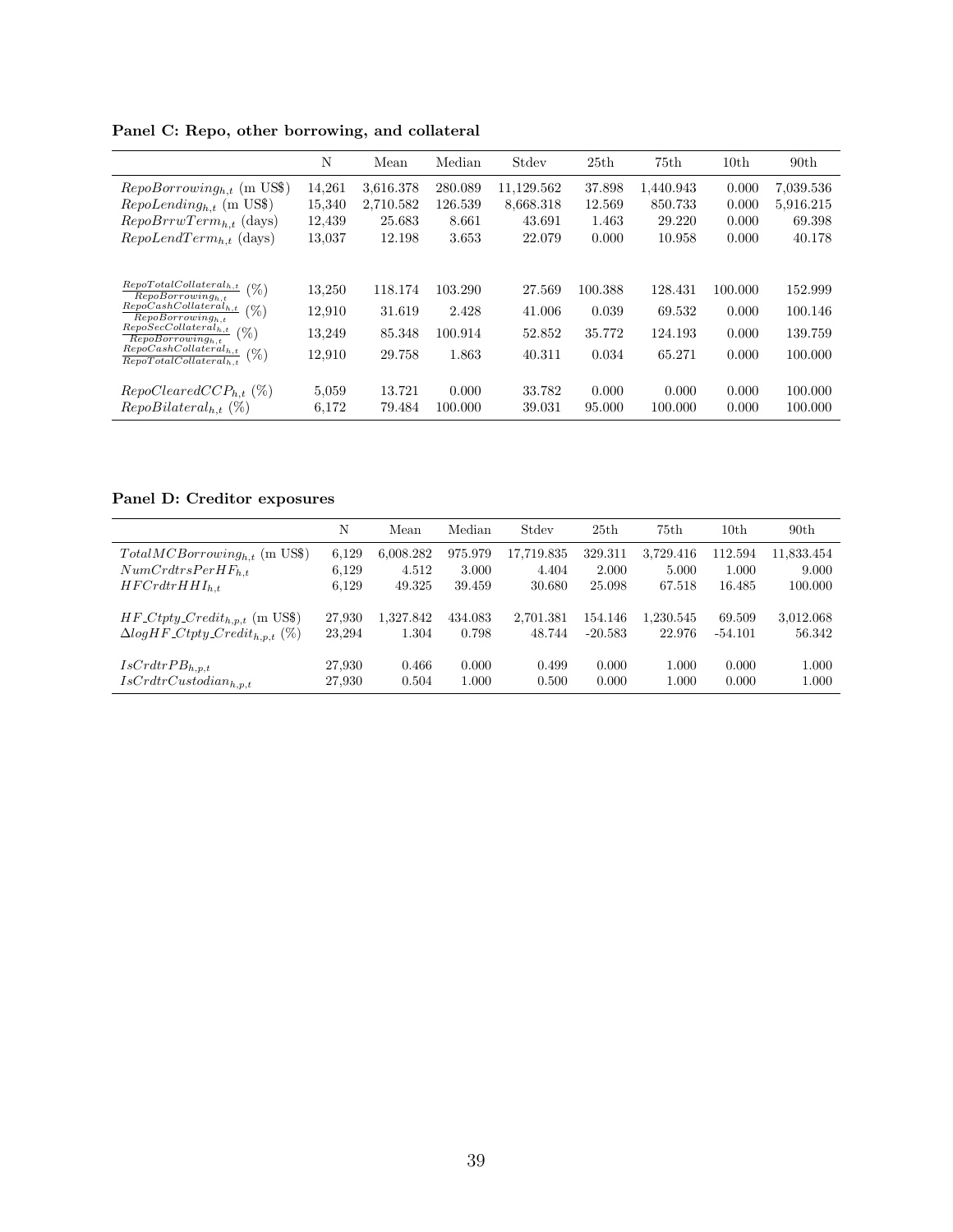### Table 2: Hedge fund U.S. Treasury exposures

<span id="page-40-0"></span>This table presents results of the panel regression model given in equation [\(2\)](#page-11-0). The dependent variables are shown in the first row. The data are monthly from January 2013 to March 2020 and include all hedge funds with gross UST exposure of at least \$1 million on average during Q4 2019. The specifications include fund fixed effects. The standard errors are clustered at the fund and time level. The independent variables, with the exception of the indicator variable  $March2020_t$ , are standardized. t-statistics are shown below the corresponding coefficient estimates. The significance of the coefficient estimate is indicated by  $*$  for  $p <$ 0.10, \*\* for  $p < 0.05$ , and \*\*\* for  $p < 0.01$ .

|                        | $\Delta LogUST\_GNE$ | $\Delta LogUST\_LNE$ | $\Delta LogUST$ SNE | $\Delta \frac{UST\_GNE}{NAV}$ | $\Delta \frac{UST\_LNE}{NAV}$ | $\Delta \frac{UST\_SNE}{NAV}$ |
|------------------------|----------------------|----------------------|---------------------|-------------------------------|-------------------------------|-------------------------------|
|                        | (1)                  | (2)                  | (3)                 | (4)                           | (5)                           | (6)                           |
| March2020 <sub>t</sub> | $-19.530***$         | $-19.010***$         | $-23.882***$        | $-15.270***$                  | $-8.481***$                   | $-7.689***$                   |
|                        | $-15.378$            | $-11.342$            | $-7.773$            | $-11.585$                     | $-8.843$                      | $-10.579$                     |
| $LogNAV_{h.t-1}$       | $-1.922*$            | $-0.329$             | $-2.404$            | 0.899                         | 0.652                         | 0.158                         |
|                        | $-1.828$             | $-0.261$             | $-1.142$            | 0.534                         | 0.540                         | 0.203                         |
| $NetRet_{h,t-1}$       | 0.871                | $1.847**$            | $-0.232$            | $-0.445$                      | 0.059                         | $-0.506$                      |
|                        | 1.124                | 2.410                | $-0.118$            | $-0.831$                      | 0.167                         | $-1.285$                      |
| $NetFlows_{h,t-1}$     | $0.983***$           | $0.875**$            | $1.860**$           | 0.181                         | $-0.206$                      | $0.333*$                      |
|                        | 2.773                | 2.458                | 2.164               | 0.537                         | $-0.876$                      | 1.975                         |
| $Portilliq_{h,t-1}$    | 1.425                | $-0.707$             | 1.930               | 0.526                         | 0.233                         | 0.398                         |
|                        | 0.950                | $-0.337$             | 0.799               | 0.383                         | 0.316                         | 0.487                         |
| $ShareResh,t-1$        | $3.035*$             | $3.648*$             | $-1.884$            | 1.796                         | $1.237*$                      | 0.562                         |
|                        | 1.747                | 1.960                | $-0.527$            | 1.306                         | 1.852                         | 0.774                         |
| $FinDur_{h,t-1}$       | $-0.542$             | $-0.667$             | 0.742               | $-0.356$                      | $-0.128$                      | $-0.173$                      |
|                        | $-0.806$             | $-0.785$             | 0.366               | $-0.987$                      | $-0.432$                      | $-0.585$                      |
| $MgrStake_{h,t-1}$     | 0.398                | 0.196                | 0.197               | 1.197                         | 0.392                         | 0.913                         |
|                        | 0.777                | 0.179                | 0.248               | 0.875                         | 0.376                         | 1.641                         |
| Fund FE                | Yes                  | Yes                  | Yes                 | Yes                           | Yes                           | Yes                           |
| Observations           | 18,849               | 16,874               | 12,978              | 18,801                        | 18,801                        | 18,801                        |
| $\mathbf{R}^2$         | 0.015                | 0.015                | 0.017               | 0.016                         | 0.016                         | 0.012                         |

Panel A: U.S. Treasury notional exposure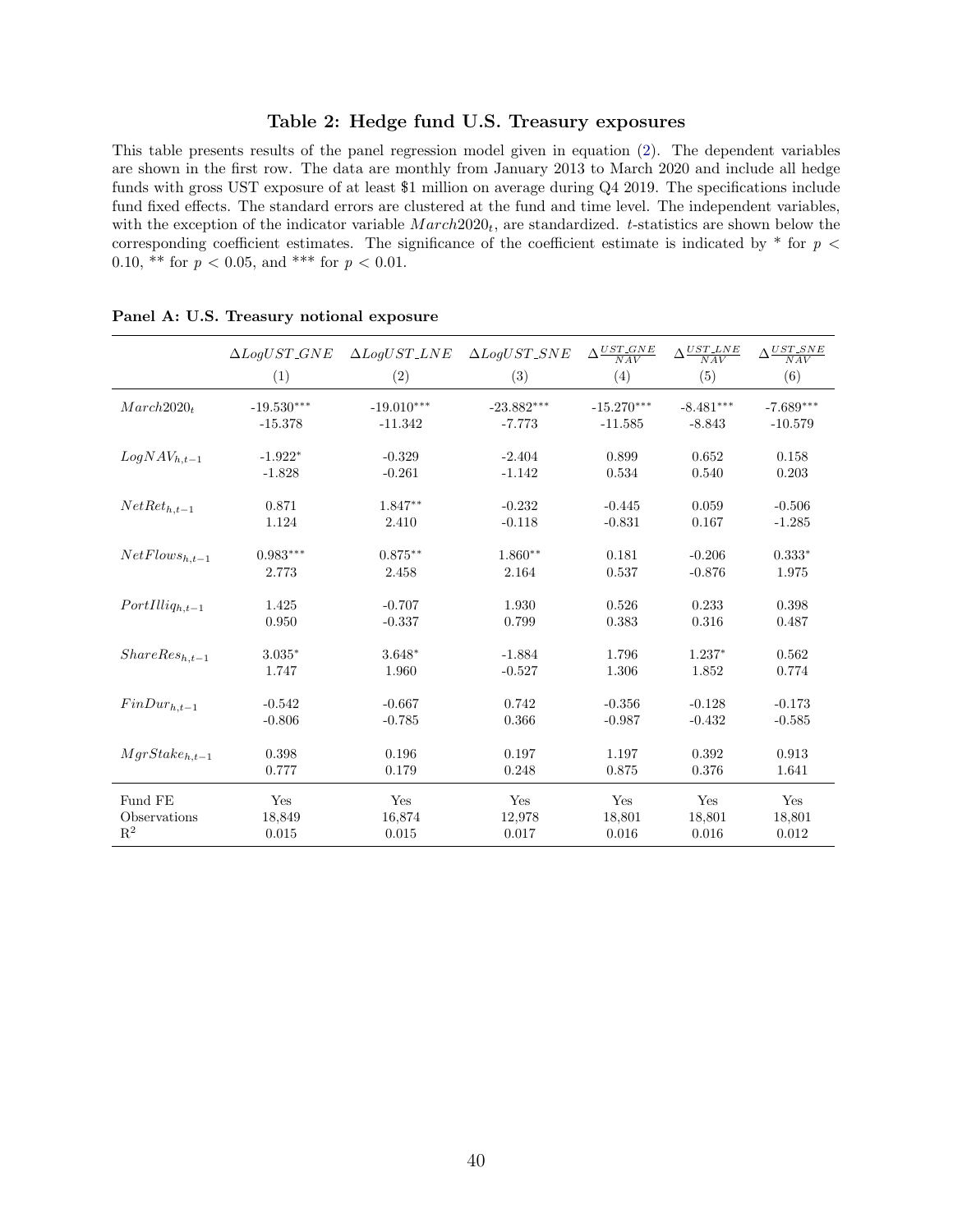Panel B: U.S. Treasury duration

|                        | $\Delta UST\_{LNE\_Drtn}$ | $\Delta UST\_SNE\_Drtn \quad \Delta UST\_NNE\_Drtn$ |                   |
|------------------------|---------------------------|-----------------------------------------------------|-------------------|
|                        | (1)                       | $\left( 2\right)$                                   | $\left( 3\right)$ |
| March2020 <sub>t</sub> | $0.113***$                | $-0.418***$                                         | $0.435*$          |
|                        | 3.393                     | $-5.482$                                            | 1.864             |
| Other Controls         | Yes                       | Yes                                                 | Yes               |
| Fund FE                | Yes                       | Yes                                                 | Yes               |
| Observations           | 16,512                    | 12,633                                              | 18,328            |
| $\mathbf{R}^2$         | 0.007                     | 0.008                                               | 0.004             |

Panel C: U.S. Treasury fund-level long-short exposure

|                        | $\Delta log(min(LNE, SNE))$ | $\Delta log(abs(LNE - SNE))$ | $\Delta^{\underline{2 \times min(LNE, SNE)}}$<br>GNE | $\Delta \frac{abs(LNE-SNE)}{S}$<br>GNE |
|------------------------|-----------------------------|------------------------------|------------------------------------------------------|----------------------------------------|
|                        | $\left(1\right)$            | $\left( 2\right)$            | $\left( 3\right)$                                    | (4)                                    |
| March2020 <sub>t</sub> | $-25.331***$                | $-15.533***$                 | $-2.093***$                                          | $2.093***$                             |
|                        | $-8.462$                    | $-8.230$                     | $-6.160$                                             | 6.160                                  |
| Other Controls         | Yes                         | Yes                          | Yes                                                  | Yes                                    |
| Fund FE                | $\operatorname{Yes}$        | Yes                          | Yes                                                  | Yes                                    |
| <i>Observations</i>    | 11,053                      | 18,834                       | 18,849                                               | 18,849                                 |
| $R^2$                  | 0.013                       | 0.007                        | 0.005                                                | 0.005                                  |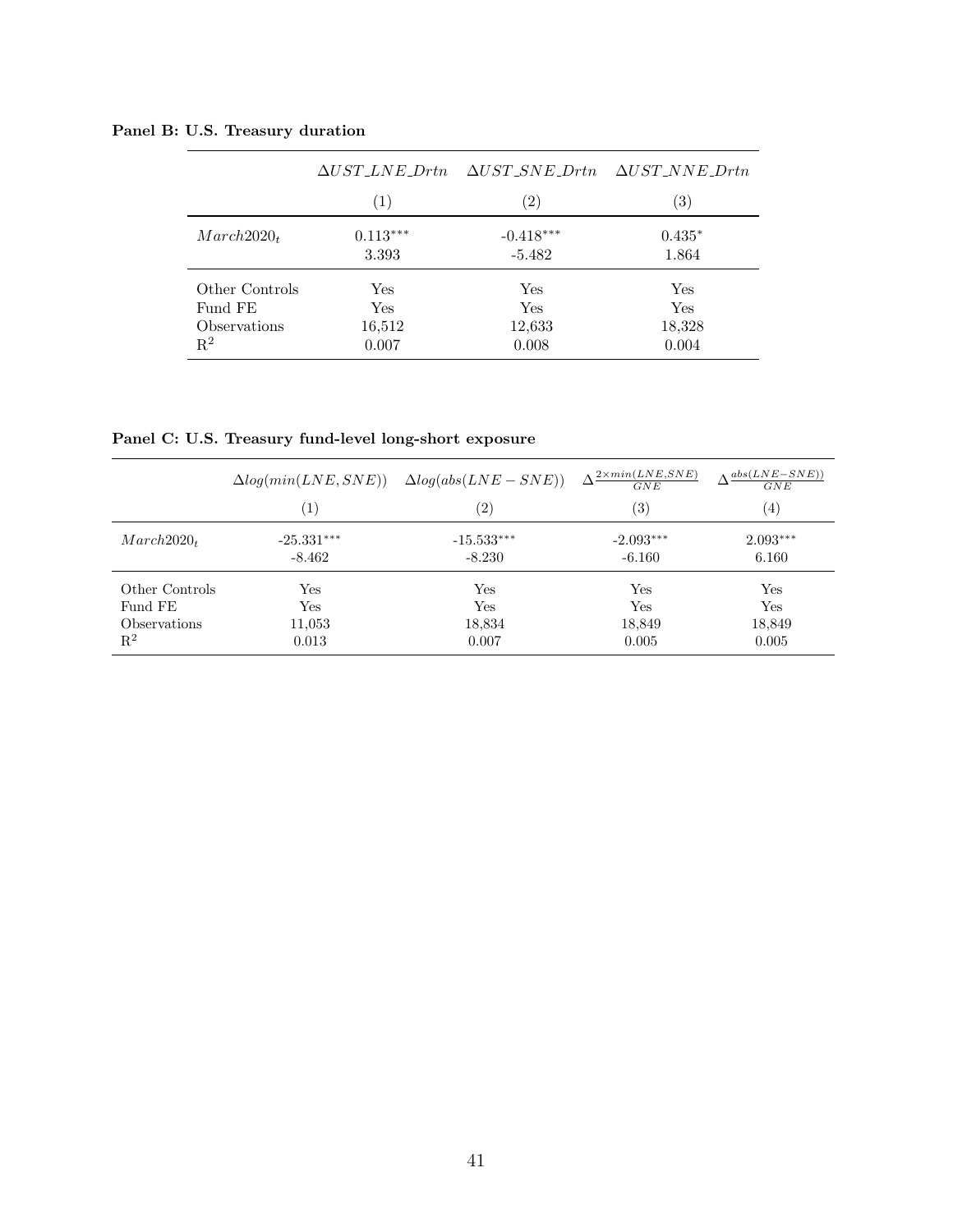## Table 3: Hedge fund bilateral repo activity

<span id="page-42-0"></span>This table presents results of the panel regression model given in equation [\(2\)](#page-11-0). The dependent variables are shown in the first row. The data are monthly from January 2013 to March 2020 and include all hedge funds with gross UST exposure of at least \$1 million on average during Q4 2019. The specifications include fund fixed effects. The standard errors are clustered at the fund and time level. The independent variables, with the exception of the indicator variable  $March2020_t$ , are standardized. t-statistics are shown below the corresponding coefficient estimates. The significance of the coefficient estimate is indicated by  $*$  for  $p <$ 0.10, \*\* for  $p < 0.05$ , and \*\*\* for  $p < 0.01$ .

|                        | $\Delta Log RepoBorrowing$ | $\Delta Log Repolending$ | $\Delta RepoBrrwTerm$ | $\Delta RepolendTerm$ |
|------------------------|----------------------------|--------------------------|-----------------------|-----------------------|
|                        | (1)                        | (2)                      | (3)                   | (4)                   |
| March2020 <sub>t</sub> | $-1.767$                   | $-25.015***$             | 2.997***              | $-0.993**$            |
|                        | $-0.864$                   | $-9.544$                 | 6.190                 | $-2.293$              |
| $LogNAV_{h,t-1}$       | $-0.164$                   | 1.086                    | 0.421                 | 0.169                 |
|                        | $-0.069$                   | 0.481                    | 1.555                 | 0.654                 |
| $NetRet_{h,t-1}$       | 1.512                      | 0.682                    | $-0.156$              | $-0.292$              |
|                        | 1.106                      | 0.522                    | $-1.113$              | $-0.958$              |
| $NetFlows_{h,t-1}$     | $2.483***$                 | 0.241                    | 0.123                 | 0.080                 |
|                        | 3.555                      | 0.284                    | 0.664                 | 0.512                 |
| $PortIlliq_{h,t-1}$    | 1.322                      | $-1.622$                 | $-0.173$              | 0.217                 |
|                        | 0.612                      | $-0.484$                 | $-0.210$              | 0.411                 |
| $ShareResh,t-1$        | $-0.347$                   | 1.494                    | 0.472                 | $0.807**$             |
|                        | $-0.208$                   | 0.461                    | 1.307                 | 2.563                 |
| $FinDur_{h,t-1}$       | $-0.175$                   | $2.678*$                 | $-0.094$              | $-0.033$              |
|                        | $-0.134$                   | 1.711                    | $-0.191$              | $-0.209$              |
| $MgrStake_{h,t-1}$     | $-0.014$                   | 0.564                    | $-0.323$              | $-0.095$              |
|                        | $-0.019$                   | 0.369                    | $-1.111$              | $-0.627$              |
| Fund FE                | Yes                        | Yes                      | Yes                   | Yes                   |
| Observations           | 9,387                      | 9,083                    | 9,387                 | 9,083                 |
| $\mathbf{R}^2$         | 0.014                      | 0.014                    | 0.022                 | 0.021                 |

|  |  |  | Panel A: Repo exposure and maturity |  |  |
|--|--|--|-------------------------------------|--|--|
|--|--|--|-------------------------------------|--|--|

#### Panel B: Repo collateral

|                            | $\Delta Log RepoTotalCollateral$ | $\Delta \frac{RepoTotalCollateral}{RepoBorrowing}$ | $\Delta \frac{RepoCashCollateral}{RepoBorrowing}$ | $\sqrt{\frac{RepoCashCollateral}{RepoTotalCollateral}}$ |
|----------------------------|----------------------------------|----------------------------------------------------|---------------------------------------------------|---------------------------------------------------------|
|                            | Ί                                | $\left( 2\right)$                                  | (3)                                               | (4)                                                     |
| March2020 <sub>t</sub>     | 0.565                            | $-0.668**$                                         | $1.524***$                                        | $1.326***$                                              |
|                            | 0.280                            | $-2.329$                                           | 4.189                                             | 4.544                                                   |
| Other Controls             | Yes                              | Yes                                                | Yes                                               | Yes                                                     |
| Fund FE                    | Yes                              | Yes                                                | Yes                                               | Yes                                                     |
| <i><b>Observations</b></i> | 9.810                            | 9.810                                              | 9,478                                             | 9.478                                                   |
| $R^2$                      | 0.014                            | 0.012                                              | 0.019                                             | 0.020                                                   |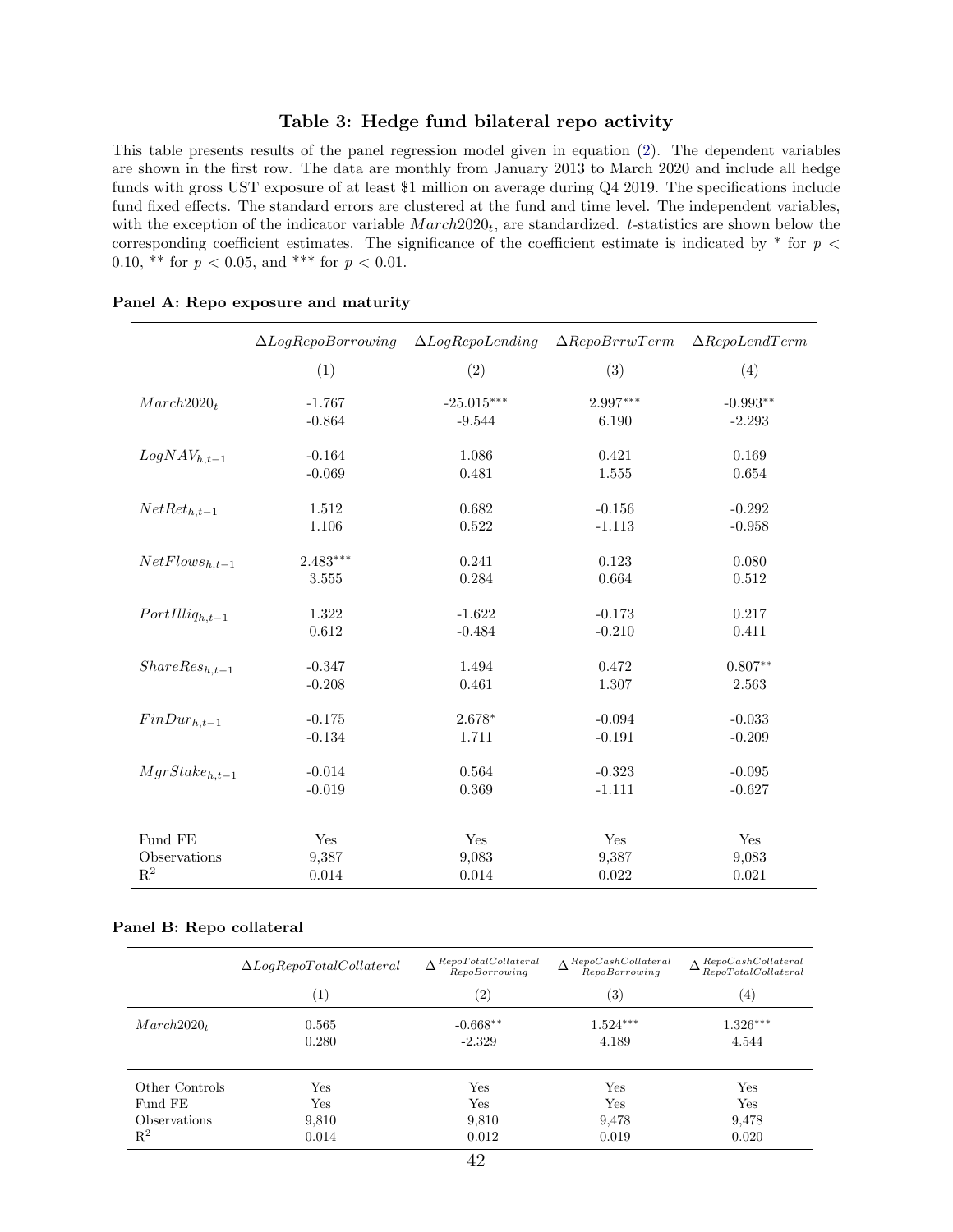### Table 4: Hedge fund returns and investor flows

<span id="page-43-0"></span>This table presents results of the panel regression model given in equation [\(2\)](#page-11-0). The data are from January 2013 to March 2020 and include all hedge funds with gross UST exposure of at least \$1 million on average during Q4 2019. The dependent variables are shown in the first row. Regression (1) is on monthly net returns ( $NetRetM$ ), while regressions (2) and (3) are on quarterly returns ( $NetRetQ$ ) and flows ( $NetFlows$ ), respectively. The specifications include fund fixed effects. The standard errors are clustered at the fund and time level. The independent variables, with the exception of the indicator variable  $March2020_t$ , are standardized. t-statistics are shown below the corresponding coefficient estimates. The significance of the coefficient estimate is indicated by  $*$  for  $p < 0.10$ ,  $**$  for  $p < 0.05$ , and  $***$  for  $p < 0.01$ .

|                        | NetRetM               | NetRetQ                 | NetFlows          |
|------------------------|-----------------------|-------------------------|-------------------|
|                        | (1)                   | (2)                     | (3)               |
| March2020 <sub>t</sub> | $-6.624***$           | $-9.895***$             | $-1.830***$       |
|                        | $-37.499$             | $-23.683$               | $-6.040$          |
| $LogNAV_{h,t-1}$       | $-0.408***$           | $-1.172**$              | $-7.648***$       |
|                        | $-2.760$              | $-2.292$                | $-7.232$          |
| $NetRet_{h,t-1}$       | 0.026                 | $1.332*$                | $-0.994**$        |
|                        | 0.197                 | 1.792                   | $-2.355$          |
|                        |                       |                         |                   |
| $NetFlows_{h,t-1}$     | $-0.024$<br>$-0.650$  | $-0.588***$<br>$-3.279$ | 3.077***<br>6.579 |
|                        |                       |                         |                   |
| $PortIlliq_{h,t-1}$    | $-0.149$              | $-0.120$                | $-1.966***$       |
|                        | $-1.377$              | $-0.227$                | $-3.296$          |
| $ShareResh,t-1$        | 0.055                 | 0.021                   | 1.199             |
|                        | 0.763                 | 0.147                   | 1.389             |
| $FinDur_{h,t-1}$       | 0.043                 | 0.398                   | $0.516*$          |
|                        | 0.875                 | 1.316                   | 1.806             |
|                        |                       |                         |                   |
| $MgrStake_{h,t-1}$     | $-0.076*$<br>$-1.714$ | $-0.170$<br>$-1.309$    | 0.705<br>1.448    |
|                        |                       |                         |                   |
| Fund FE                | Yes                   | Yes                     | Yes               |
| Observations           | 21,659                | 7,630                   | 7,618             |
| $\mathbf{R}^2$         | 0.193                 | 0.549                   | 0.344             |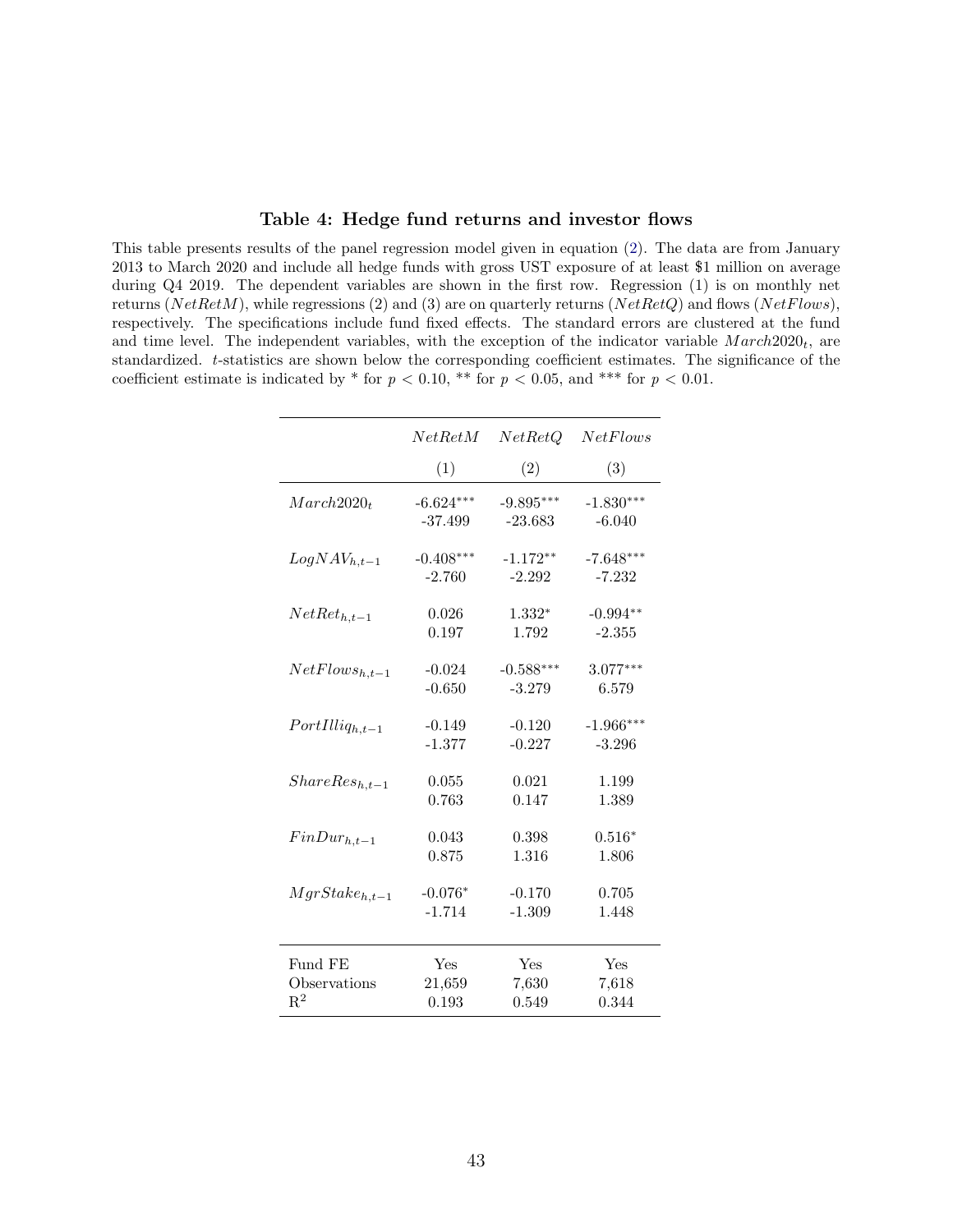## Table 5: Hedge fund liquidity and leverage

<span id="page-44-0"></span>This table presents results of the panel regression model given in equation [\(2\)](#page-11-0). The data are from January 2013 to March 2020 and include all hedge funds with gross UST exposure of at least \$1 million on average during Q4 2019. The dependent variables are shown in the first row. Regressions in Panel A are on monthly data, while those in Panels B and C are on quarterly data. The specifications include fund fixed effects. The standard errors are clustered at the fund and time level. The independent variables, with the exception of the indicator variable  $March2020_t$ , are standardized. t-statistics are shown below the corresponding coefficient estimates. The significance of the coefficient estimate is indicated by  $*$  for  $p < 0.10$ ,  $**$  for  $p < 0.05$ , and \*\*\* for  $p < 0.01$ .

|  |  |  | Panel A: Cash and portfolio size |  |
|--|--|--|----------------------------------|--|
|--|--|--|----------------------------------|--|

|                            | $\Delta LogFreeCashEq$ | $\Delta \frac{FreeCashEq}{NAV}$ | $\Delta LogCash$ | $\Delta \frac{Cash}{NAV}$ |              | $\Delta LogPortolio GNE \quad \Delta LogOpenPositions$ |
|----------------------------|------------------------|---------------------------------|------------------|---------------------------|--------------|--------------------------------------------------------|
|                            | $\left( 1\right)$      | $\left( 2\right)$               | (3)              | (4)                       | (5)          | (6)                                                    |
| March2020 <sub>t</sub>     | $25.723***$            | $6.289***$                      | $23.003***$      | $8.824***$                | $-21.769***$ | $-4.643***$                                            |
|                            | 18.937                 | 37.199                          | 20.388           | 28.202                    | $-43.878$    | $-8.428$                                               |
| Other Controls             | Yes                    | Yes                             | Yes              | Yes                       | Yes          | Yes                                                    |
| Fund FE                    | Yes                    | Yes                             | Yes              | Yes                       | Yes          | Yes                                                    |
| <i><b>Observations</b></i> | 20,236                 | 21,377                          | 18,765           | 18,973                    | 21,694       | 21,676                                                 |
| $\mathbb{R}^2$             | 0.012                  | 0.025                           | 0.015            | 0.021                     | 0.070        | 0.026                                                  |

#### Panel B: Portfolio liquidity

|                                                                           |                                                                | $\Delta$ share of assets that can be liquidated in: |                              |                              |  |  |  |
|---------------------------------------------------------------------------|----------------------------------------------------------------|-----------------------------------------------------|------------------------------|------------------------------|--|--|--|
|                                                                           | $\Delta LogPortilliq \leq 7 \text{ days} \leq 30 \text{ days}$ |                                                     |                              | $>$ 31 days                  |  |  |  |
|                                                                           | (1)                                                            | $\left( 2\right)$                                   | $\left( 3\right)$            | (4)                          |  |  |  |
| March2020 <sub>t</sub>                                                    | $-10.734***$<br>$-8.741$                                       | $1.005***$<br>5.672                                 | 0.070<br>0.570               | $-0.070$<br>$-0.570$         |  |  |  |
| Other Controls<br>Fund FE<br><i><b>Observations</b></i><br>$\mathrm{R}^2$ | Yes<br>Yes<br>7,625<br>0.084                                   | Yes<br>Yes<br>7,625<br>0.067                        | Yes<br>Yes<br>7.625<br>0.091 | Yes<br>Yes<br>7,625<br>0.091 |  |  |  |

#### Panel C: Fund assets, equity, and leverage

|                        | $\Delta Log NAV$          | $\Delta LogGAV$           | $\Delta Leverage Ratio$ |
|------------------------|---------------------------|---------------------------|-------------------------|
|                        | (1)                       | (2)                       | (3)                     |
| March2020 <sub>t</sub> | $-14.139***$<br>$-24.985$ | $-13.545***$<br>$-18.623$ | $-0.037$<br>$-1.472$    |
| Other Controls         | Yes                       | Yes                       | Yes                     |
| Fund FE                | <b>Yes</b>                | Yes                       | Yes                     |
| Observations           | 7,625                     | 7,625                     | 7,625                   |
| $R^2$                  | 0.246                     | 0.149                     | 0.038                   |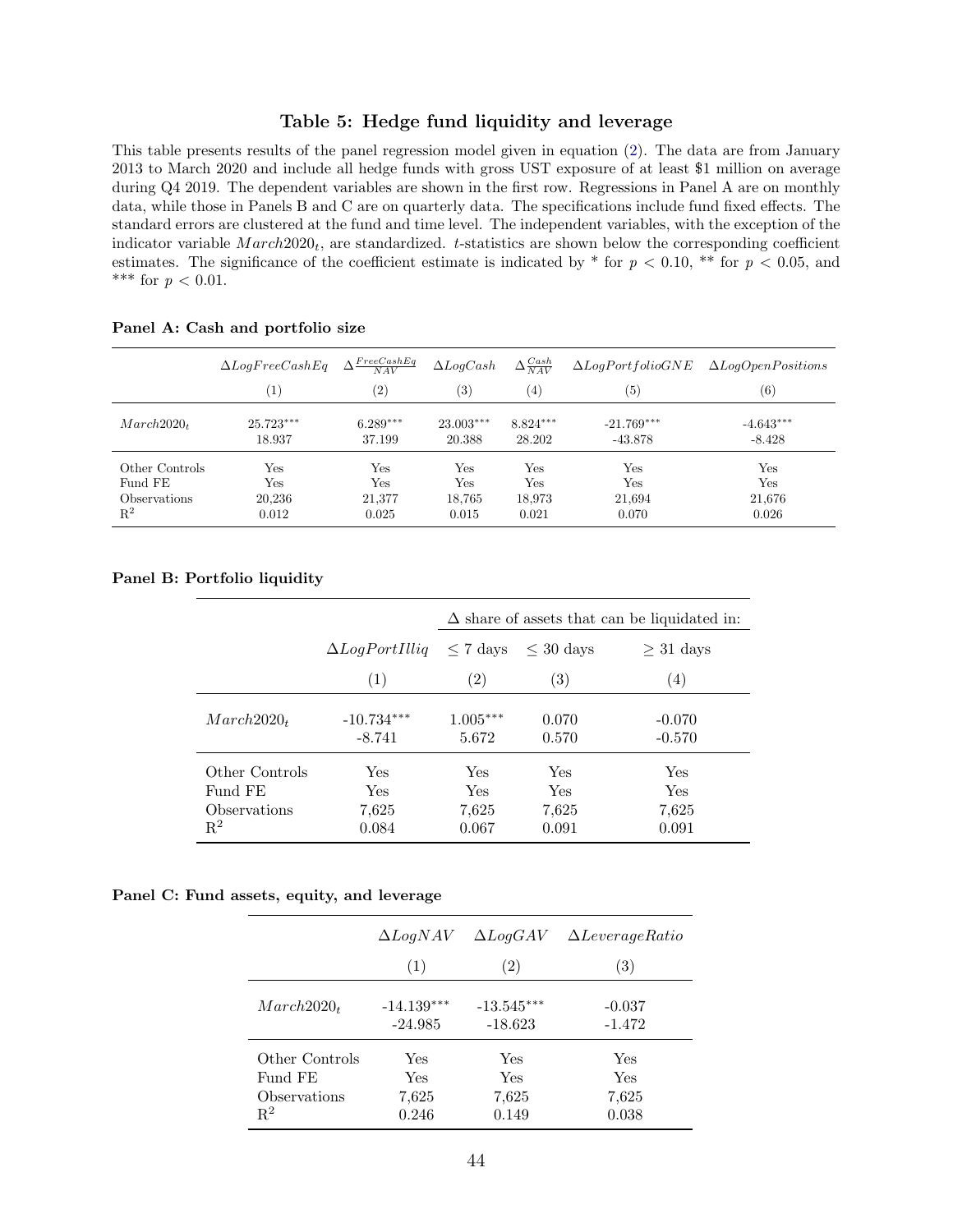### <span id="page-45-0"></span>Table 6: The regulatory constraints of creditors and hedge fund borrowing

This table presents results of the panel regression model given in equations [\(3\)](#page-17-2), [\(4\)](#page-17-3), and [\(5\)](#page-17-4). The dependent variable is  $\Delta \log HF_{\text{C}r} dtr_{\text{C}r} e^{i\theta}$  (in %). The data are quarterly from Q1 2013 to Q1 2020 and include hedge funds with gross UST exposure of at least \$1 million that borrow predominantly through repo on average during Q4 2019. The specifications include combinations of fund, quarter, and creditor fixed effects where indicated. The standard errors are clustered at the creditor and time level. The independent variables, with the exception of the indicator variable  $March2020_t$ , are standardized. t-statistics are shown below the corresponding coefficient estimates. The significance of the coefficient estimate is indicated by  $*$  for  $p \lt \mathcal{L}$ 0.10, \*\* for  $p < 0.05$ , and \*\*\* for  $p < 0.01$ .

|                                      | (1)            | (2)            | (3)            | (4)        | (5)            | (6)          |
|--------------------------------------|----------------|----------------|----------------|------------|----------------|--------------|
| $March2020t \times IsGSIBp,t$        | $12.032***$    | $11.285***$    | $13.374***$    | $12.637**$ | $13.335***$    | $13.375***$  |
|                                      | 9.589          | 4.141          | 3.701          | 2.496      | 3.318          | 3.316        |
|                                      |                |                |                |            |                |              |
| $IsGSIB_{p,t}$                       | $-0.602$       | $-5.143***$    | $-6.230**$     | $-2.516$   | $14.215***$    | $13.540***$  |
|                                      | $-0.464$       | $-2.972$       | $-2.315$       | $-0.840$   | 4.630          | 4.742        |
| $Log HF_C rdt$ r_ $Credit_{h,p,t-1}$ |                |                |                |            | $-80.762***$   | $-74.351***$ |
|                                      |                |                |                |            | $-27.208$      |              |
|                                      |                |                |                |            |                | $-16.801$    |
| $CrdtrRankInHF_{h,p,t-1}$            |                |                |                |            |                | $-0.325$     |
|                                      |                |                |                |            |                | $-0.222$     |
|                                      |                |                |                |            |                |              |
| $HFRankInCrdtr_{h,p,t-1}$            |                |                |                |            |                | $-6.428**$   |
|                                      |                |                |                |            |                | $-2.451$     |
|                                      |                |                |                |            |                |              |
| Other Controls                       | N <sub>o</sub> | N <sub>o</sub> | N <sub>0</sub> | No         | N <sub>0</sub> | Yes          |
| Fund FE                              | Yes            | $_{\rm Yes}$   | No             | No         | No             | No           |
| Time FE                              | Yes            | Yes            | No             | No         | N <sub>0</sub> | No           |
| Creditor FE                          | No             | Yes            | Yes            | No         | N <sub>0</sub> | No           |
| Fund $\times$ Time FE                | N <sub>0</sub> | No             | Yes            | Yes        | Yes            | Yes          |
| Fund $\times$ Creditor FE            | No             | No             | N <sub>0</sub> | Yes        | Yes            | Yes          |
| Observations                         | 9,816          | 9,816          | 9,816          | 9,816      | 9,816          | 9,816        |
| $\mathbf{R}^2$                       | 0.031          | 0.038          | 0.236          | 0.318      | 0.516          | 0.517        |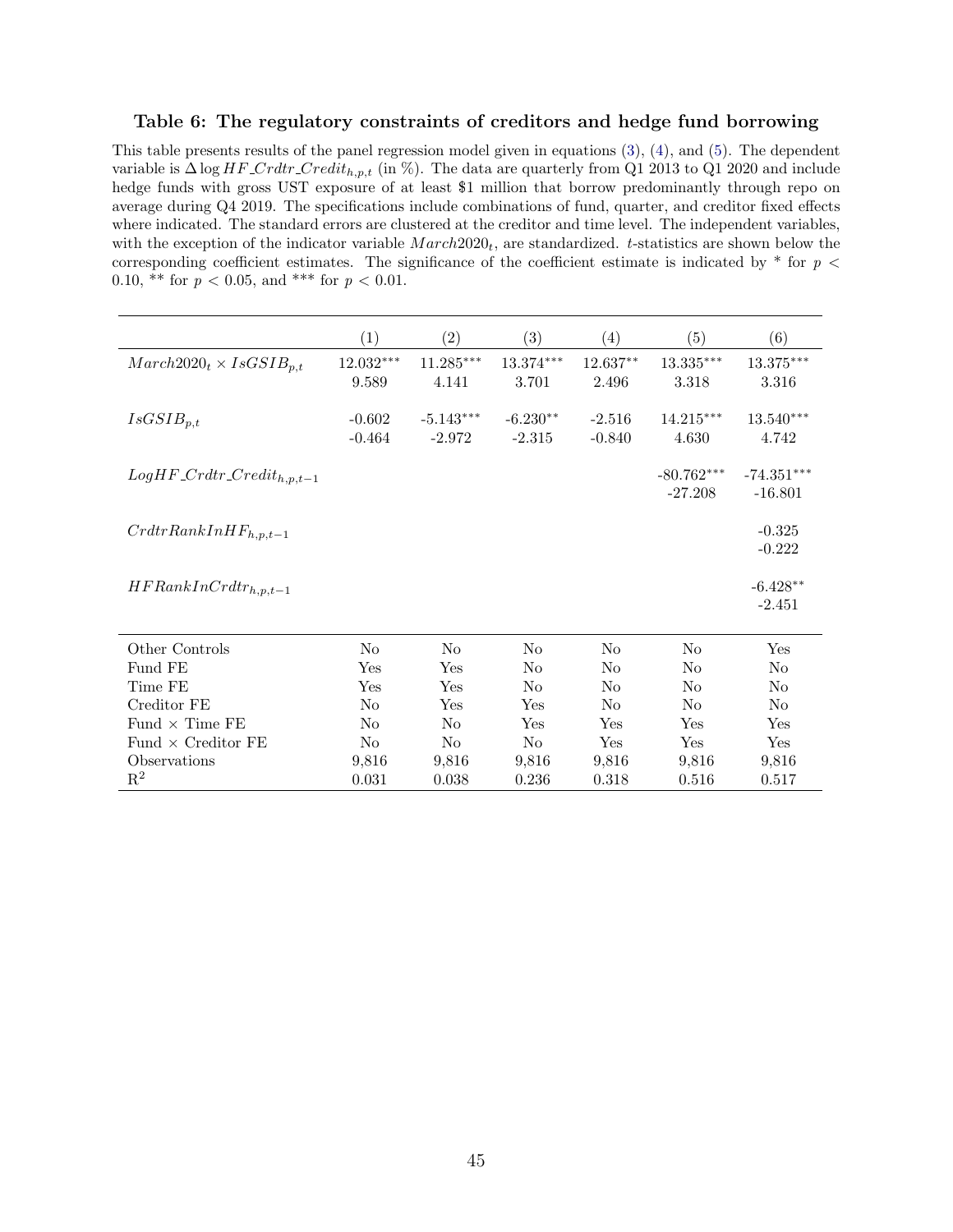## Table 7: Redemption risk and UST hedge fund activity

<span id="page-46-0"></span>This table presents results of the panel regression model given in equation [\(6\)](#page-19-3). The dependent variables are shown in the first row. The data are monthly from January 2013 to March 2020 and include all hedge funds with gross UST exposure of at least \$1 million on average during Q4 2019. The specifications include fund fixed effects. The standard errors are clustered at the fund and time level. The independent variables, with the exception of the indicator variable  $March2020_t$ , are standardized. t-statistics are shown below the corresponding coefficient estimates. The significance of the coefficient estimate is indicated by  $*$  for  $p <$ 0.10, \*\* for  $p < 0.05$ , and \*\*\* for  $p < 0.01$ .

|                                  | $\Delta LogFreeCashEq$ | $\Delta\frac{FreeCashEq}{NAV}$ | $\Delta LogPortfolio GNE$ | $\Delta LogOpenPositions$ | $\Delta LogPortillia$ |
|----------------------------------|------------------------|--------------------------------|---------------------------|---------------------------|-----------------------|
|                                  | (1)                    | (2)                            | $\left( 3\right)$         | (4)                       | (5)                   |
| March2020 <sub>t</sub>           | 27.019***              | $7.069***$                     | $-23.098***$              | $-5.166***$               | $-12.907***$          |
|                                  | 20.211                 | 40.083                         | $-43.441$                 | $-8.539$                  | $-10.008$             |
| $ShareResh.t-1$                  | 1.500                  | 0.248                          | 0.520                     | 0.239                     | 1.285                 |
|                                  | 0.767                  | 1.200                          | 1.278                     | 0.996                     | 0.531                 |
| $March2020t \timesShareResh.t-1$ | $-6.571***$            | $-3.728***$                    | $6.197***$                | $2.416***$                | 8.830***              |
|                                  | $-5.875$               | $-23.922$                      | 16.183                    | 6.612                     | 7.711                 |
| Other Controls                   | Yes                    | Yes                            | Yes                       | Yes                       | Yes                   |
| Fund FE                          | Yes                    | Yes                            | Yes                       | Yes                       | Yes                   |
| Observations                     | 20,236                 | 21,377                         | 21,694                    | 21,676                    | 7,625                 |
| $\mathbb{R}^2$                   | 0.012                  | 0.030                          | 0.073                     | 0.027                     | 0.087                 |

#### Panel A: Cash and liquidity position

| Panel B: U.S. Treasury exposure |  |  |
|---------------------------------|--|--|
|---------------------------------|--|--|

|                                   | $\triangle LogUST\_GNE$ | $\Delta log(min(LNE, SNE))$ | $\Delta \frac{min(LNE, SNE)}{GNE}$ |
|-----------------------------------|-------------------------|-----------------------------|------------------------------------|
|                                   | (1)                     | (4)                         | (5)                                |
| March2020 <sub>t</sub>            | $-20.977***$            | $-27.312***$                | $-2.331***$                        |
|                                   | $-15.687$               | $-8.757$                    | $-6.682$                           |
| $ShareResh,t-1$                   | $2.907*$                | $-2.402$                    | $-0.274$                           |
|                                   | 1.672                   | $-0.614$                    | $-0.586$                           |
| $March2020t \times ShareResh,t-1$ | $8.140***$              | $15.624***$                 | $1.340***$                         |
|                                   | 6.655                   | 4.915                       | 3.224                              |
| Other Controls                    | Yes                     | Yes                         | Yes                                |
| Fund FE                           | Yes                     | Yes                         | Yes                                |
| Observations                      | 18,849                  | 11,053                      | 18,849                             |
| $\mathbb{R}^2$                    | 0.016                   | 0.014                       | 0.005                              |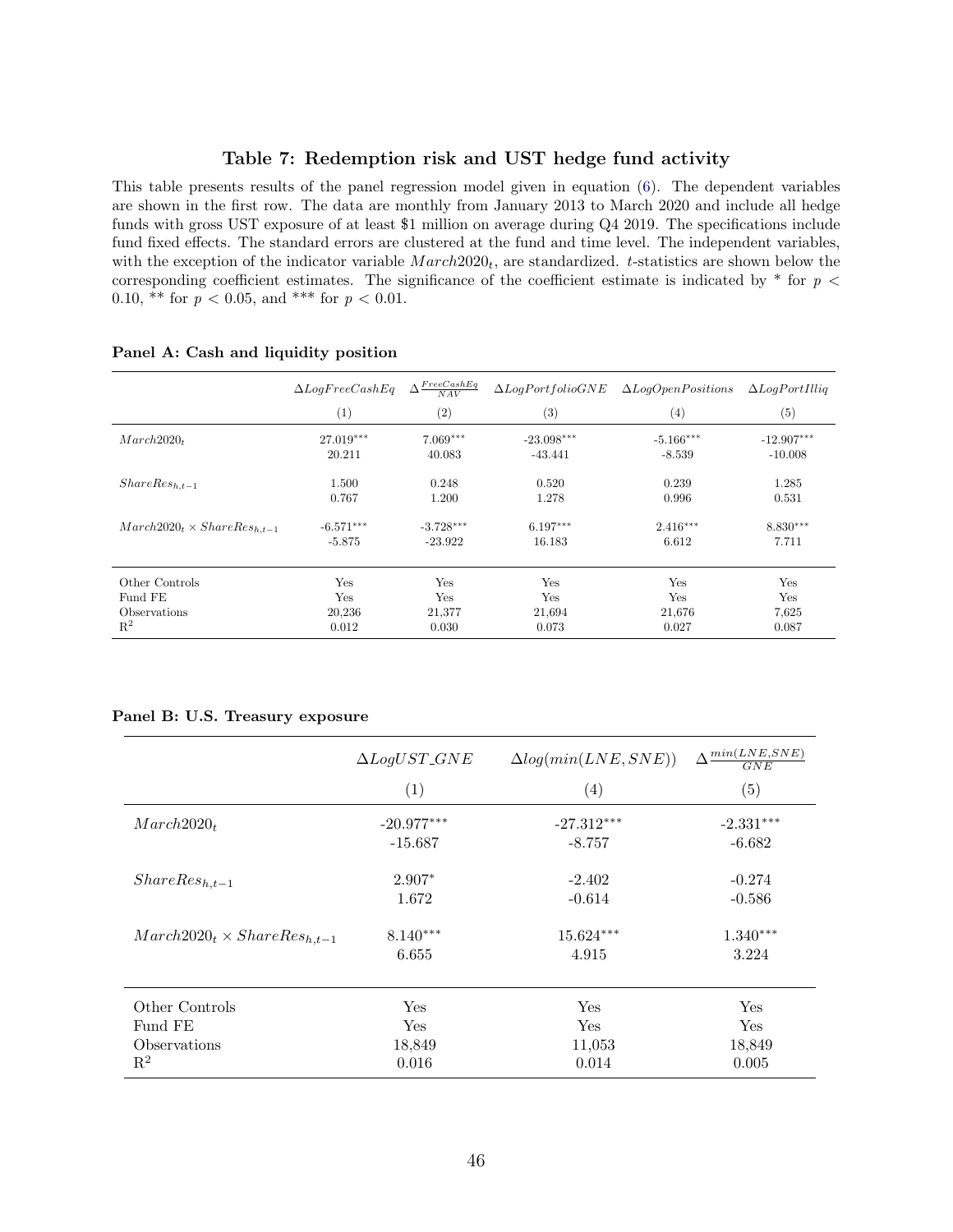#### Table 8: Basis traders versus other UST traders

<span id="page-47-0"></span>This table presents results of the panel regression model given in equation [\(7\)](#page-23-1). The data are from January 2013 to March 2020 and include all hedge funds with gross UST exposure of at least \$1 million on average during Q4 2019. The dependent variables are shown in the first row. Regressions in Panels A, B, C, and columns 1-6 of Panel D are on monthly data, while those in column 7 of Panel D and Panel E are on quarterly data. The specifications include fund fixed effects. The standard errors are clustered at the fund and time level. The independent variables, with the exception of the indicator variable  $March2020<sub>t</sub>$ , are standardized. t-statistics are shown below the corresponding coefficient estimates. The significance of the coefficient estimate is indicated by  $*$  for  $p < 0.10$ ,  $**$  for  $p < 0.05$ , and  $***$  for  $p < 0.01$ .

|                                    | $\Delta LogUST\_GNE$ | $\Delta LogUST\_LNE$ | $\Delta LogUST$ $SNE$ | $\Delta \frac{UST\_GNE}{NAV}$ | $\Delta \frac{UST\_LNE}{NAV}$ | $\Delta \frac{UST\_SNE}{NAV}$ |
|------------------------------------|----------------------|----------------------|-----------------------|-------------------------------|-------------------------------|-------------------------------|
|                                    | $\scriptstyle{(1)}$  | (2)                  | $\left( 3\right)$     | $\left( 4\right)$             | (5)                           | (6)                           |
| March2020 <sub>t</sub>             | $-18.910***$         | $-17.330***$         | $-24.701***$          | $-10.432***$                  | $-3.798***$                   | $-6.843***$                   |
|                                    | $-13.575$            | $-9.400$             | $-6.987$              | $-10.619$                     | $-5.150$                      | $-10.493$                     |
| $March2020_t \times BasisTrader_h$ | $-6.278***$          | $-14.376***$         | 5.752                 | $-49.015***$                  | $-47.451***$                  | $-8.575*$                     |
|                                    | $-2.695$             | $-5.690$             | 1.456                 | $-6.006$                      | $-10.223$                     | $-1.924$                      |
| Other Controls                     | Yes                  | Yes                  | Yes                   | Yes                           | Yes                           | Yes                           |
| Fund FE                            | Yes                  | Yes                  | Yes                   | Yes                           | Yes                           | Yes                           |
| <i><b>Observations</b></i>         | 18.849               | 16,874               | 12,978                | 18,801                        | 18,801                        | 18,801                        |
| $\mathbb{R}^2$                     | 0.015                | 0.015                | 0.017                 | 0.018                         | 0.020                         | 0.013                         |

#### Panel A: U.S. Treasury exposure

#### Panel B: U.S. Treasury fund-level long-short exposure

|                                   | $\Delta log(min(LNE, SNE))$<br>$\left( 1\right)$ | $\Delta log(abs(LNE - SNE))$<br>(2) | $\Delta \frac{2 \times min(LNE, SNE)}{2}$<br>GNE<br>$\left( 3\right)$ | $\Delta^{\,abs(LNE-SNE))}$<br>GNE<br>(4) |
|-----------------------------------|--------------------------------------------------|-------------------------------------|-----------------------------------------------------------------------|------------------------------------------|
| March2020 <sub>t</sub>            | $-25.868***$                                     | $-12.564***$                        | $-2.778***$                                                           | $2.778***$                               |
|                                   | $-7.152$                                         | $-6.469$                            | -7.465                                                                | 7.465                                    |
| $March2020_t \times BasisTrade_t$ | 2.956                                            | $-30.078***$                        | $6.948***$                                                            | $-6.948***$                              |
|                                   | 0.701                                            | -5.496                              | 9.609                                                                 | $-9.609$                                 |
| Other Controls                    | Yes                                              | Yes                                 | Yes                                                                   | Yes                                      |
| Fund FE                           | Yes                                              | Yes                                 | Yes                                                                   | Yes                                      |
| <i><b>Observations</b></i>        | 11,053                                           | 18,834                              | 18,849                                                                | 18,849                                   |
| $\mathbf{R}^2$                    | 0.013                                            | 0.007                               | 0.005                                                                 | 0.005                                    |

#### Panel C: Repo exposure, maturity, and collateral

|                            | $\Delta Log RepoBorrowing$<br>$\left( 1\right)$ | $\Delta Log RepoLending$<br>$\left( 2\right)$ | $\Delta RepoBrrwTerm$<br>$\left( 3\right)$ | $\Delta RepolendTerm$<br>$\left( 4\right)$ | RepoTotalCollateral<br>RepoBorrowing<br>$\left( 5\right)$ |
|----------------------------|-------------------------------------------------|-----------------------------------------------|--------------------------------------------|--------------------------------------------|-----------------------------------------------------------|
| March2020 <sub>t</sub>     | 1.098                                           | $-23.899***$                                  | $4.459***$                                 | $-0.823*$                                  | $-1.456***$                                               |
|                            | 0.463                                           | $-8.017$                                      | 8.259                                      | $-1.900$                                   | $-4.031$                                                  |
| March2020 <sub>t</sub>     | $-17.882***$                                    | $-5.962$                                      | $-9.124***$                                | $-0.910$                                   | $3.822***$                                                |
| $\times BasisTrader_h$     | $-6.071$                                        | $-1.494$                                      | $-14.804$                                  | $-1.010$                                   | 8.298                                                     |
| Other Controls             | Yes                                             | Yes                                           | Yes                                        | Yes                                        | Yes                                                       |
| Fund FE                    | Yes                                             | Yes                                           | Yes                                        | Yes                                        | Yes                                                       |
| <i><b>Observations</b></i> | 9.387                                           | 9.083                                         | 9.387                                      | 9.083                                      | 9.810                                                     |
| $\mathbb{R}^2$             | 0.014                                           | 0.014                                         | 0.023                                      | 0.021                                      | 0.012                                                     |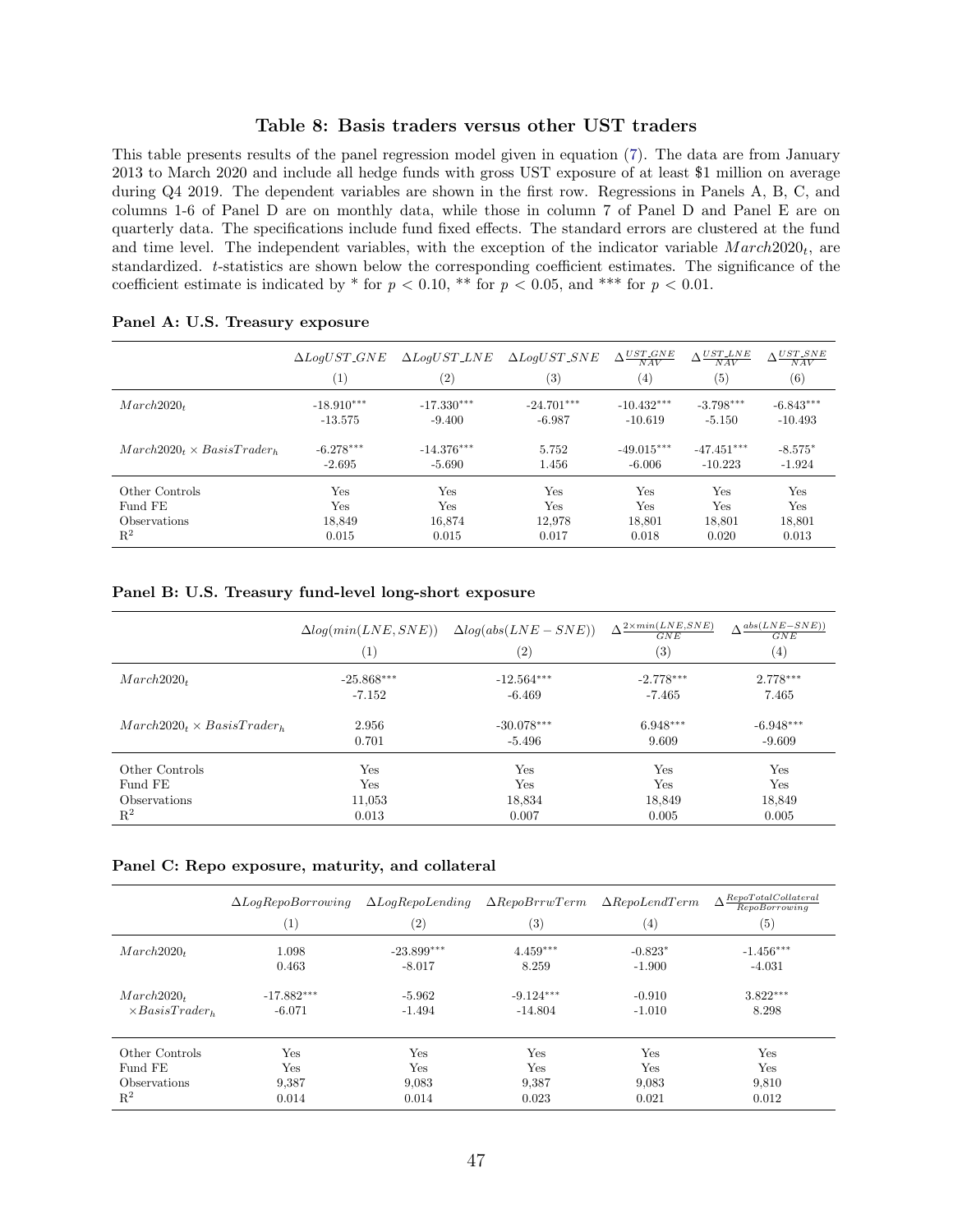|                            | $\Delta LogFreeCashEq$ | $\Delta\frac{FreeCashEq}{NAV}$ | $\Delta LogCash$ | $\Delta \frac{Cash}{NAV}$ | $\Delta LogPortfolio GNE$ | $\Delta LogOpenPositions$ | $\Delta LogPortilliq$ |
|----------------------------|------------------------|--------------------------------|------------------|---------------------------|---------------------------|---------------------------|-----------------------|
|                            | (1)                    | $\left( 2\right)$              | (3)              | (4)                       | (5)                       | (6)                       | $\scriptstyle{(7)}$   |
| March2020 <sub>t</sub>     | $26.467***$            | $6.560***$                     | $21.333***$      | $8.239***$                | $-21.807***$              | $-3.755***$               | $-11.687***$          |
|                            | 17.809                 | 36.868                         | 17.744           | 25.506                    | $-44.288$                 | $-6.992$                  | $-9.132$              |
| March2020 <sub>t</sub>     | $-7.664***$            | $-2.863***$                    | $18.440***$      | $6.580***$                | 0.412                     | $-9.623***$               | $10.782***$           |
| $\times Basis Traderh$     | $-3.186$               | $-4.165$                       | 5.705            | 5.130                     | 0.498                     | $-12.469$                 | 2.985                 |
| Other Controls             | Yes                    | Yes                            | Yes              | Yes                       | Yes                       | Yes                       | Yes                   |
| Fund FE                    | Yes                    | <b>Yes</b>                     | Yes              | Yes                       | Yes                       | Yes                       | Yes                   |
| <i><b>Observations</b></i> | 20,236                 | 21,377                         | 18.765           | 18.973                    | 21,694                    | 21,676                    | 7,625                 |
| $\mathbb{R}^2$             | 0.012                  | 0.025                          | 0.015            | 0.022                     | 0.070                     | 0.027                     | 0.084                 |

Panel D: Cash and liquidity position

Panel E: Fund assets, equity, and leverage

|                                   | $\Delta LogNAV$ | $\Delta LogGAV$   | $\Delta Leverage Ratio$ |
|-----------------------------------|-----------------|-------------------|-------------------------|
|                                   | (1)             | $\left( 2\right)$ | $\left( 3\right)$       |
| March2020 <sub>t</sub>            | $-15.328***$    | $-13.667***$      | 0.033                   |
|                                   | $-26.861$       | $-18.403$         | 1.491                   |
| $March2020_t \times BasisTrade_t$ | $13.447***$     | 1.379             | $-0.790***$             |
|                                   | 13.418          | 0.636             | $-4.163$                |
| Other Controls                    | Yes             | Yes               | Yes                     |
| Fund FE                           | Yes             | Yes               | Yes                     |
| Observations                      | 7,625           | 7,625             | 7.625                   |
| $\mathbf{R}^2$                    | 0.251           | 0.149             | 0.042                   |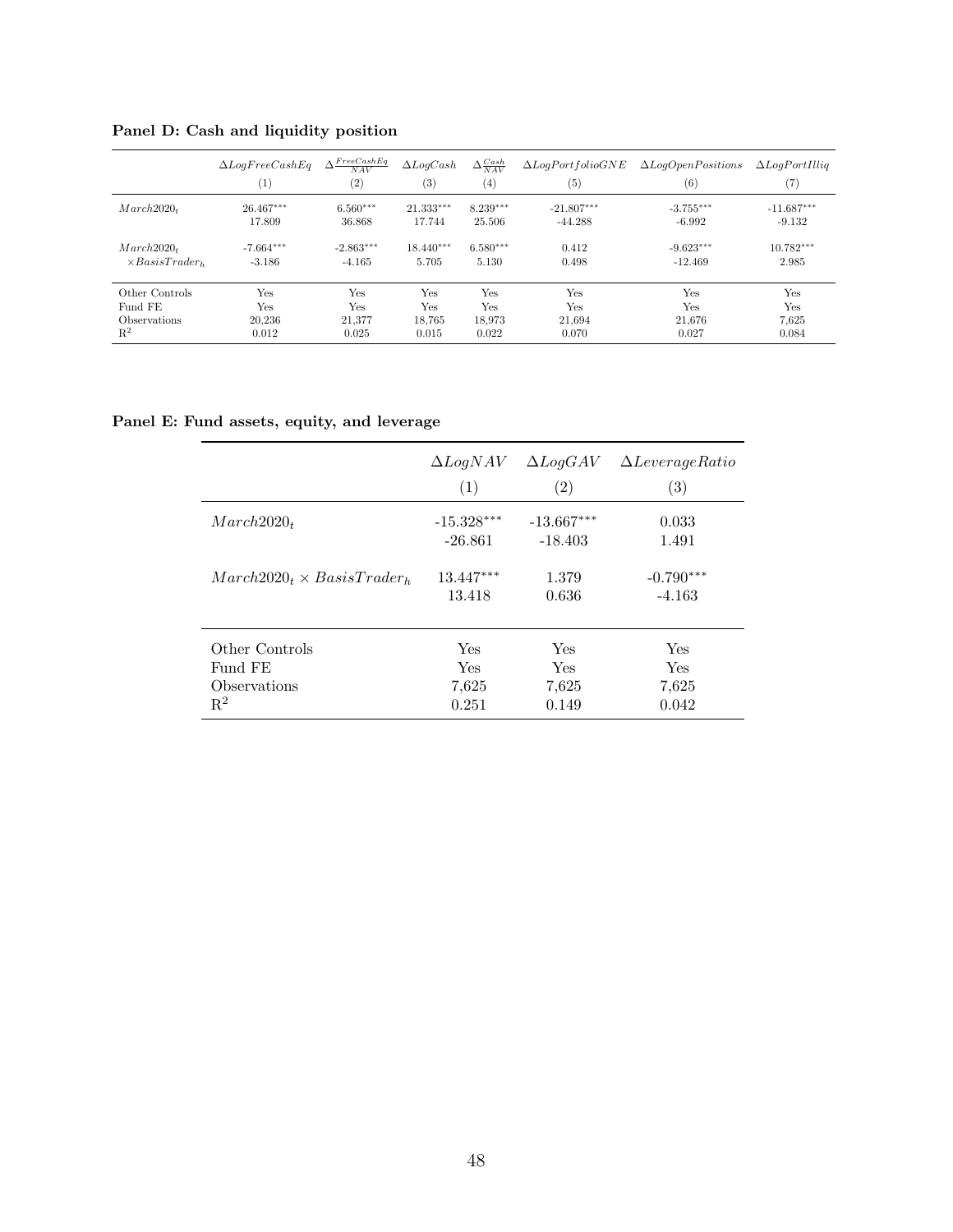# Appendix A Additional tables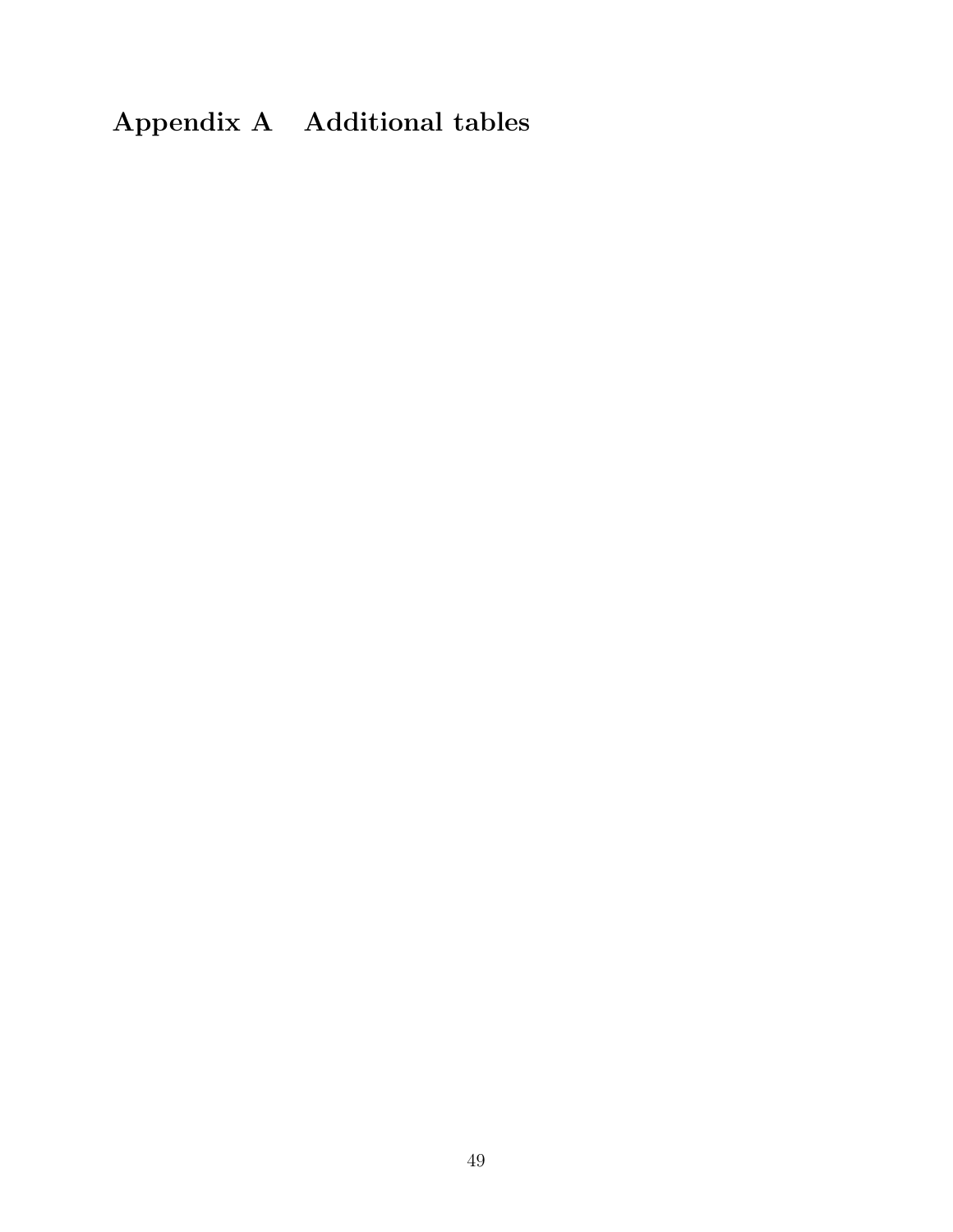<span id="page-50-0"></span>Table A.1: Hedge fund UST trading and funding after the March 2020 shock This table presents results of the panel regression model given in equation [\(2\)](#page-11-0). The data are from January 2013 to September 2020 and include all hedge funds with gross UST exposure of at least \$1 million on average during Q4 2019. The dependent variables are shown in the first row. Regressions in Panel A are on quarterly data, while those in Panels B and C are on monthly data. The specifications include fund fixed effects. The standard errors are clustered at the fund and time level. All independent variables except  $March2020_t$  are standardized. t-statistics are shown below the corresponding coefficient estimates. The significance of the coefficient estimate is indicated by  $*$  for  $p < 0.10$ ,  $**$  for  $p < 0.05$ , and  $***$  for  $p < 0.01$ .

|                        | NetRetQ     | NetFlows          | $\Delta Log NAV$ | $\Delta LogGAV$   | $\Delta Leverage Ratio$ |
|------------------------|-------------|-------------------|------------------|-------------------|-------------------------|
|                        | (1)         | $\left( 2\right)$ | (3)              | $\left( 4\right)$ | $\left( 5\right)$       |
| March2020 <sub>t</sub> | $-9.625***$ | $-1.933***$       | $-14.064***$     | $-13.291***$      | $-0.028$                |
|                        | $-22.092$   | $-5.921$          | $-24.445$        | $-18.541$         | $-1.162$                |
| $2020Q_{t}$            | $6.617***$  | $-3.347***$       | $2.797***$       | $-1.137$          | $-0.210***$             |
|                        | 5.931       | $-5.040$          | 3.193            | $-1.225$          | $-7.559$                |
| $2020Q3_t$             | $1.254**$   | $-3.330***$       | $-2.244***$      | $-1.764**$        | $0.080***$              |
|                        | 2.159       | $-6.565$          | $-3.462$         | $-2.474$          | 3.353                   |
| Other Controls         | Yes         | Yes               | Yes              | Yes               | Yes                     |
| Fund FE                | Yes         | Yes               | Yes              | <b>Yes</b>        | Yes                     |
| Observations           | 8,361       | 8,349             | 8,356            | 8,356             | 8,356                   |
| $\mathrm{R}^2$         | 0.556       | 0.335             | 0.231            | 0.133             | 0.036                   |

Panel A: Returns, flows, and leverage

|  |  | Panel B: U.S. Treasury exposure |  |
|--|--|---------------------------------|--|
|--|--|---------------------------------|--|

|                        | $\Delta LogUST\_GNE$ | $\Delta LogUST\_LNE$ | $\Delta LogUST\_SNE$ | $\Delta \frac{UST\_GNE}{NAV}$ | $\Delta \frac{UST\_LNE}{NAV}$    | $\Delta \frac{UST\_SNE}{NAV}$ |
|------------------------|----------------------|----------------------|----------------------|-------------------------------|----------------------------------|-------------------------------|
|                        | (1)                  | (2)                  | (3)                  | (4)                           | (5)                              | (6)                           |
| March2020 <sub>t</sub> | $-19.659***$         | $-19.335***$         | $-22.236***$         | $-16.132***$                  | $-9.525***$                      | $-7.539***$                   |
|                        | $-12.624$            | $-10.031$            | $-7.273$             | $-10.441$                     | $-8.838$                         | $-8.896$                      |
| April2020 <sub>t</sub> | $5.143**$            | 2.700                | $-4.145$             | $-12.031***$                  | $-6.737***$                      | $-4.820***$                   |
|                        | 2.471                | 1.253                | $-0.752$             | $-5.173$                      | $-4.434$                         | $-3.905$                      |
| May2020 <sub>t</sub>   | $-4.352***$          | $-3.212**$           | $-13.029***$         | 2.281                         | 1.147                            | 0.534                         |
|                        | $-4.309$             | $-2.203$             | $-5.471$             | 1.317                         | 1.078                            | 0.543                         |
| June2020 <sub>t</sub>  | $-5.641***$          | $-4.089***$          | $-16.545***$         | $-8.378***$                   | $\textbf{-5.398}^{\ast\ast\ast}$ | $-3.147***$                   |
|                        | $-4.522$             | $-3.051$             | $-6.055$             | $-4.710$                      | $-4.747$                         | $-4.127$                      |
| July2020 <sub>t</sub>  | $-6.626***$          | $-9.899***$          | $-6.090**$           | $-1.058$                      | $-2.237***$                      | 0.795                         |
|                        | $-6.724$             | $-5.414$             | $-2.222$             | $-0.821$                      | $-2.769$                         | 1.146                         |
| $Aug2020_t$            | $-3.530***$          | $-3.491***$          | $-7.001***$          | $-2.187*$                     | $-0.958$                         | $-0.792$                      |
|                        | $-4.351$             | $-4.014$             | $-2.961$             | $-1.694$                      | $-1.447$                         | $-1.059$                      |
| Sept2020 <sub>t</sub>  | $-4.015***$          | $-3.086***$          | 1.192                | $-5.526***$                   | $-2.839***$                      | $-2.524***$                   |
|                        | $-4.861$             | $-2.690$             | 0.536                | $-4.436$                      | $-3.201$                         | $-4.183$                      |
| Other Controls         | Yes                  | Yes                  | Yes                  | Yes                           | Yes                              | Yes                           |
| Fund FE                | Yes                  | Yes                  | Yes                  | Yes                           | Yes                              | Yes                           |
| Observations           | 20,776               | 18,495               | 14,293               | 20,728                        | 20,728                           | 20,728                        |
| $\mathbf{R}^2$         | 0.015                | 0.015                | 0.015                | 0.012                         | 0.013                            | 0.009                         |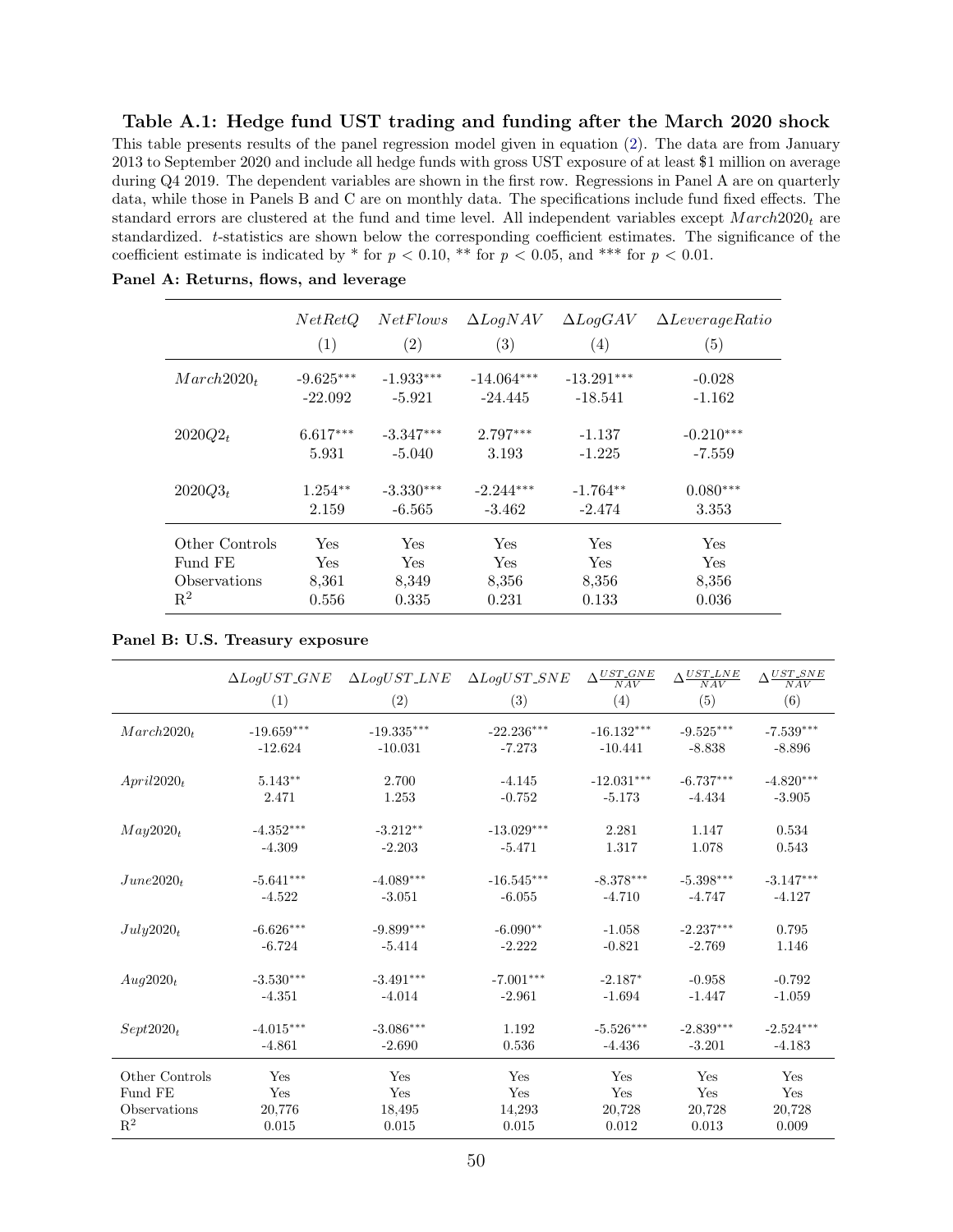|                        | $\Delta Log RepoBorrowing$ | $\Delta Log Repolending$ | $\Delta RepoBrrwTerm$ | $\Delta RepolendTerm$ | $\Delta \frac{\textit{Repof} \textit{totalCollateral}}{\textit{Repo} \textit{Borrowing}}$ |
|------------------------|----------------------------|--------------------------|-----------------------|-----------------------|-------------------------------------------------------------------------------------------|
|                        | (1)                        | (2)                      | (3)                   | (4)                   | (5)                                                                                       |
| March2020 <sub>t</sub> | $-0.698$                   | $-21.708***$             | $3.027***$            | $-0.834*$             | $-0.743$                                                                                  |
|                        | $-0.300$                   | $-5.988$                 | 5.880                 | $-1.691$              | $-1.589$                                                                                  |
| April2020 <sub>t</sub> | $-15.784***$               | $-24.529***$             | 1.105                 | 0.606                 | $4.656***$                                                                                |
|                        | $-3.107$                   | $-5.757$                 | 1.444                 | 0.809                 | 7.977                                                                                     |
| May2020 <sub>t</sub>   | $-9.801***$                | $7.564**$                | $-0.165$              | $-0.174$              | $2.816***$                                                                                |
|                        | $-3.251$                   | 2.280                    | $-0.220$              | $-0.393$              | 5.990                                                                                     |
| June2020 <sub>t</sub>  | 12.132***                  | $-5.611*$                | 0.392                 | $-0.850**$            | $1.434***$                                                                                |
|                        | 4.359                      | $-1.825$                 | 0.735                 | $-2.015$              | 3.321                                                                                     |
| July2020 <sub>t</sub>  | 2.092                      | $-6.630**$               | $1.844***$            | 0.409                 | 0.337                                                                                     |
|                        | 0.797                      | $-2.428$                 | 3.917                 | 1.021                 | 0.886                                                                                     |
| $Auq2020_t$            | 2.306                      | $-4.533$                 | $1.873***$            | 0.061                 | $-0.501$                                                                                  |
|                        | 1.185                      | $-1.660$                 | 3.467                 | 0.131                 | $-1.394$                                                                                  |
| Sept2020 <sub>t</sub>  | 1.625                      | 2.382                    | $2.097***$            | 0.245                 | 0.260                                                                                     |
|                        | 1.108                      | 0.831                    | 4.189                 | 0.524                 | 0.616                                                                                     |
| Other Controls         | Yes                        | Yes                      | Yes                   | Yes                   | Yes                                                                                       |
| Fund FE                | Yes                        | Yes                      | Yes                   | Yes                   | Yes                                                                                       |
| Observations           | 10,373                     | 10,011                   | 10,373                | 10,011                | 10,815                                                                                    |
| $\mathbf{R}^2$         | 0.018                      | 0.017                    | 0.019                 | 0.020                 | 0.021                                                                                     |

# Panel C: Repo exposure, maturity, and collateral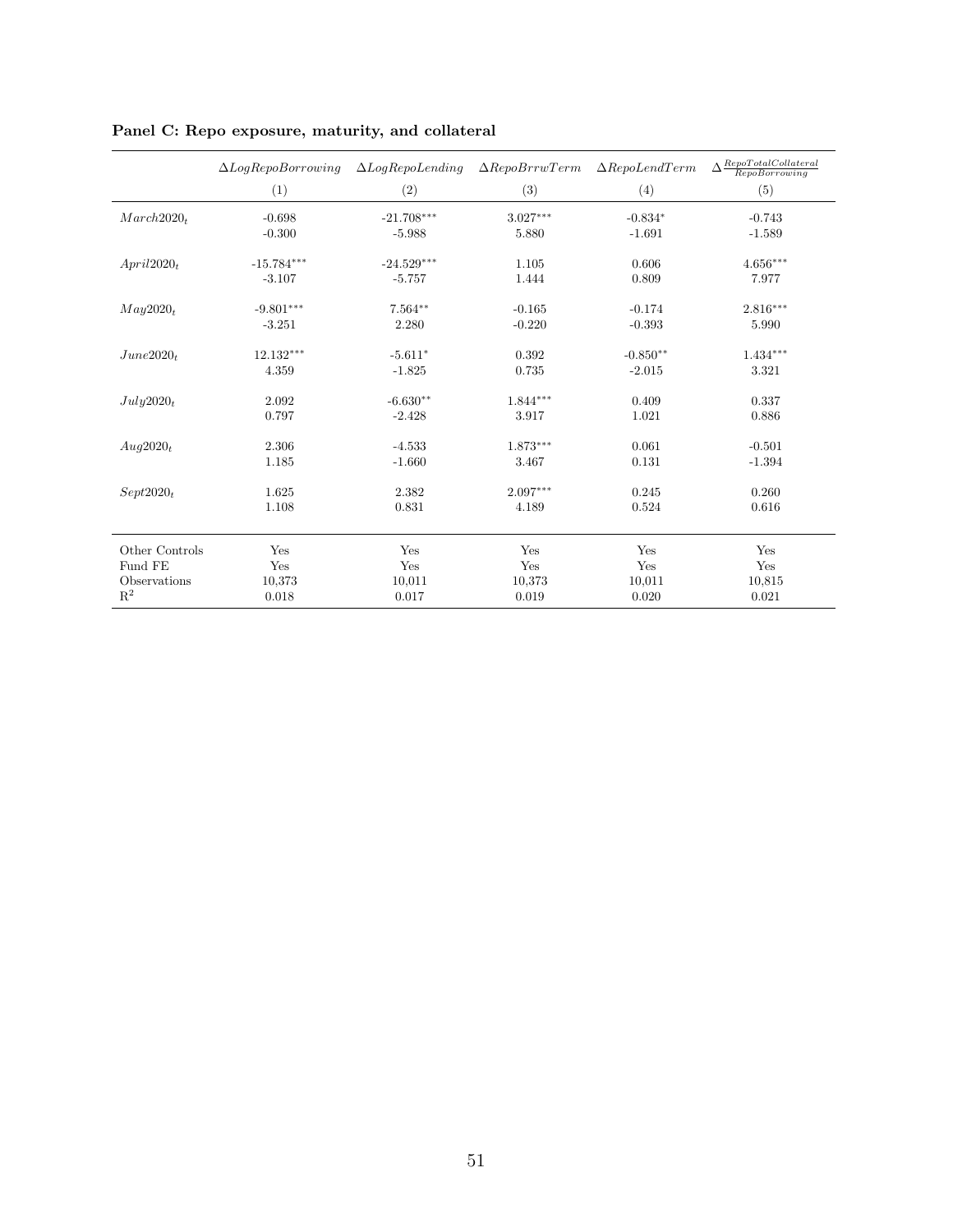## Table A.2: Hedge funds with large U.S. Treasury exposures

This table presents results of the panel regression model given in equation [\(2\)](#page-11-0). The dependent variables are shown in the first row. The data are monthly from January 2013 to March 2020 and include all hedge funds with gross UST exposure of at least \$1 billion on average during Q4 2019. The specifications include fund fixed effects. The standard errors are clustered at the fund and time level. The independent variables, with the exception of the indicator variable  $March2020<sub>t</sub>$ , are standardized. t-statistics are shown below the corresponding coefficient estimates. The significance of the coefficient estimate is indicated by  $*$  for  $p <$ 0.10, \*\* for  $p < 0.05$ , and \*\*\* for  $p < 0.01$ .

|                        | $\Delta LogUST\_GNE$ | $\Delta LogUST\_LNE$ | $\Delta LogUST\_SNE$ | $\Delta \frac{UST\_GNE}{NAV}$ | $\Delta \frac{UST\_LNE}{NAV}$ | $\Delta \frac{UST\_SNE}{NAV}$ |
|------------------------|----------------------|----------------------|----------------------|-------------------------------|-------------------------------|-------------------------------|
|                        | $\left(1\right)$     | $\left( 2\right)$    | $\left( 3\right)$    | $\left( 4\right)$             | (5)                           | (6)                           |
| March2020 <sub>t</sub> | $-42.363***$         | $-30.310***$         | $-54.077***$         | $-69.607***$                  | $-45.994***$                  | $-28.842***$                  |
|                        | $-26.767$            | $-12.062$            | $-11.339$            | $-12.105$                     | $-11.459$                     | $-9.906$                      |
| Other Controls         | Yes                  | Yes                  | Yes                  | Yes                           | Yes                           | Yes                           |
| Fund FE                | Yes                  | Yes                  | Yes                  | Yes                           | Yes                           | Yes                           |
| Observations           | 6,619                | 6,542                | 5,274                | 6,604                         | 6,604                         | 6,604                         |
| $\mathbb{R}^2$         | 0.034                | 0.022                | 0.016                | 0.019                         | 0.020                         | 0.017                         |

Panel A: U.S. Treasury notional exposure

#### Panel B: U.S. Treasury duration

|                        | $\Delta UST\_LNE\_Drtn$ | $\Delta UST$ SNE Drtn $\Delta UST$ NNE Drtn |                   |
|------------------------|-------------------------|---------------------------------------------|-------------------|
|                        | $\left(1\right)$        | 2)                                          | $\left( 3\right)$ |
| March2020 <sub>t</sub> | $-0.132***$             | $-0.960***$                                 | $4.310***$        |
|                        | $-2.902$                | $-8.875$                                    | 6.779             |
| Other Controls         | Yes                     | Yes                                         | Yes               |
| Fund FE                | Yes                     | Yes                                         | Yes               |
| Observations           | 6,498                   | 5,248                                       | 6,575             |
| $\mathrm{R}^2$         | 0.007                   | 0.008                                       | 0.006             |

|  |  | Panel C: U.S. Treasury fund-level long-short exposure |  |
|--|--|-------------------------------------------------------|--|
|  |  |                                                       |  |

|                        | $\Delta log(min(LNE, SNE))$ | $\Delta log(abs(LNE - SNE))$ | $\Delta \frac{2 \times min(LNE, SNE)}{2}$<br>GNE | $\Lambda$ abs(LNE-SNE))<br>GNE |
|------------------------|-----------------------------|------------------------------|--------------------------------------------------|--------------------------------|
|                        | $\left( 1\right)$           | $\left( 2\right)$            | $\left( 3\right)$                                | (4)                            |
| March2020 <sub>t</sub> | $-35.132***$                | $-46.139***$                 | $-1.849**$                                       | $1.849**$                      |
|                        | $-9.871$                    | $-13.235$                    | $-2.618$                                         | 2.618                          |
| Other Controls         | Yes                         | Yes                          | Yes                                              | $\operatorname{Yes}$           |
| Fund FE                | $\operatorname{Yes}$        | Yes                          | Yes                                              | Yes                            |
| Observations           | 5,200                       | 6,619                        | 6,619                                            | 6,619                          |
| $\mathbf{R}^2$         | 0.013                       | 0.010                        | 0.002                                            | 0.002                          |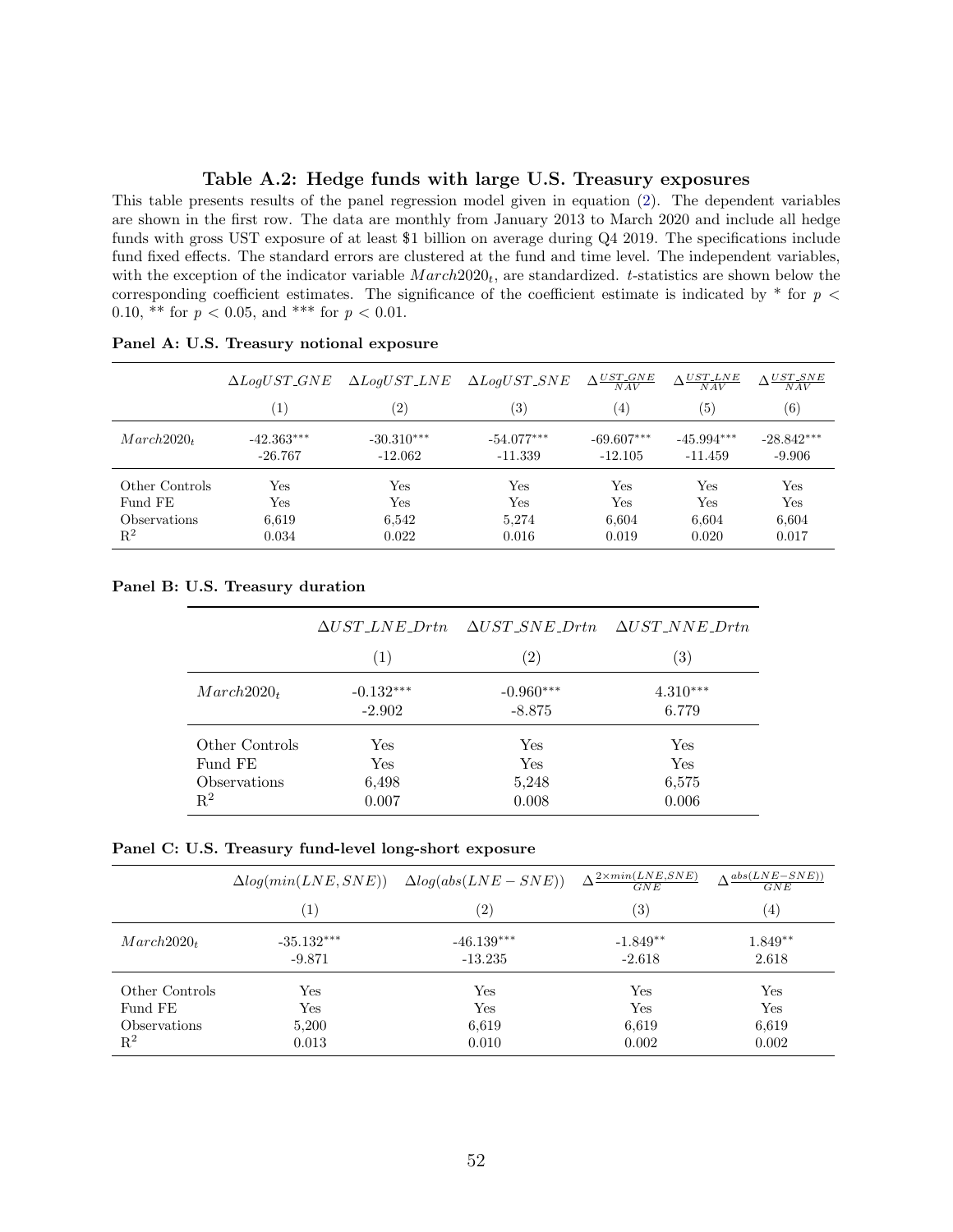## Table A.3: Summary statistics for hedge funds primarily borrowing via repo

This table shows select summary statistics over the period from January 2013 to March 2020 for the hedge funds that primarily borrow via repo and have at least \$1 million in UST exposure on average during Q4 2019. This is the main sample of hedge funds used in the hedge fund-creditor level analysis on changes to repo borrowing. The N column shows the number of observations used to calculate the statistics in a particular row. The last four columns show percentiles.

|                                                 | N      | Mean      | Median    | Stdev      | 25th      | 75th      | 10 <sub>th</sub> | 90 <sub>th</sub> |
|-------------------------------------------------|--------|-----------|-----------|------------|-----------|-----------|------------------|------------------|
| $\frac{RepoBorrowing}{TotalBorrowing}$<br>(%    | 8,995  | 88.786    | 99.241    | 15.740     | 79.379    | 100.000   | 59.829           | 100.000          |
| $Total MCBorrowing_{h.t.}$ (m US\$)             | 2,189  | 8,738.516 | 1,027.546 | 26,954.468 | 314.389   | 4,320.877 | 107.501          | 21,159.939       |
| $NumCrdtrsPer HF_{h.t.}$                        | 2,189  | 6.265     | 5.000     | 5.464      | 2.000     | 8.000     | 1.000            | 13.200           |
| $HFCrdrHHH_{h,t}$                               | 2,189  | 39.306    | 29.235    | 28.747     | 18.143    | 50.356    | 12.891           | 100.000          |
| $HF_Crdr_Credit_{h.p.t.}$ (m US\$)              | 13.819 | 1.267.736 | 351.938   | 2,818.642  | 132.387   | 1.087.282 | 61.780           | 2,946.323        |
| $\Delta log HF_C rdt$ r_Credit <sub>h.p.t</sub> | 11,121 | 1.370     | 0.381     | 52.724     | $-22.847$ | 25.015    | $-60.263$        | 62.666           |
| $IsCrdtrPB_{h,p,t}$                             | 13,819 | 0.228     | 0.000     | 0.420      | 0.000     | 0.000     | 0.000            | 1.000            |
| $IsCrdt rCustodian_{h,p,t}$                     | 13,819 | 0.296     | 0.000     | 0.457      | 0.000     | 1.000     | 0.000            | 1.000            |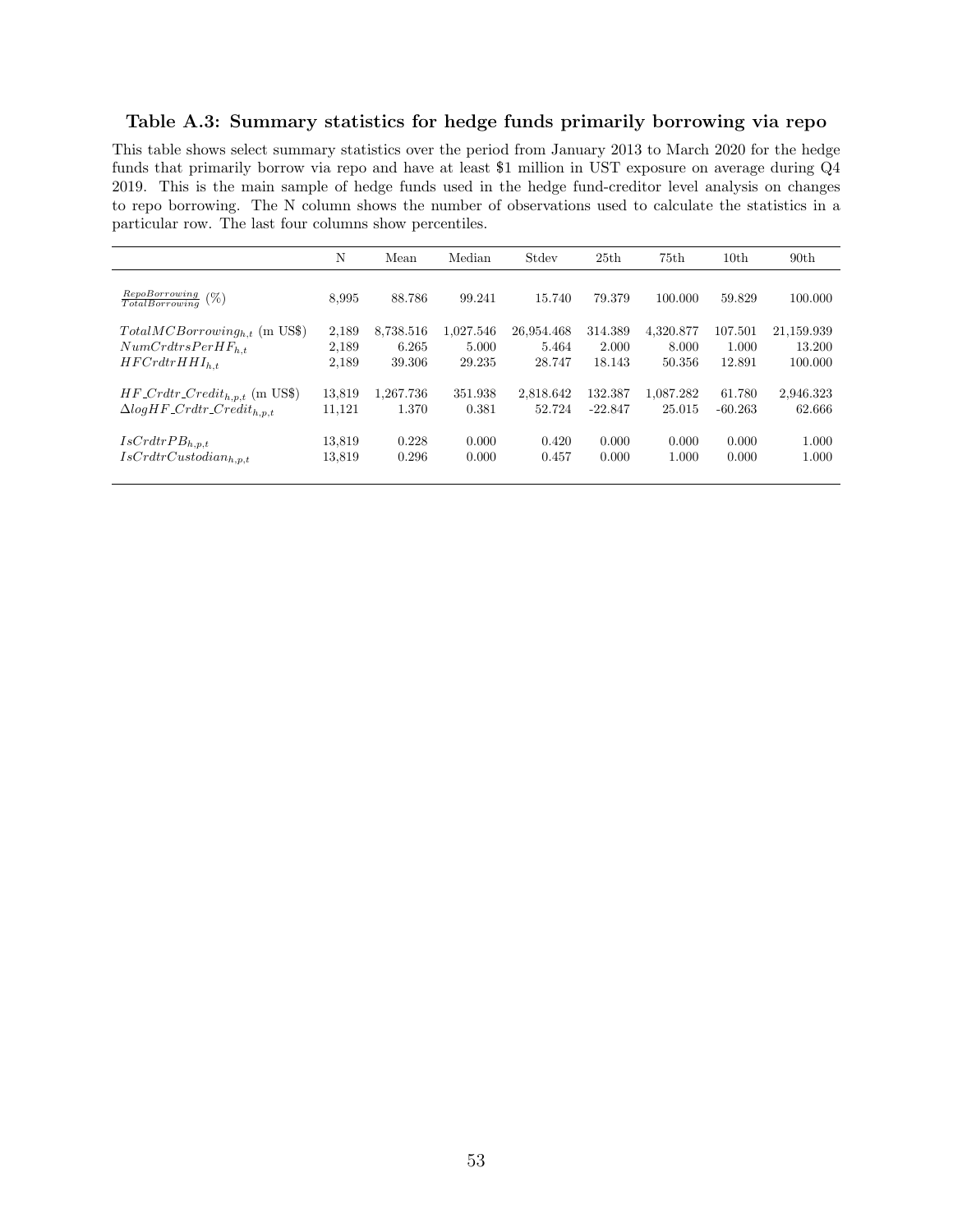### <span id="page-54-0"></span>Table A.4: The regulatory constraints of creditors and hedge fund borrowing

This table presents results of the panel regression model given in equations [\(3\)](#page-17-2), [\(4\)](#page-17-3), and [\(5\)](#page-17-4). The dependent variable is  $\Delta \log HF_{\textit{C}r} dtr_{\textit{C}r} e^{i\theta}$  (in %). The data are quarterly from Q1 2013 to Q1 2020 and include all hedge funds that borrow predominantly via repo. The specifications include combinations of fund, quarter, and creditor fixed effects where indicated. The standard errors are clustered at the creditor and time level. The independent variables, with the exception of the indicator variable  $March2020_t$ , are standardized.  $t$ statistics are shown below the corresponding coefficient estimates. The significance of the coefficient estimate is indicated by \* for  $p < 0.10$ , \*\* for  $p < 0.05$ , and \*\*\* for  $p < 0.01$ .

| $10.503***$<br>$March2020t \times IsGSIBp,t$<br>$9.434***$<br>13.641***<br>13.797***<br>$14.545***$<br>14.548***<br>9.067<br>3.812<br>4.025<br>2.941<br>3.935<br>3.882<br>$14.599***$<br>$IsGSIB_{p,t}$<br>$-0.260$<br>$-3.226**$<br>$-5.160**$<br>$13.493***$<br>$-1.183$<br>$-0.267$<br>$-2.619$<br>$-2.066$<br>$-0.361$<br>4.700<br>4.490<br>$-82.417***$<br>$Log HF_C rdt$ r_ $Credit_{h,p,t-1}$<br>$-73.815***$<br>$-26.900$<br>$-17.131$<br>$CrdtrRankInHF_{h,p,t-1}$<br>$-0.985$<br>$-0.850$ |                           | (1) | (2) | (3) | (4) | (5) | (6)        |
|-----------------------------------------------------------------------------------------------------------------------------------------------------------------------------------------------------------------------------------------------------------------------------------------------------------------------------------------------------------------------------------------------------------------------------------------------------------------------------------------------------|---------------------------|-----|-----|-----|-----|-----|------------|
|                                                                                                                                                                                                                                                                                                                                                                                                                                                                                                     |                           |     |     |     |     |     |            |
|                                                                                                                                                                                                                                                                                                                                                                                                                                                                                                     |                           |     |     |     |     |     |            |
|                                                                                                                                                                                                                                                                                                                                                                                                                                                                                                     |                           |     |     |     |     |     |            |
|                                                                                                                                                                                                                                                                                                                                                                                                                                                                                                     |                           |     |     |     |     |     |            |
|                                                                                                                                                                                                                                                                                                                                                                                                                                                                                                     |                           |     |     |     |     |     |            |
|                                                                                                                                                                                                                                                                                                                                                                                                                                                                                                     |                           |     |     |     |     |     |            |
|                                                                                                                                                                                                                                                                                                                                                                                                                                                                                                     |                           |     |     |     |     |     |            |
|                                                                                                                                                                                                                                                                                                                                                                                                                                                                                                     |                           |     |     |     |     |     |            |
|                                                                                                                                                                                                                                                                                                                                                                                                                                                                                                     |                           |     |     |     |     |     |            |
|                                                                                                                                                                                                                                                                                                                                                                                                                                                                                                     |                           |     |     |     |     |     |            |
|                                                                                                                                                                                                                                                                                                                                                                                                                                                                                                     |                           |     |     |     |     |     |            |
|                                                                                                                                                                                                                                                                                                                                                                                                                                                                                                     |                           |     |     |     |     |     |            |
|                                                                                                                                                                                                                                                                                                                                                                                                                                                                                                     | $HFRankInCrdtr_{h,p,t-1}$ |     |     |     |     |     | $-7.512**$ |
| $-2.554$                                                                                                                                                                                                                                                                                                                                                                                                                                                                                            |                           |     |     |     |     |     |            |
|                                                                                                                                                                                                                                                                                                                                                                                                                                                                                                     |                           |     |     |     |     |     |            |
| Other Controls<br>N <sub>0</sub><br>N <sub>o</sub><br>N <sub>o</sub><br>No<br>No<br>Yes                                                                                                                                                                                                                                                                                                                                                                                                             |                           |     |     |     |     |     |            |
| Fund FE<br>Yes<br>Yes<br>N <sub>0</sub><br>$\rm No$<br>N <sub>0</sub><br>N <sub>o</sub>                                                                                                                                                                                                                                                                                                                                                                                                             |                           |     |     |     |     |     |            |
| Time FE                                                                                                                                                                                                                                                                                                                                                                                                                                                                                             |                           |     |     |     |     |     |            |
| Yes<br>N <sub>0</sub><br>$\rm No$<br>N <sub>o</sub><br>Yes<br>No                                                                                                                                                                                                                                                                                                                                                                                                                                    |                           |     |     |     |     |     |            |
| Creditor FE<br>N <sub>o</sub><br>Yes<br>Yes<br>No<br>No<br>No                                                                                                                                                                                                                                                                                                                                                                                                                                       |                           |     |     |     |     |     |            |
| Fund $\times$ Time FE<br>N <sub>0</sub><br>Yes<br>Yes<br>Yes<br>Yes<br>N <sub>0</sub>                                                                                                                                                                                                                                                                                                                                                                                                               |                           |     |     |     |     |     |            |
| Fund $\times$ Creditor FE<br>No<br>No<br>Yes<br>Yes<br>N <sub>0</sub><br>Yes                                                                                                                                                                                                                                                                                                                                                                                                                        |                           |     |     |     |     |     |            |
| 13,995<br>Observations<br>13,995<br>13,995<br>13,995<br>13,995<br>13,995                                                                                                                                                                                                                                                                                                                                                                                                                            |                           |     |     |     |     |     |            |
| $\mathrm{R}^2$<br>0.043<br>0.048<br>0.293<br>0.382<br>0.562<br>0.562                                                                                                                                                                                                                                                                                                                                                                                                                                |                           |     |     |     |     |     |            |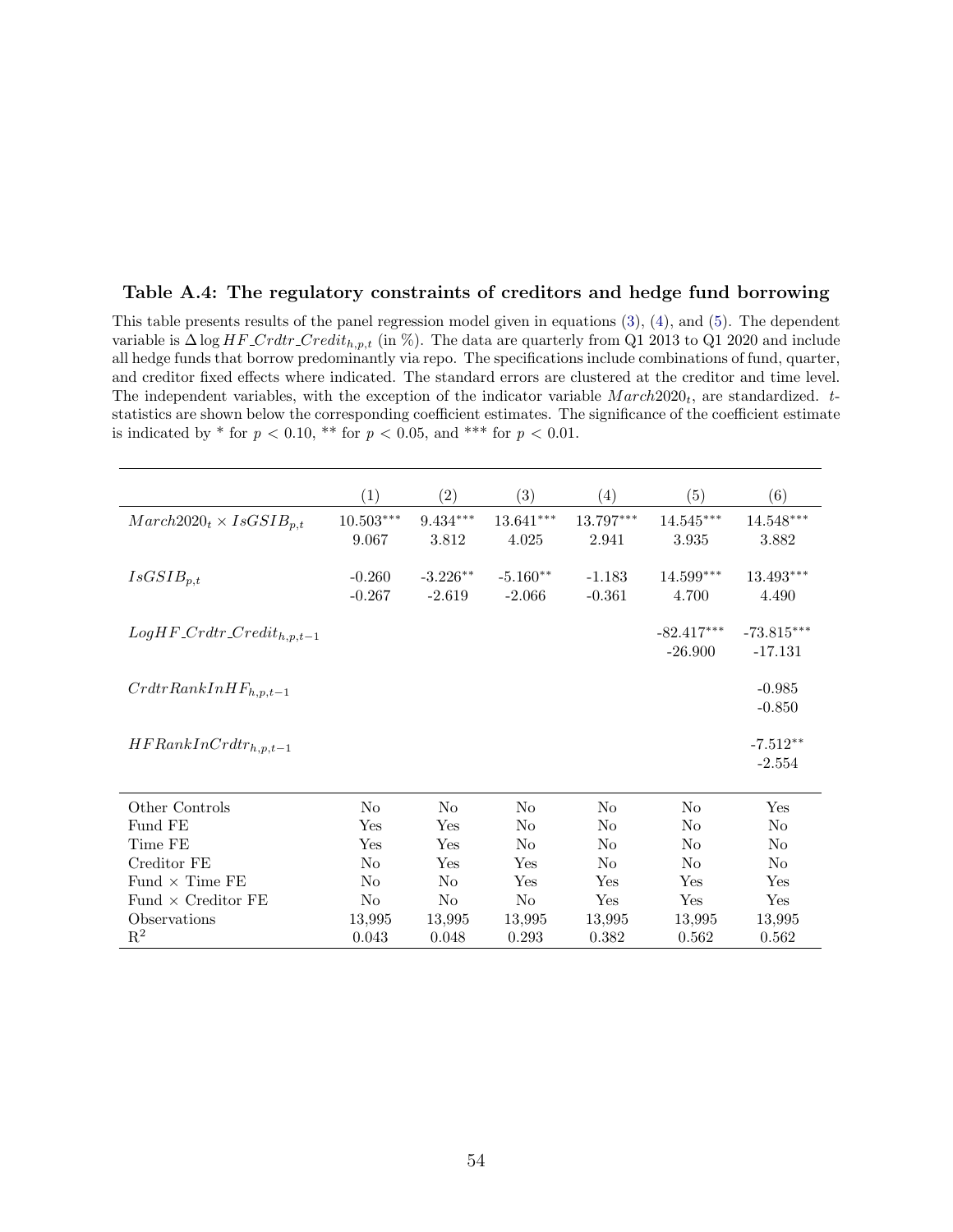## Table A.5: The regulatory constraints of creditors and hedge fund borrowing

This table presents results of the panel regression model given in equations [\(3\)](#page-17-2), [\(4\)](#page-17-3), and [\(5\)](#page-17-4). The dependent variable is  $\Delta \log HF_{\text{C}r}$  Credit<sub>h,p,t</sub> (in %). The data are quarterly from Q1 2013 to Q1 2020 and include all hedge funds that borrow predominantly via repo. The specifications include combinations of fund, quarter, and creditor fixed effects where indicated. The standard errors are clustered at the creditor and time level. The independent variables, with the exception of the indicator variables  $March2020<sub>t</sub>$  and  $PostJanuary2018<sub>t</sub>$ , are standardized. t-statistics are shown below the corresponding coefficient estimates. The significance of the coefficient estimate is indicated by  $*$  for  $p < 0.10$ ,  $**$  for  $p < 0.05$ , and  $***$  for  $p <$ 0.01.

|                                         | (1)            | (2)            | (3)            | (4)            | (5)                     | (6)            |
|-----------------------------------------|----------------|----------------|----------------|----------------|-------------------------|----------------|
| $March2020t \times IsGSIBp,t$           | $10.763***$    | $9.157***$     | $13.743***$    | 14.179**       | $13.134^{\ast\ast\ast}$ | 13.307***      |
|                                         | 3.972          | 2.878          | 3.099          | 2.614          | 3.129                   | 3.126          |
|                                         |                |                |                |                |                         |                |
| $PostJanuary2018_t \times IsGSIB_{p,t}$ | $-0.423$       | 0.570          | $-0.199$       | $-1.426$       | 5.280                   | 4.637          |
|                                         | $-0.134$       | 0.148          | $-0.041$       | $-0.250$       | 0.926                   | 0.838          |
| $IsGSIB_{p,t}$                          | $-0.112$       | $-3.371$       | $-5.112*$      | $-0.829$       | 13.302***               | 12.368***      |
|                                         | $-0.158$       | $-1.610$       | $-1.805$       | $-0.249$       | 3.646                   | 3.512          |
|                                         |                |                |                |                |                         |                |
| $Log HF_C rdt$ r_ $Credit_{h,p,t-1}$    |                |                |                |                | $-82.474***$            | $-73.967***$   |
|                                         |                |                |                |                | $-27.027$               | $-17.461$      |
|                                         |                |                |                |                |                         |                |
| $CrdtrRankInHF_{h,p,t-1}$               |                |                |                |                |                         | $-0.980$       |
|                                         |                |                |                |                |                         | $-0.842$       |
|                                         |                |                |                |                |                         |                |
| $HFRankInCrdtr_{h,p,t-1}$               |                |                |                |                |                         | $-7.412**$     |
|                                         |                |                |                |                |                         | $-2.530$       |
|                                         |                |                |                |                |                         |                |
| Other Controls<br>Fund FE               | N <sub>o</sub> | N <sub>o</sub> | N <sub>0</sub> | N <sub>0</sub> | N <sub>o</sub>          | Yes            |
|                                         | Yes            | Yes            | No             | N <sub>0</sub> | N <sub>o</sub>          | N <sub>0</sub> |
| Time FE                                 | Yes            | Yes            | No             | N <sub>0</sub> | N <sub>o</sub>          | N <sub>0</sub> |
| Creditor FE                             | No             | Yes            | Yes            | N <sub>0</sub> | N <sub>o</sub>          | No             |
| Fund $\times$ Time FE                   | N <sub>o</sub> | N <sub>o</sub> | Yes            | Yes            | Yes                     | Yes            |
| Fund $\times$ Creditor FE               | N <sub>o</sub> | N <sub>0</sub> | N <sub>o</sub> | Yes            | Yes                     | Yes            |
| Observations                            | 13,995         | 13,995         | 13,995         | 13,995         | 13,995                  | 13,995         |
| $\mathbf{R}^2$                          | 0.043          | 0.048          | 0.293          | 0.382          | 0.562                   | 0.563          |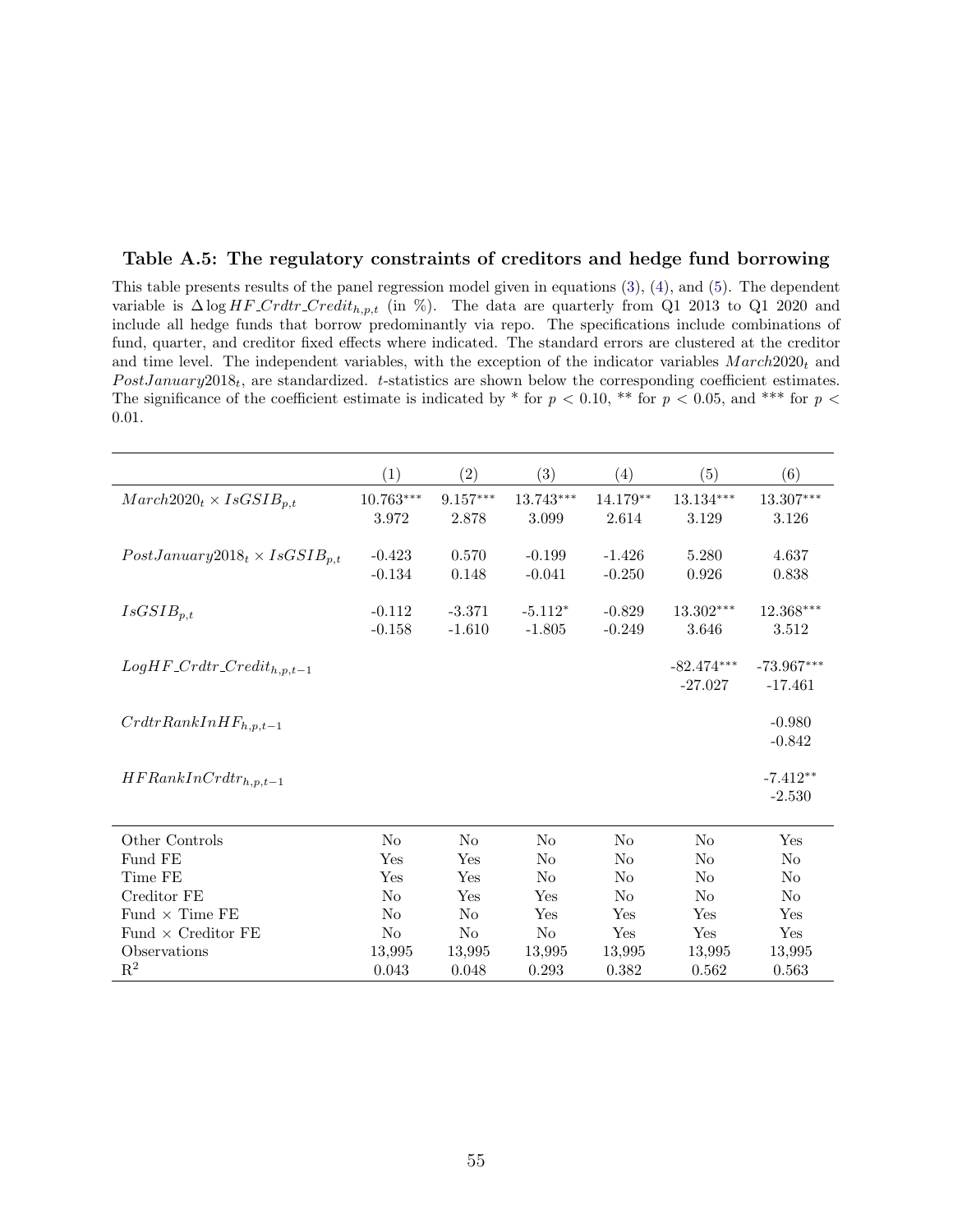# Table A.6: The regulatory constraints of creditors and hedge fund borrowing

This table presents results of the panel regression model given in equations [\(3\)](#page-17-2), [\(4\)](#page-17-3), and [\(5\)](#page-17-4). The dependent variable is  $\Delta \log HF_{\text{C}} r r dt$  Credit<sub>h,p,t</sub> (in %). The data are quarterly from Q1 2013 to Q1 2020 and include all hedge funds that borrow predominantly via repo. The specifications include combinations of fund, quarter, and creditor fixed effects where indicated. The standard errors are clustered at the creditor and time level. The independent variables, with the exception of the indicator variables  $March2020<sub>t</sub>$  and  $PostJuly2015<sub>t</sub>$ , are standardized. t-statistics are shown below the corresponding coefficient estimates. The significance of the coefficient estimate is indicated by  $*$  for  $p < 0.10$ ,  $**$  for  $p < 0.05$ , and  $**$  for  $p < 0.01$ .

|                                      | (1)            | (2)            | (3)            | (4)            | (5)            | (6)            |
|--------------------------------------|----------------|----------------|----------------|----------------|----------------|----------------|
| $March2020t \times IsGSIBp,t$        | $9.883***$     | $8.815***$     | $13.219***$    | 13.607***      | $15.356***$    | $15.379***$    |
|                                      | 6.830          | 3.461          | 3.562          | 2.828          | 4.254          | 4.224          |
|                                      |                |                |                |                |                |                |
| $PostJuly2015_t \times IsGSIB_{p,t}$ | 2.942          | 3.953          | 2.610          | 2.522          | $-10.697**$    | $-10.953**$    |
|                                      | 0.777          | 1.096          | 0.648          | 0.657          | $-2.324$       | $-2.444$       |
|                                      |                |                |                |                |                |                |
| $IsGSIB_{p,t}$                       | $-2.548$       | $-6.151**$     | $-7.084**$     | $-3.173$       | $23.087***$    | 22.181***      |
|                                      | $-0.837$       | $-2.264$       | $-2.107$       | $-0.879$       | 4.477          | 4.448          |
| $Log HF_C rdt$ r_ $Credit_{h,p,t-1}$ |                |                |                |                | $-82.667***$   | $-74.107***$   |
|                                      |                |                |                |                | $-27.363$      | $-17.206$      |
|                                      |                |                |                |                |                |                |
| $CrdtrRankInHF_{h,p,t-1}$            |                |                |                |                |                | $-0.929$       |
|                                      |                |                |                |                |                | $-0.812$       |
|                                      |                |                |                |                |                |                |
| $HFRankInCrdtr_{h,p,t-1}$            |                |                |                |                |                | $-7.584**$     |
|                                      |                |                |                |                |                | $-2.550$       |
|                                      |                |                |                |                |                |                |
| Other Controls                       | N <sub>0</sub> | N <sub>0</sub> | N <sub>0</sub> | N <sub>o</sub> | N <sub>0</sub> | Yes            |
| Fund FE                              | Yes            | Yes            | No             | No             | No             | N <sub>o</sub> |
| Time FE                              | Yes            | Yes            | No             | N <sub>o</sub> | No             | N <sub>o</sub> |
| Creditor FE                          | No             | Yes            | Yes            | N <sub>o</sub> | No             | N <sub>o</sub> |
| Fund $\times$ Time FE                | No             | No             | Yes            | Yes            | Yes            | Yes            |
| Fund $\times$ Creditor FE            | N <sub>o</sub> | N <sub>0</sub> | $\rm No$       | Yes            | Yes            | Yes            |
| Observations                         | 13,995         | 13,995         | 13,995         | 13,995         | 13,995         | 13,995         |
| $\mathbf{R}^2$                       | 0.043          | 0.048          | 0.293          | 0.382          | 0.562          | 0.563          |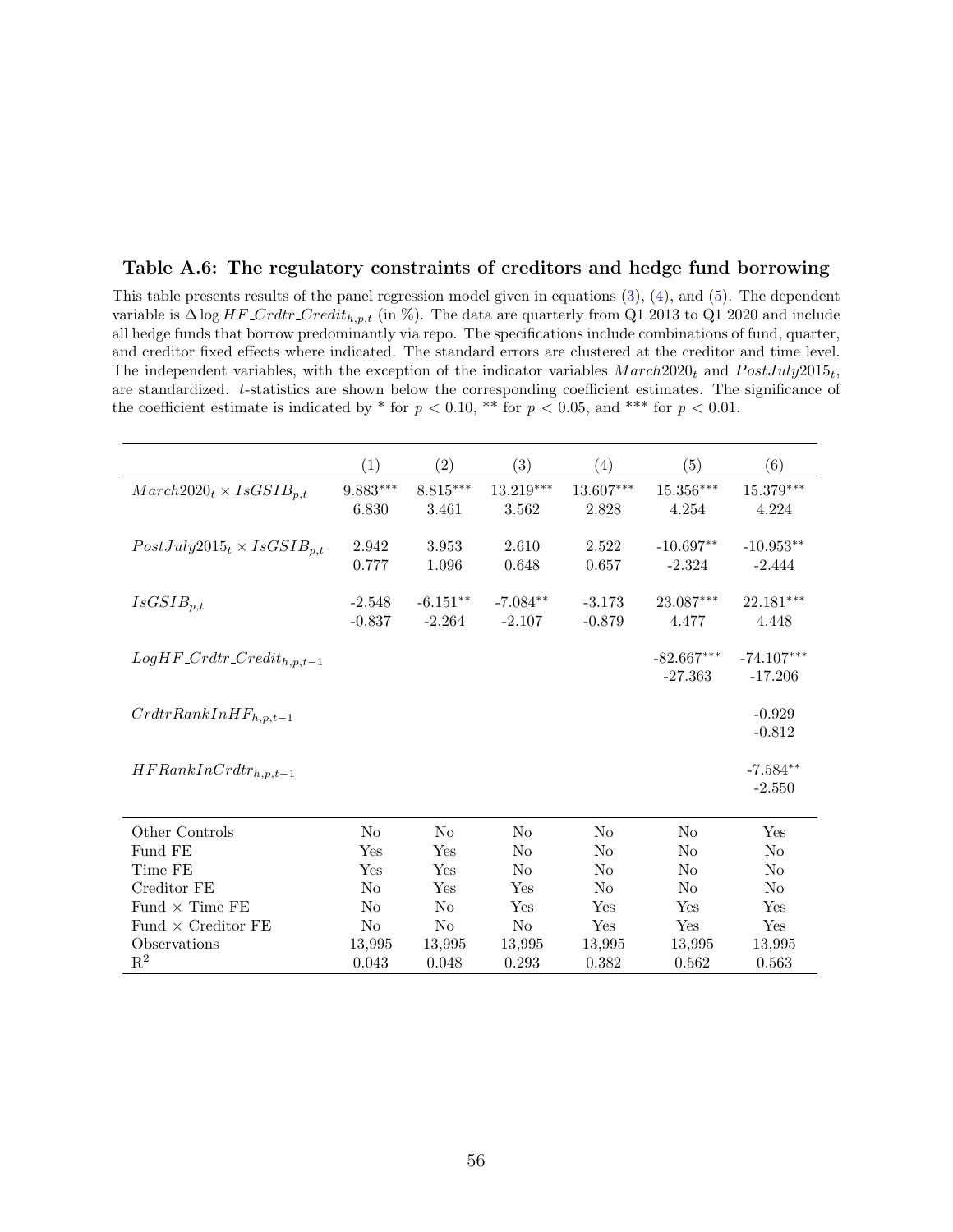# Appendix B Background and Data

# <span id="page-57-0"></span>B.1 Overview of Fixed Income Arbitrage Strategies

In this section, we give a high-level overview of the economics of fixed income arbitrage strategies hedge funds engage in. Figure [8](#page-37-0) illustrates the securities flows, cash flows, and exposures created at trade option, trade maintenance, and trade close for a typical (a) longshort bond spread trade and (b) Treasury cash-futures basis trade.

[Duarte, Longstaff, and Yu](#page-27-3) [\(2007\)](#page-27-3) gives an overview and simulates the potential the risk-return trade offs to the arbitrage trading strategies of fixed income hedge funds. [Ed](#page-27-2)[ward](#page-27-2) [\(1999\)](#page-27-2); [Jorion](#page-28-1) [\(2000\)](#page-28-1) discuss the liquidity risk, volatility risk, default risk, and other risks inherent in fixed income "arbitrage" trading in the context of the 1998 meltdown of Long-Term Capital Management (LTCM), which engaged in such bond spread trading until a systematic shock caused massive losses that threatened systemic stability and led to a Fed-arranged broker takeover of the fund's positions. Industry insiders and observers drew parallels between the 1998 LTCM episode and the impact of the March 2020 shock on fixed income hedge funds. There are indeed some parallels, but, as we describe when presenting the main results in the paper, also important distinctions between the two episodes.

### B.1.1 Long-short bond spread trading

This type of trade bets on the convergence of a particular bond spread—such as the onthe-run/off-the-run (ONR-OFFR) spread—due to theoretical or statistical predictions on the relative value of the two securities forming the spread. Details on the life cycle of a typical long-short bond spread trade are depicted in Figure [8\(](#page-37-0)a). For such trades to be sufficiently profitable, these arbitrage trades involve substantial leverage. Long UST securities positions are primarily financed via repurchase agreements (repo borrowing), while short UST securities positions are primarily sourced through reverse repo (repo lending).

Hedge funds generally go long the more illiquid security and short the more liquidity security and capture the liquidity premium. In the case of the ONR-OFFR spread, this would mean going long the OFFR bond and short the ONR bond. In a typical market stress episode, liquidity risk spikes and such spreads typically widen. During such an episode, if a fund is unable to obtain sufficient capital or funding to hold onto such spread convergence trades, the fund would have to liquidate the trades at unfavorable prices in illiquid markets and realize losses.

In addition to liquidity risk, trade maintenance exposes a fund to repo rollover risk. Under extreme conditions, the dealer may refuse to roll over the repo loan funding the long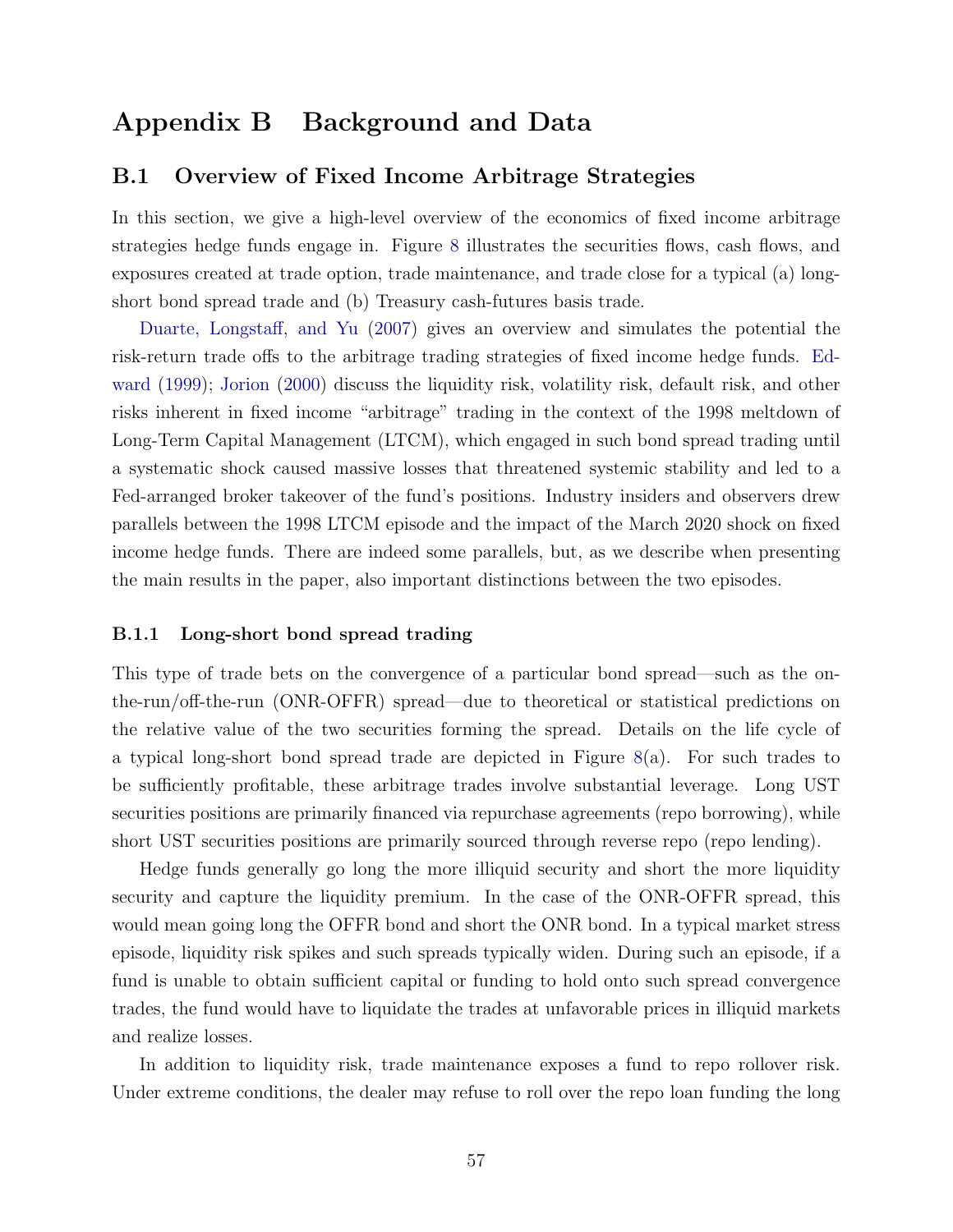side of the trade. Newly rolled-over loans might have higher haircuts if Treasury collateral is suddenly more volatile, may involve a higher interest rate, or a lower borrowing amount if the value of the collateral (bond price) has gone down. Each of these possibilities increases the cost of carrying the trade.

#### B.1.2 Cash-futures basis trading

The UST cash-futures basis trade became popular in recent years. In essence, it is a crossmarket arbitrage constructed by shorting a Treasury futures contract and going long a Trea-sury security deliverable into that contract, funding the long position with repo borrowing.<sup>[30](#page-58-0)</sup> We find that since  $2018Q2$  there has been a significant increase in repo borrowing, indicating a marked increase in long UST securities holdings (see Figures [2](#page-31-0) and [3\)](#page-32-0). Until that point, aggregate hedge fund repo borrowing and lending exposures were generally matched, as one would observe with UST arbitrage strategies such as trading on-the-run/off-the-run spreads or yield spreads. The divergence between hedge fund repo borrowing and lending is likely driven by a significant increase in recent years in UST cash-futures basis trading.

In this trading strategy, a hedge fund goes long the (cheapest-to-deliver) Treasury security and goes short the corresponding Treasury futures contract. The futures leg does not require reverse repo, so the divergence between hedge fund repo borrowing and lending is consistent with reports of a significant increase in recent years in UST cash-futures basis trading. Typically, this is a low volatility, low yield convergence strategy that is operationally intensive and requires leverage to be worthwhile. The trade is profitable as long as the actual cost of carrying the cash position (the "repo rate" or the cost of repo borrowing for the hedge fund) is below the implied cost of carry on the futures (the "implied repo rate").

As with many other spread trades hedge funds engage in, these trades are also primarily "short liquidity," and perform worst in states of the world in which liquidity is scarce. In addition to liquidity risk, this trade is exposed to basis risk, i.e., the risk that the underlying asset price dynamics diverge from the futures price dynamics. Maintaining the trade exposes a fund to repo rollover risk and margin risk, described further below.

Details on the basis trade are depicted in Figure [8\(](#page-37-0)b), which follows a typical trade's lifecycle. The transactions and cash flows at initiation are shown on the left. The cash flows include initial margin on the short futures contract and net cash needed above repo borrowings to complete the purchase of the bond. Given low haircuts on Treasury repo and low margin levels on futures, these initial cash outlays are low relative to the exposure of the trade. Thus, the cash-futures basis trade is very highly leveraged. As the figure suggests, it

<span id="page-58-0"></span><sup>&</sup>lt;sup>30</sup>The long Treasury security in a cash-futures basis trade is typically a Treasury note. We will use the term "bond" when describing the economics of the trade.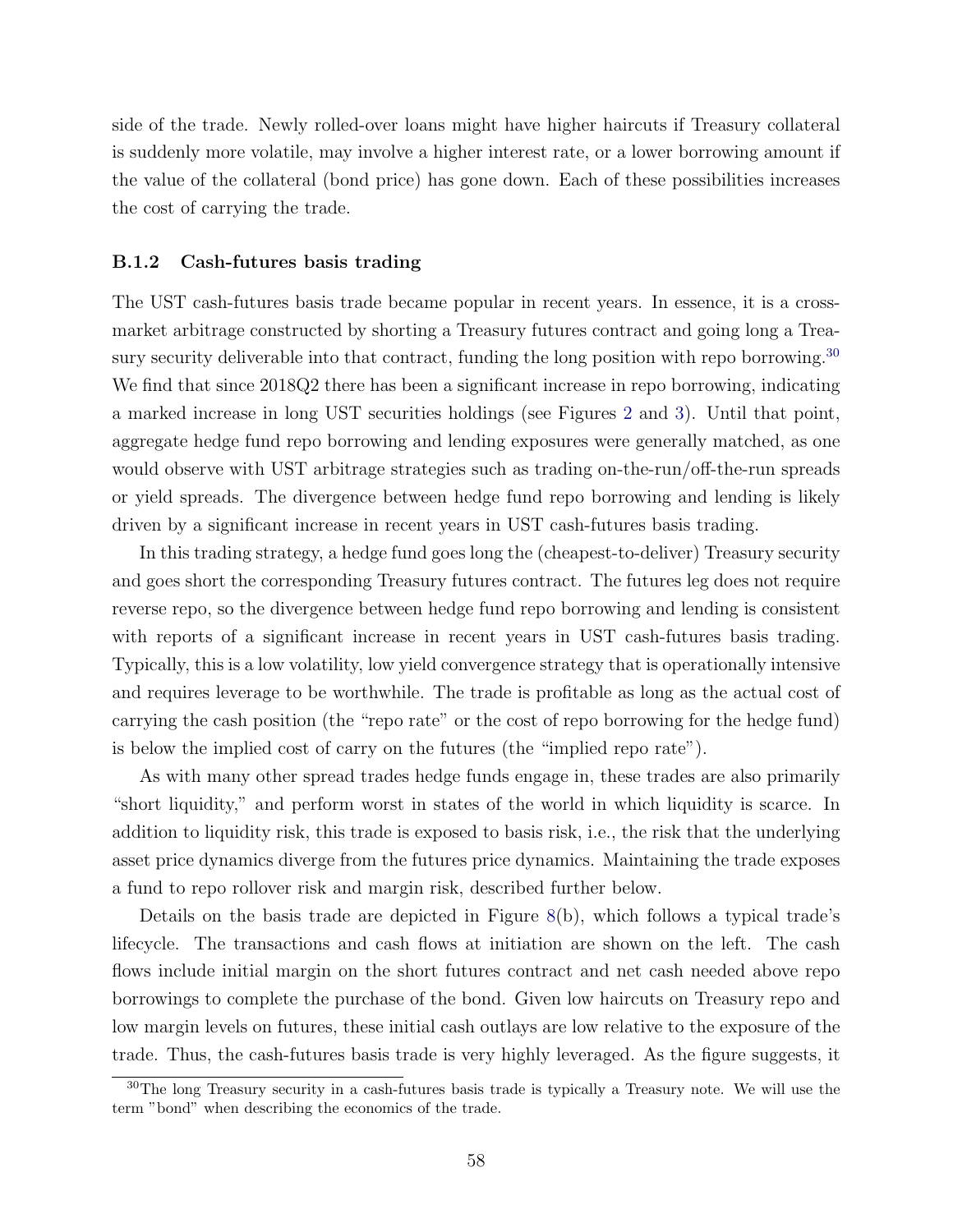is also an operationally intensive trade.

Maintaining the trade to realize the its gains exposes the fund to two risks: rollover risk and margin risk. Although the fund would prefer to use term repo with maturity matched to the expiry of the futures, shorter-term or overnight repo is common and exposes the fund to the risk of not being able to continue financing the bond. Under extreme conditions, the dealer may refuse to roll over the repo loan. Newly rolled-over loans might have higher haircuts if Treasury collateral is suddenly more volatile, may involve a higher interest rate, or a lower borrowing amount if the value of the collateral (bond price) has gone down. Each of these possibilities increases the cost of carrying the bond. The second risk is margin risk. If futures prices increase rapidly or volatility leads to higher margin requirements, the fund might have to make variation margin payments to satisfy margin calls. It is worth noting that if cash and futures prices move in lockstep, margin payments may be made using increased repo borrowings from the appreciating collateral. However, if futures prices increase more than bond prices, i.e., if the futures basis widens, as they did in March of last year, there may be net cash demands on the fund related to margin payments. In such a case, the hedge fund would have to immediately meet the margin call to hold on to the basis trade position or liquidate the position at unfavorable prices and realize a loss.

Finally, at trade close on the right, the fund closes its repo and delivers the Treasury into the futures contract. The fund may alternatively choose to roll the trade to the following futures expiry.

# <span id="page-59-0"></span>B.2 Basis Trader Classification

We use the following methodology to classify a hedge fund as predominantly engaging in the UST cash-futures basis trade as opposed to other UST trading strategies. The classification recognizes that a basis trade has broadly balanced long and short UST notional exposures, but the long "cash" side is a physical bond while the short "futures" side is a derivative. As such, only the long side is funded via repo, while the short side is not. This generally contrasts with other UST arbitrage strategies such as on-the-run/off-the-run spread trading where the long and short side of the trade is funded via more balanced repo borrowing and repo lending, respectively.

The algorithm begins by subsetting funds to those whose strategy allocation according to Form PF Question 20 includes either "Relative Value, Fixed Income Sovereign" or "Macro, Global Macro." We then classify a fund in this set as a Basis Trader if, during the height of the basis trade between January 2018 and February 2020 (inclusive), its balanced UST position,  $min(UST\_LNE_{h,t},UST\_SNE_{h,t})$ , is positively and significantly correlated at the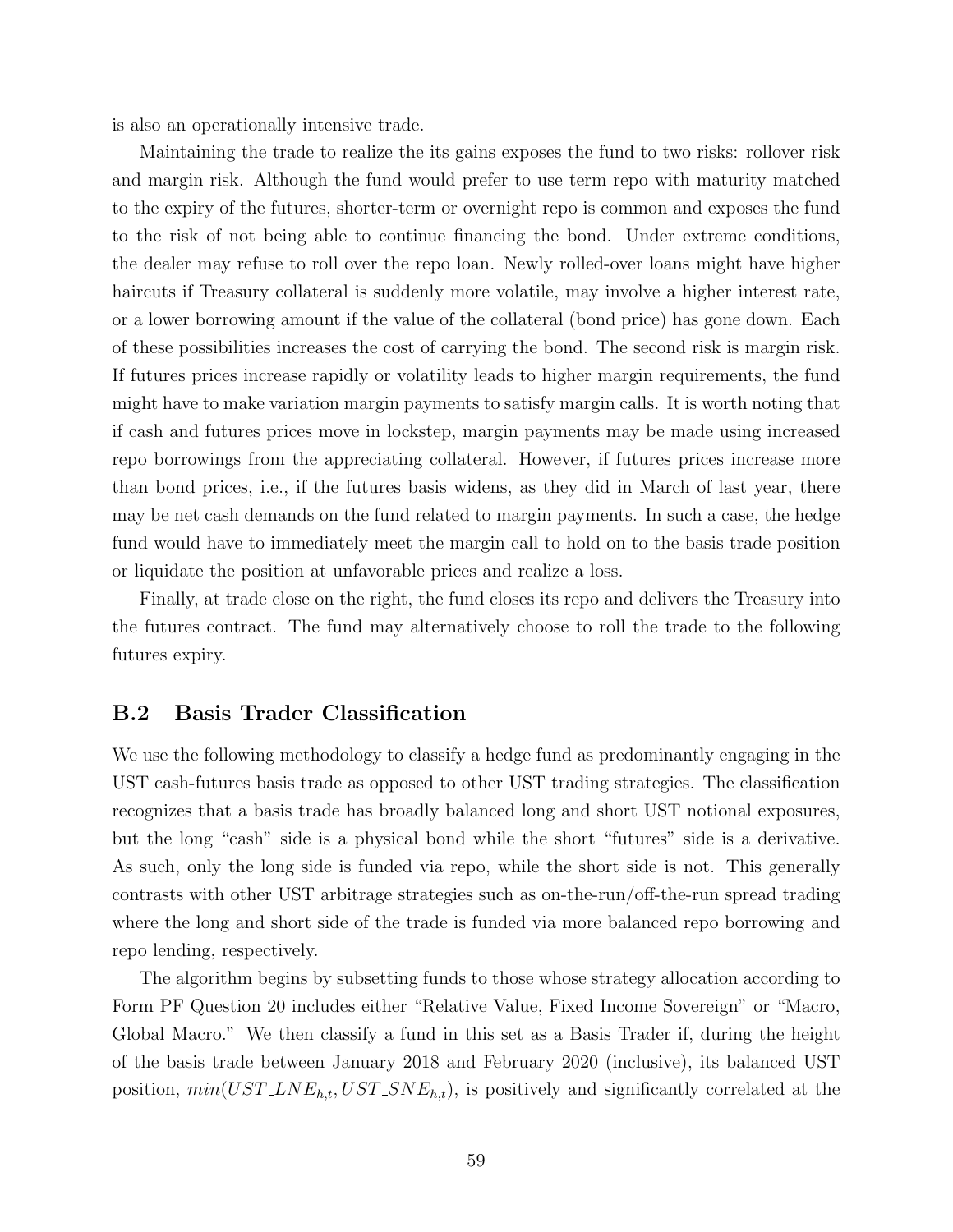5% level with its net repo exposure (RepoBorrowing−RepoLending). Finally, we manually inspect the results of the algorithm for consistency.

# <span id="page-60-0"></span>B.3 Duration of U.S. Treasury Exposure

Funds supplement their reporting of notional exposures to U.S. Treasury securities on Form PF Question 30 by reporting either the duration, weighted average tenor (WAT), or 10-year bond equivalent values for both their long and short exposures. To facilitate comparison across funds, we convert entries of WAT and 10-year bond equivalents to duration.

Our method begins with the observation (see section [B.3.1\)](#page-61-0) that one can approximate the modified duration of a semi-annual coupon bond at par value given its yield and remaining maturity according to the formula:

<span id="page-60-1"></span>
$$
ModDur(y, \tau) \approx \frac{1}{y} \left( 1 - \frac{1}{(1 + \frac{1}{2}y)^{2\tau}} \right),\tag{8}
$$

where y is the yield-to-maturity (expressed as a decimal) and  $\tau$  is the remaining time-tomaturity of the bond in years. For zero-coupon bonds such as T-bills, the modified duration is computed as

<span id="page-60-2"></span>
$$
ModDur(y, \tau) = \frac{\tau}{1 + \frac{y}{k}},\tag{9}
$$

where k is the compounding frequency per year. Thus we use  $k = 12$  for the 4-week T-bill,  $k = 6$  for the 8-week T-bill,  $k = 4$  for the 13-week T-bill, and so on.

Our analysis also requires the monthly time series of the Treasury yield curve. We obtain month-end historical constant maturity Treasury rates from the Federal Reserve's H.15 data and linearly interpolate between maturities to form a yield curve estimate. In particular, we use [\(8\)](#page-60-1) to produce a time-varying estimate of the modified duration of the 10-year Treasury note.

Given the above, to convert from a 10-year bond equivalent value to duration we use

<span id="page-60-3"></span>
$$
Duration = \frac{(Reported10yrBE) * (DurationOf10yrUST)}{ReportedUSTExposure}
$$
\n(10)

Finally, to convert from WAT to duration, we first use the interpolated U.S. Treasury yield curve to find the approximate yield-to-maturity for a Treasury with WAT remaining years to maturity. The duration is then approximated using [\(8\)](#page-60-1) if WAT is greater than one, or computed using [\(9\)](#page-60-2) if WAT is less than or equal to one.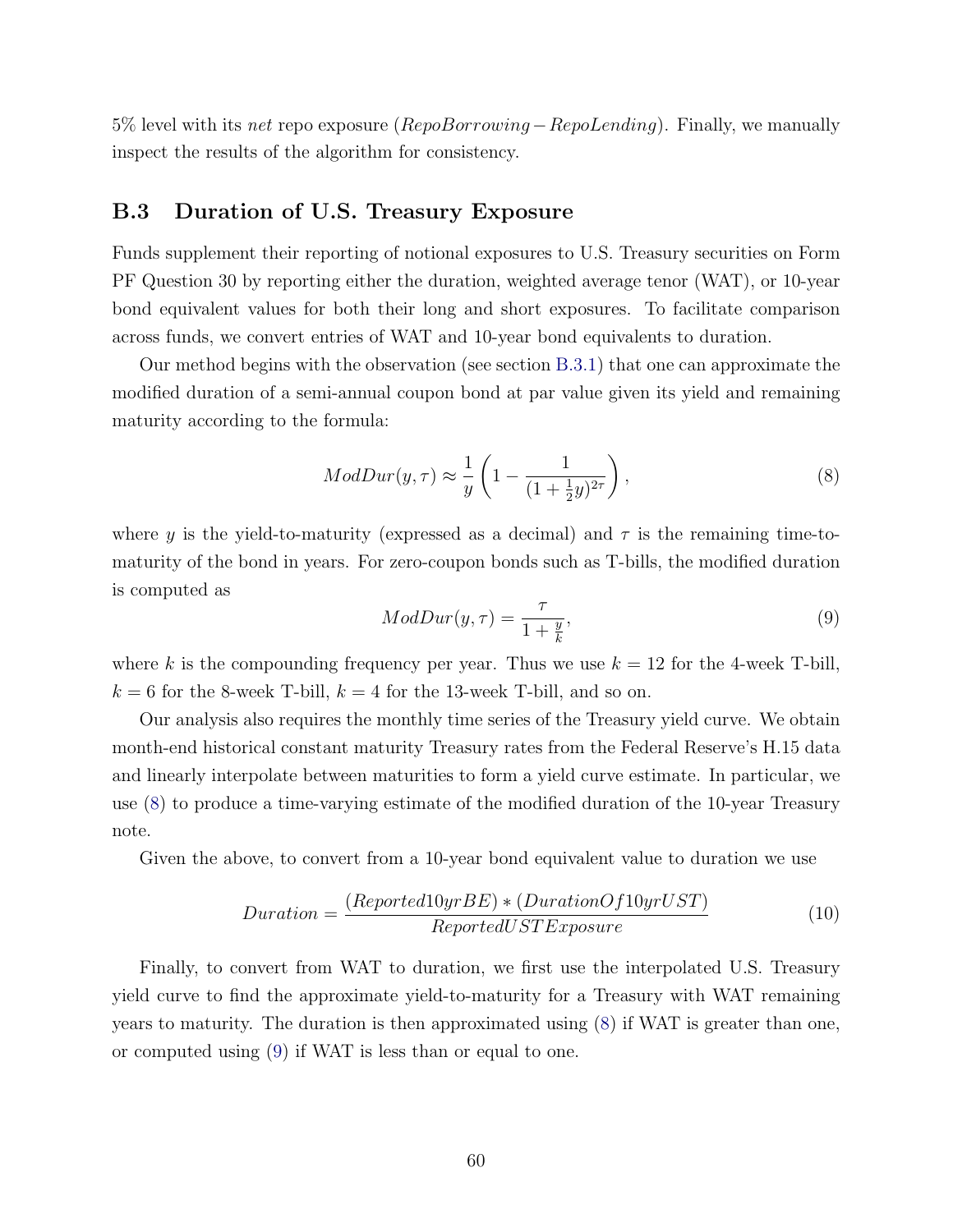#### <span id="page-61-0"></span>B.3.1 Derivation of [\(8\)](#page-60-1)

Consider a semi-annual coupon bond with yield-to-maturity y and coupon  $C$  with  $2n$  remaining semi-annual coupon payments. Write the price  $P$  of the bond in terms of two components: the present value of an annuity represented by the coupon payments, and the present value of the par value payment at maturity. The price P per \$100 of par can be written as:

$$
P = C \left[ \frac{1 - \frac{1}{(1+y/2)^{2n}}}{y/2} \right] + \frac{100}{(1+y/2)^{2n}}.
$$
\n(11)

Computing the modified duration by taking the derivative with respect to  $y$ , we obtain

$$
ModDur = -\frac{1}{P}\frac{\partial P}{\partial y} = \frac{\frac{2C}{y^2}\left[1 - \frac{1}{(1+y/2)^{2n}}\right] + \frac{n(100 - 2C/y)}{(1+y/2)^{2n+1}}}{P}
$$
(12)

For a semi-annual coupon bond at par value, we have that  $P = 100$  and  $C = 100y/2$  (y is a decimal). Inserting this into the above, we obtain

$$
ModDur = \frac{\frac{2 \times 100y/2}{y^2} \left[1 - \frac{1}{(1 + y/2)^{2n}}\right] + \frac{n(100 - 2 \times 100y/2y)}{(1 + y/2)^{2n + 1}}}{100}
$$
(13)

$$
=\frac{1}{y}\left(1-\frac{1}{(1+y/2)^{2n}}\right).
$$
\n(14)

# B.4 Average Term of Repo and Reverse Repo

As in the case of U.S. Treasury exposures, funds report on Form PF Question 30 the duration, weighted average tenor (WAT), or 10-year bond equivalent values for both their repo borrowing and repo lending. We use these values to estimate the average term of their repo borrowing and repo lending.

A repo can be viewed as a collateralized loan with a single payment of principal and interest at maturity. The duration and WAT of a repo is thus equal to its term, much like the duration and WAT of a zero-coupon bond is its maturity. Finally, we use this observation and [\(10\)](#page-60-3) to convert a 10-year bond equivalent value to the repo term.

# B.5 Investment Strategy Classification

Question 20 on Form PF contains 22 strategy categories to which hedge funds assign shares of their invested NAV. Among these is an "Other" category to which funds can manually enter strategies that are not covered by the other 21 sub-strategies. The 22 strategy categories roll up to 8 broad strategies: equity, macro, relative value, event driven, credit, managed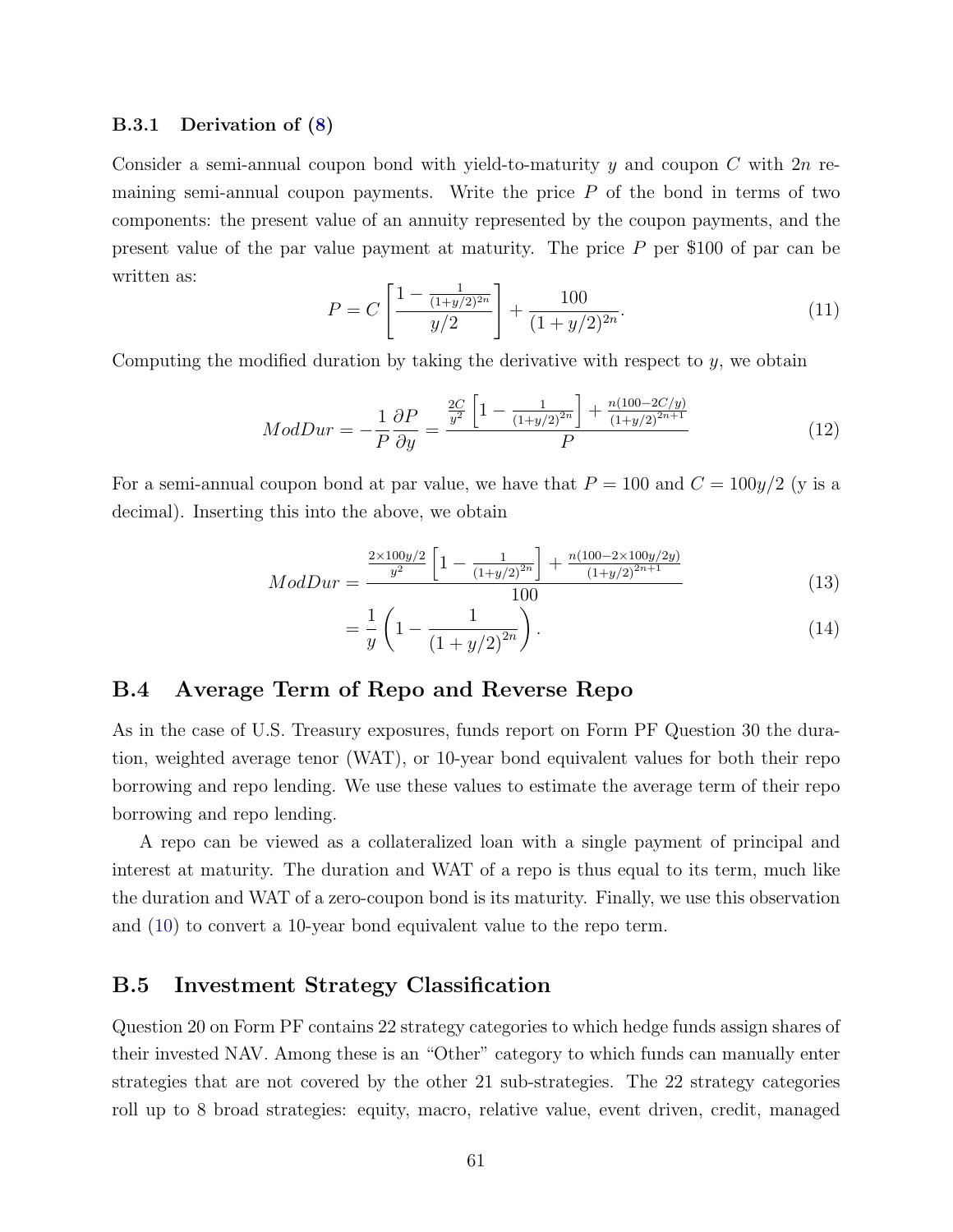futures, investment in other funds, and other. We use these data to classify a hedge fund's broad strategy.

First, we inspect the strategies entered in the "Other" category and reclassify entries that are similar to other listed broad strategies. For example, a description of "Relative Value Fixed Income" is reclassified from "Other" to "Relative Value."

Next, the data are normalized so that the sum of each hedge fund's allocation across the 22 strategy categories equals 100% of their NAV. These normalized values are aggregated to the broad strategy categories, and then further aggregated across all the fund's filings over time. A hedge fund is considered to use a given broad strategy if more than 50% of its aggregated, normalized assets are allocated to that broad strategy. If there is not a broad strategy to which more than 50% of the normalized assets are allocated, then the fund is classified as a multi-strategy fund.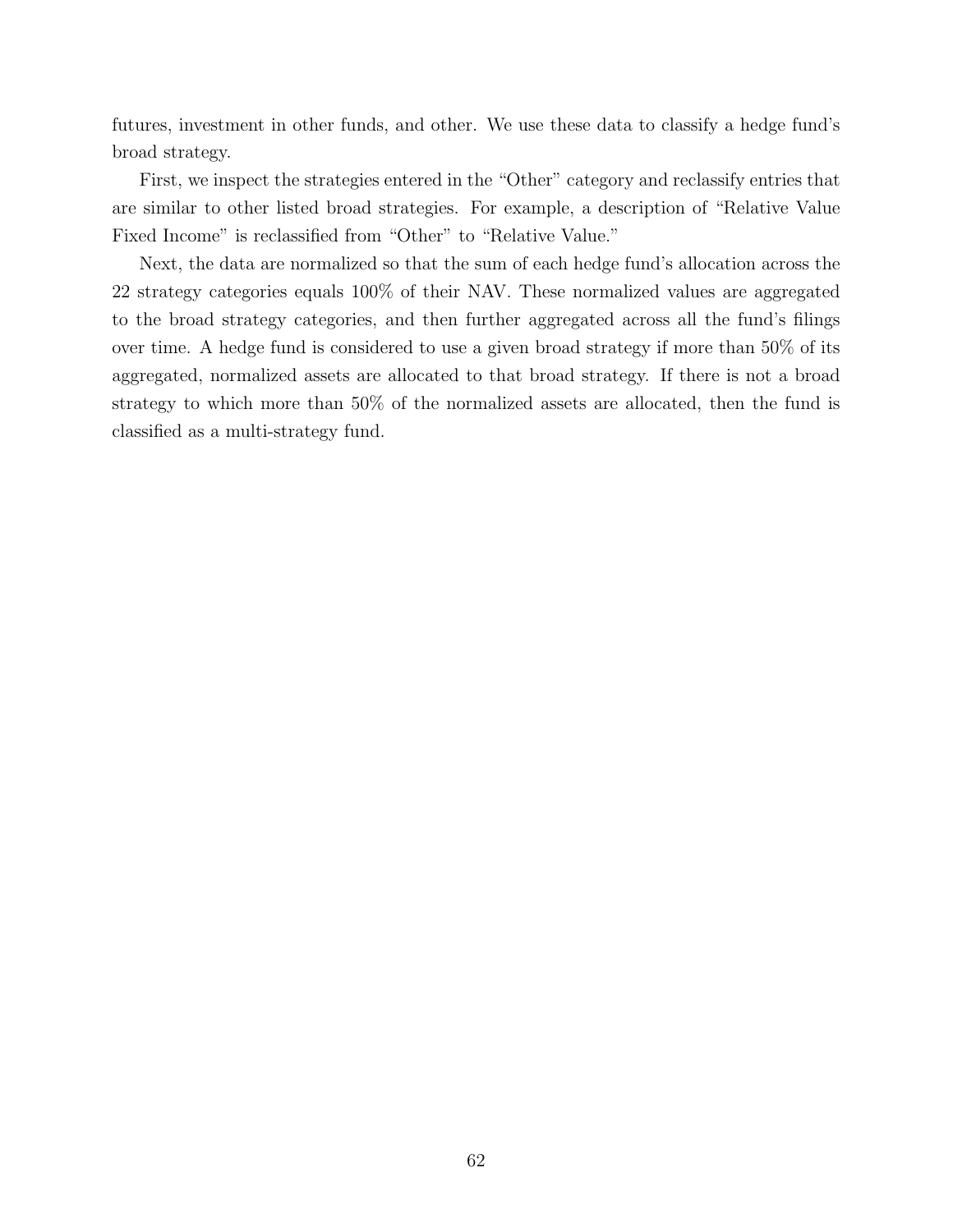# Table B.1: G-SIB and primary dealer classifications

<span id="page-63-0"></span>This table presents G-SIB and primary dealer classifications. The source for the G-SIB classifications is the Financial Stability Board [\(https://www.fsb.org/work-of-the-fsb/policy-development/addressing-sifis/](https://www.fsb.org/work-of-the-fsb/policy-development/addressing-sifis/global-systemically-important-financial-institutions-g-sifis/) [global-systemically-important-financial-institutions-g-sifis/\)](https://www.fsb.org/work-of-the-fsb/policy-development/addressing-sifis/global-systemically-important-financial-institutions-g-sifis/) and for primary dealers is the New York Fed [\(https://www.newyorkfed.org/medialibrary/media/markets/Dealer](https://www.newyorkfed.org/medialibrary/media/markets/Dealer_Lists_1960_to_2014.xls) Lists 1960 to 2014.xls).

| Institution                             | Jurisdiction             | $G-SIB$          | Primary dealer   |
|-----------------------------------------|--------------------------|------------------|------------------|
|                                         |                          | designated years | subsidiary       |
| Agricultural Bank of China              | CN                       | $2014 -$         | $\boldsymbol{0}$ |
| <b>Bank of America</b>                  | <b>US</b>                | $2011 -$         | 1                |
| Bank of China                           | $\mbox{CN}$              | $2011 -$         | $\boldsymbol{0}$ |
| Bank of Montreal                        | CA                       |                  | $\mathbf{1}$     |
| Bank of New York Mellon                 | <b>US</b>                | $2011 -$         | $\boldsymbol{0}$ |
| Bank of Nova Scotia                     | CA                       |                  | $\mathbf{1}$     |
| <b>Barclays</b>                         | UK                       | $2011 -$         | $\mathbf{1}$     |
| <b>BBVA</b>                             | $\mathop{\hbox{\rm ES}}$ | $2012 - 2014$    | $\boldsymbol{0}$ |
| <b>BNP</b> Paribas                      | FR                       | $2011 -$         | $\mathbf{1}$     |
| Cantor Fitzgerald                       | <b>US</b>                |                  | $\mathbf{1}$     |
| China Construction Bank                 | $\mbox{CN}$              | $2015 -$         | $\boldsymbol{0}$ |
| Citigroup                               | <b>US</b>                | $2011 -$         | $\mathbf{1}$     |
| Commerzbank                             | DE                       | 2011             | $\boldsymbol{0}$ |
| Credit Suisse                           | CH                       | $2011 -$         | $\mathbf{1}$     |
| Daiwa Securities Group                  | $\rm{JP}$                |                  | $\mathbf{1}$     |
| Deutsche Bank                           | DE                       | $2011 -$         | $\mathbf{1}$     |
| Dexia                                   | BE                       | 2011             | $\boldsymbol{0}$ |
| Goldman Sachs                           | <b>US</b>                | $2011 -$         | $\mathbf{1}$     |
| Groupe BPCE                             | FR                       | $2011 -$         | $\boldsymbol{0}$ |
| Groupe Crédit Agricole                  | FR                       | $2011 -$         | $\boldsymbol{0}$ |
| <b>HSBC</b>                             | UK                       | $2011 -$         | $\mathbf{1}$     |
| Industrial and Commercial Bank of China | $\mbox{CN}$              | $2013 -$         | $\boldsymbol{0}$ |
| <b>ING Bank</b>                         | $\rm NL$                 | $2011 -$         | $\boldsymbol{0}$ |
| Jefferies Group                         | <b>US</b>                |                  | $\mathbf{1}$     |
| JP Morgan Chase                         | <b>US</b>                | $2011 -$         | $\mathbf{1}$     |
| Lloyds Banking Group                    | UK                       | 2011             | $\boldsymbol{0}$ |
| Mitsubishi UFJ FG                       | $\rm{JP}$                | $2011 -$         | $\boldsymbol{0}$ |
| Mizuho FG                               | $\rm{JP}$                | $2011 -$         | 1                |
| Morgan Stanley                          | <b>US</b>                | $2011 -$         | $\mathbf{1}$     |
| Nomura Holdings                         | $\rm{JP}$                |                  | $\mathbf{1}$     |
| Nordea                                  | SE                       | $2011 - 2017$    | $\boldsymbol{0}$ |
| Royal Bank of Canada                    | CA                       | $2017 -$         | 1                |
| Royal Bank of Scotland                  | UK                       | $2011 - 2017$    | 1                |
| Santander                               | ES                       | $2011 -$         | $\boldsymbol{0}$ |
| Société Générale                        | FR                       | $2011 -$         | 1                |
| <b>Standard Chartered</b>               | UK                       | $2012 -$         | $\theta$         |
| <b>State Street</b>                     | <b>US</b>                | $2011 -$         | $\overline{0}$   |
| Sumitomo Mitsui FG                      | $\rm{JP}$                | $2011 -$         | $\theta$         |
| Toronto Dominion                        | CA                       | $2019 -$         | 1                |
| UBS                                     | CH                       | $2011 -$         | $\mathbf{1}$     |
| Unicredit                               | $\ensuremath{\text{IT}}$ | $2011 -$         | $\boldsymbol{0}$ |
| Wells Fargo                             | <b>US</b>                | 2011 -           | $\overline{0}$   |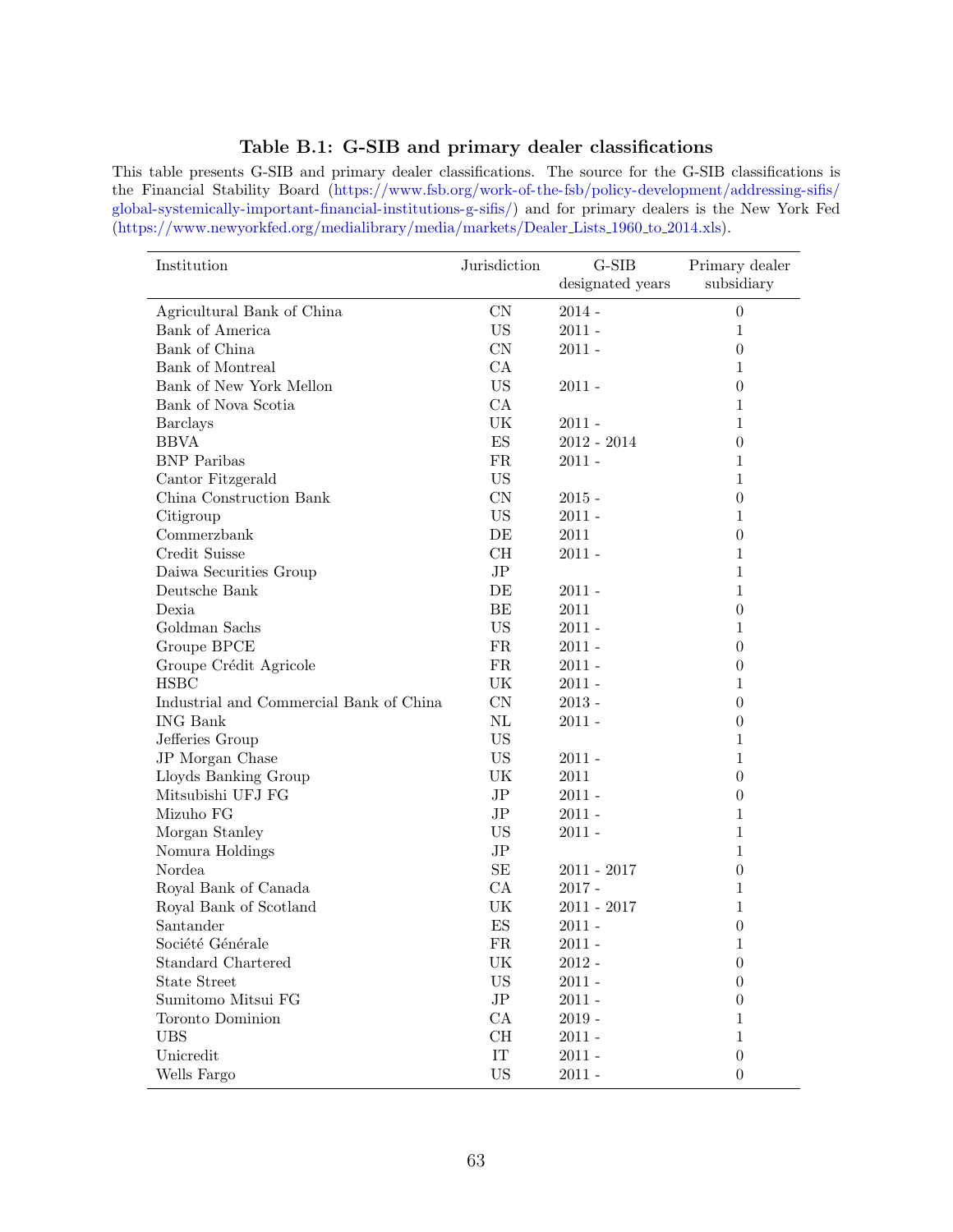# Table B.2: Variable definitions

<span id="page-64-0"></span>This table presents definitions of the main variables used in this paper. The first column gives the variable name. The second column includes a short description. The last column gives the reference to the raw data source in Form PF [\(https://www.sec.gov/about/forms/formpf.pdf\)](https://www.sec.gov/about/forms/formpf.pdf) or Form ADV [\(https://www.sec.](https://www.sec.gov/about/forms/formadv.pdf) [gov/about/forms/formadv.pdf\)](https://www.sec.gov/about/forms/formadv.pdf). Variables are monthly where the description indicates "(m)" and quarterly otherwise . Detailed descriptions and summary statistics of these variables are in section [3.](#page-9-2)

| Variable Name                        | Description                                                                                                                               | Source                                    |
|--------------------------------------|-------------------------------------------------------------------------------------------------------------------------------------------|-------------------------------------------|
| Strategy <sub>h</sub>                | Investment strategy of the hedge fund (Credit,<br>Equity, Event Driven, Macro, Relative Value,<br>Multi-strategy, or Other).              | <b>PF Q20</b>                             |
| $NAV_{h,t}$                          | Net asset value, or the amount of investor equity, of<br>the hedge fund.                                                                  | PF Q9                                     |
| $GAV_{h,t}$                          | Gross asset value, akin to balance sheet assets, of<br>the hedge fund.                                                                    | PF Q9                                     |
| $LeverageRatio_{h,t}$                | Balance sheet leverage, i.e. the ratio of gross asset<br>value to net asset value, of the hedge fund.                                     | PF Q8, Q9                                 |
| $Portilliq_{h,t}$                    | The weighted average time (in days) it would take<br>to liquidate the hedge fund's portfolio, assuming no<br>fire sale discounting.       | PF Q32                                    |
| $ShareRes_{h,t}$                     | The weighted average time (in days) it would take<br>for the investors of the hedge fund to withdraw all<br>the fund's NAV.               | <b>PF Q50</b>                             |
| $FinDur_{h,t}$                       | The weighted average maturity (in days) of the<br>hedge fund's borrowing.                                                                 | PFQ46(b)                                  |
| $MgrStake_{h,t}$                     | The percent of the net asset value of the hedge fund<br>owned by the managers or their related persons.                                   | ADV Schedule D,<br>Section $7.B.(1), Q14$ |
| $NetRetQ_{h.t}$<br>$(NetRetM_{h,t})$ | Net-of-fee quarterly (monthly) returns of the hedge<br>fund.                                                                              | PF Q17                                    |
| $NetFlows_{h,t}$                     | Net investor flows to the hedge fund, estimated as<br>$NetFlows_{h,t} = \frac{NAV_{h,t} - NAV_{h,t-1} \times (1 + r_{h,t})}{NAV_{h,t-1}}$ | PF Q9, Q17                                |
| $FreeCashEq_{h,t}$                   | Unencumbered cash and cash equivalents. Includes<br>Treasury and agency securites not posted as<br>collateral. <sup>†</sup> $(m)$         | PF Q33                                    |
| $Cash_{h,t}$                         | Cash and cash equivalents, excluding government<br>securities. $(m)$                                                                      | <b>PF Q30</b>                             |
| $OpenPositions_{h,t}$                | Number of open positions in the hedge fund's<br>portfolio. (m)                                                                            | PF Q34                                    |
| $GNE_{h,t}$                          | Gross notional exposure estimated by summing<br>long and short asset class exposures. (m)                                                 | <b>PF Q30</b>                             |
| $Portfolio GNE_{h,t}$                | Gross notional exposure estimated by summing long<br>and short exposures to non-cash asset classes. (m)                                   | <b>PF Q30</b>                             |

Continued on the next page.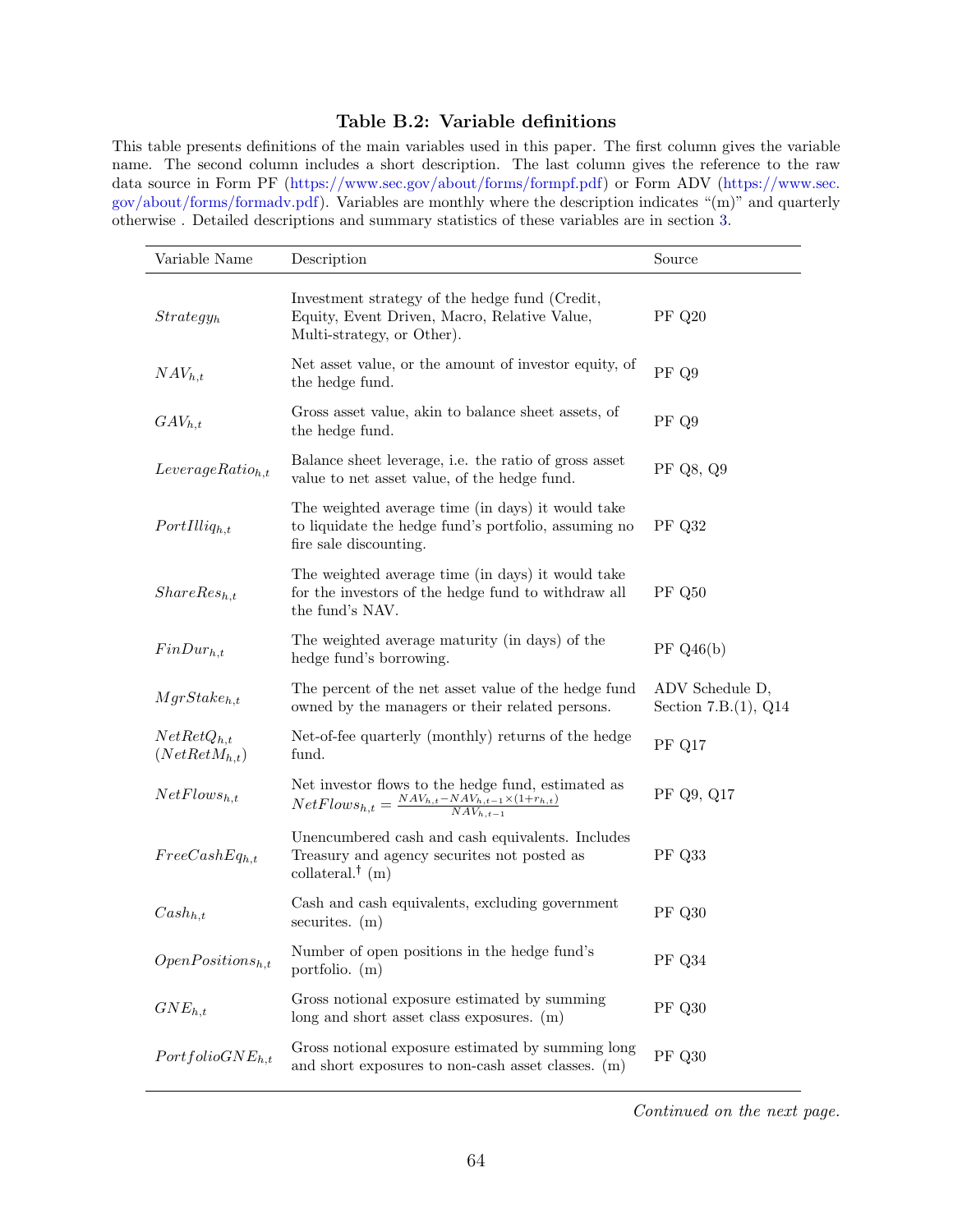| Variable Name                       | Description                                                                                                                                               | Source               |
|-------------------------------------|-----------------------------------------------------------------------------------------------------------------------------------------------------------|----------------------|
| $UST\_GNE_{h,t}$                    | Sum of long and short exposures to U.S. Treasury<br>securities, including derivatives. (m)                                                                | PF Q30               |
| $UST\_LNE_{h,t}$                    | Long exposure to U.S. Treasury securities, including<br>derivatives. $(m)$                                                                                | PF Q30               |
| $UST\_SNE_{h,t}$                    | Short exposure to U.S. Treasury securities, including<br>derivatives. (m)                                                                                 | PF Q30               |
| $UST\_LNE\_Drtn_{h.t}$              | Duration in years of long exposure to U.S. Treasury<br>securities. $(m)$                                                                                  | PF Q30               |
| $UST\_SNE\_Drtn_{h,t}$              | Duration in years of short exposure to U.S. Treasury<br>securities. $(m)$                                                                                 | PF Q30               |
| $UST\_NNE\_Drtn_{h,t}$              | Duration in years of net (long minus short) exposure to<br>$U.S.$ Treasury securities. $(m)$                                                              | PF Q30               |
| $RepoBorrowing_{h,t}$               | Value of repurchase agreements through which the hedge<br>fund has borrowed cash and lent securities. (m)                                                 | PF Q30               |
| $RepoLending_{h,t}$                 | Value of repurchase agreements through which the hedge<br>fund has borrowed securities and lent cash. (m)                                                 | PF Q30               |
| $_{\mathit{RepoBrrwTerm}_{h,t}}$    | Average term (in days) of the hedge fund's<br>$RepoBorrowing_{h,t}.$ (m)                                                                                  | PF Q30               |
| $RepoLendTerm_{h,t}$                | Average term (in days) of the hedge fund's<br>$Repolending_{h,t}.$ (m)                                                                                    | PF Q30               |
| $RepoTotalCollateral_{h,t}$         | Total collateral posted by the hedge fund in support of its<br>$RepoBorrowing_{h,t}.$ (m)                                                                 | PF $Q43(b)(ii)(A-C)$ |
| $\mathbb{R}epoCashCollateral_{h,t}$ | Total collateral posted in the form of cash and cash<br>equivalents <sup>†</sup> by the hedge fund in support of its<br>$RepoBorrowing_{h,t}.$ (m)        | PF $Q43(b)(ii)(A)$   |
| $RepoSecCollateral_{h,t}$           | Total collateral posted in the form of securities by the<br>hedge fund in support of its $RepoBorrowing_{h,t}.$ (m)                                       | PF Q43(b)(ii)(B)     |
| $RepoClearedCCP_{h,t}$              | Estimated percentage (by value) of repo trades entered<br>into by the hedge fund that were cleared by a CCP.                                              | PF Q24(d)            |
| $RepoBilateral_{h,t}$               | Estimated percentage (by value) of repo trades entered<br>into by the hedge fund that were bilaterally transacted.                                        | $PF$ Q24(d)          |
| $Total MCB or rowing_{h,t}$         | Total borrowings of the hedge fund across its major<br>creditors, i.e. those from whom it borrows amounts<br>totalling 5% or more of its net asset value. | PF Q47               |
| $NumCrdtrsPerHF_{h,t}$              | The number of creditors lending to the hedge fund.                                                                                                        | PF Q47               |
| $HFCreditor HHI_{h,t}$              | Creditor concentration of the hedge fund.                                                                                                                 | PF Q47               |

Table B.2: Variable definitions (continued)

Continued on the next page.